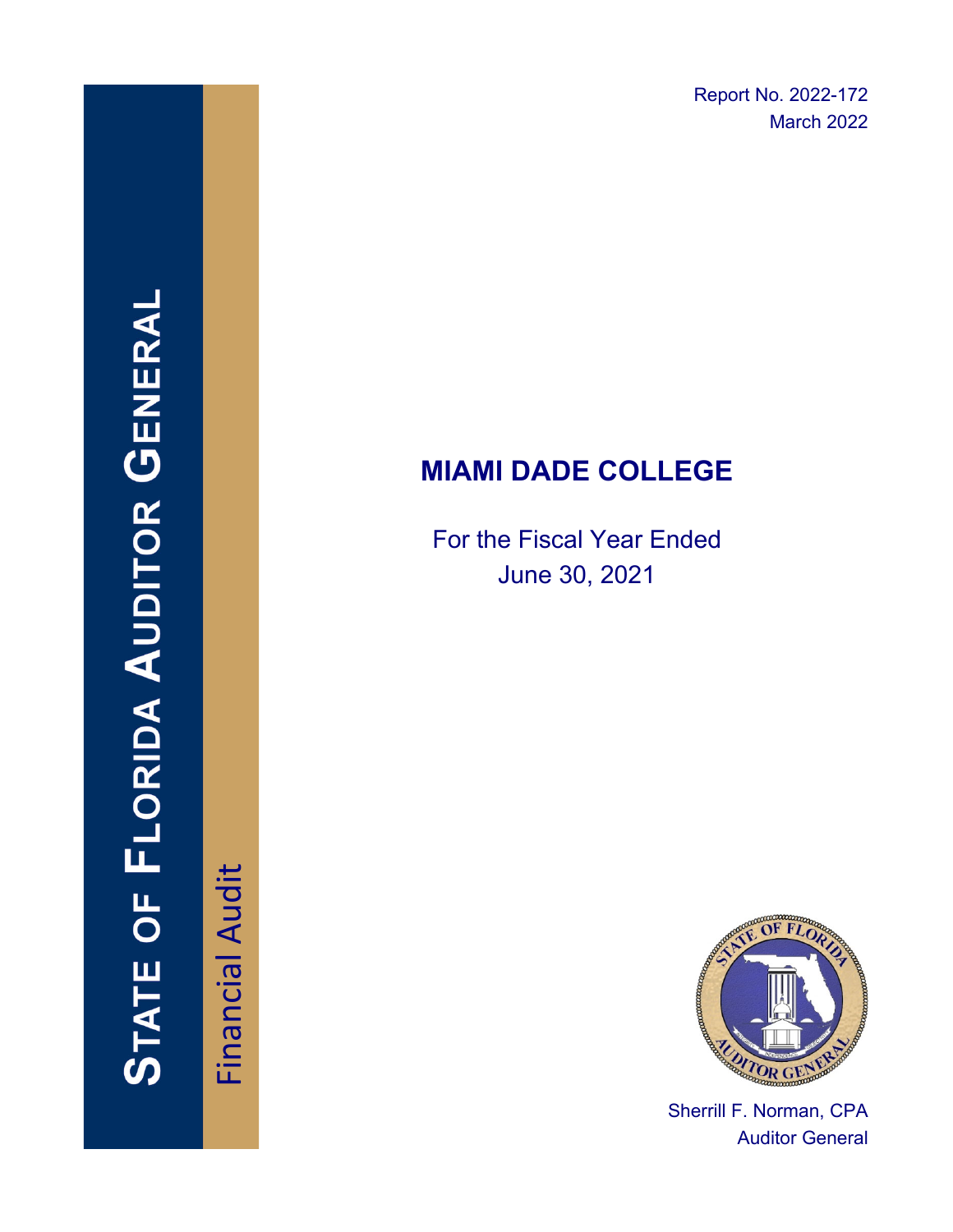#### **Board of Trustees and President**

During the 2020-21 fiscal year, Madeline Pumariega served as President of Miami Dade College from January 1, 2021, and, before that date, Dr. Rolando Montoya served as Interim President. The following individuals served as Members of the Board of Trustees:

> Michael Scott Bileca, Chair from 7-21-20 Nicole Washington, Vice Chair from 12-15-20 a Bernardo Navarro through 5-31-21, <sup>b</sup> Chair through 7-20-20 Carlos Migoya through 12-4-20,  $\degree$  Vice Chair  $\degree$ Dr. Anay Abraham Roberto Alonso from 7-2-20<sup>d</sup> Marcell Felipe Ismare Monreal from 6-18-21<sup>c</sup>

<sup>a</sup> Vice Chair position vacant 12-5-20, through 12-14-20.

- 
- b Trustee position vacant 6-1-21, through 6-30-21.<br>
<sup>c</sup> Trustee position vacant 12-5-20, through 6-17-21.<br>
<sup>d</sup> Trustee position vacant 7-1-20.
- 

The Auditor General conducts audits of governmental entities to provide the Legislature, Florida's citizens, public entity management, and other stakeholders unbiased, timely, and relevant information for use in promoting government accountability and stewardship and improving government operations.

The team leader was Kristina L. Tinkler, CPA, and the audit was supervised by Hector J. Quevedo, CPA.

Please address inquiries regarding this report to Jaime N. Hoelscher, CPA, Audit Manager, by e-mail at jaimehoelscher@aud.state.fl.us or by telephone at (850) 412-2868.

This report and other reports prepared by the Auditor General are available at:

[FLAuditor.gov](http://flauditor.gov/) 

Printed copies of our reports may be requested by contacting us at:

**State of Florida Auditor General** 

**Claude Pepper Building, Suite G74 · 111 West Madison Street · Tallahassee, FL 32399-1450 · (850) 412-2722**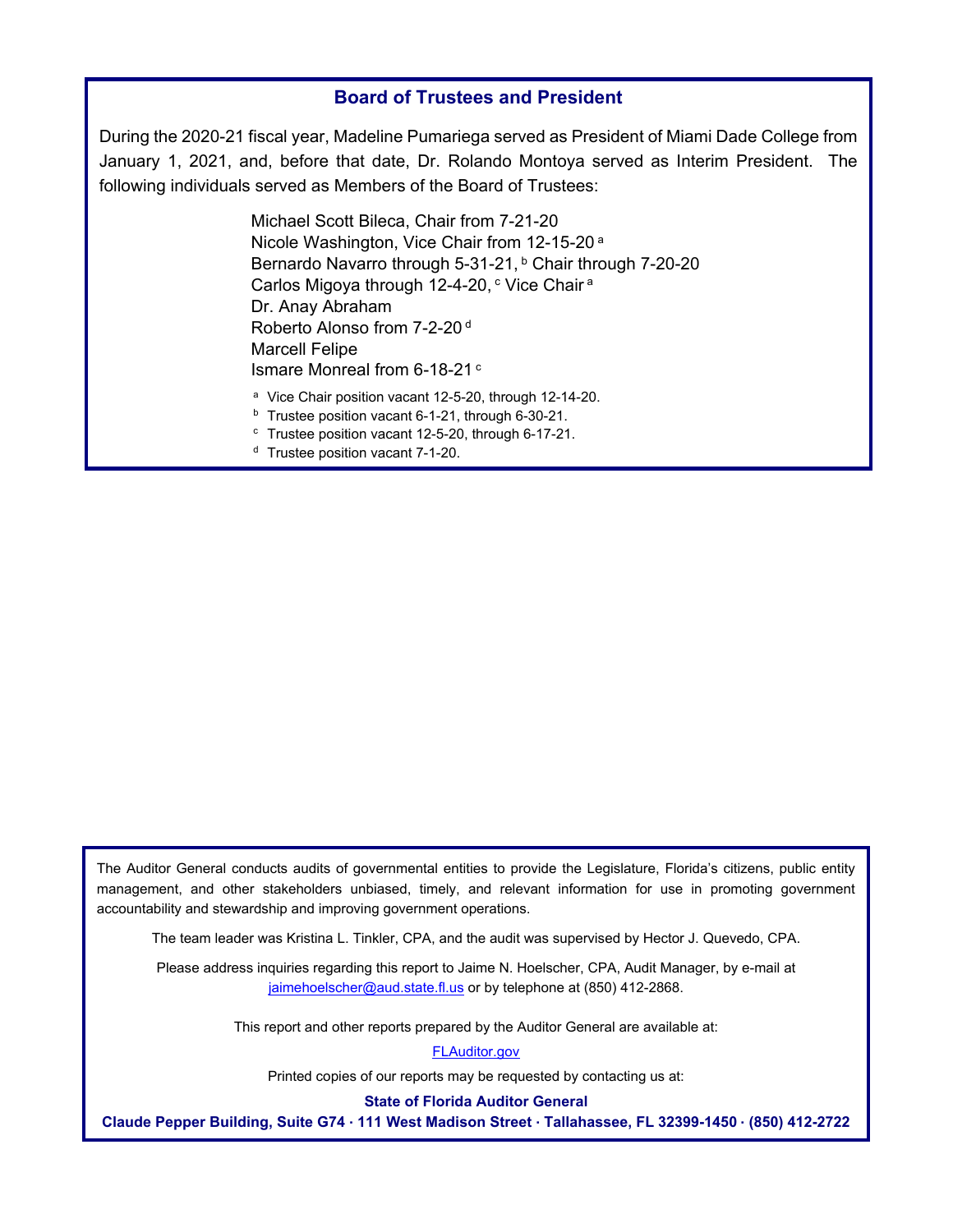## **MIAMI DADE COLLEGE TABLE OF CONTENTS**

|                                                                                                                                                                         | Page<br><u>No.</u> |
|-------------------------------------------------------------------------------------------------------------------------------------------------------------------------|--------------------|
|                                                                                                                                                                         |                    |
|                                                                                                                                                                         |                    |
|                                                                                                                                                                         |                    |
|                                                                                                                                                                         |                    |
|                                                                                                                                                                         |                    |
| <b>BASIC FINANCIAL STATEMENTS</b>                                                                                                                                       |                    |
|                                                                                                                                                                         |                    |
|                                                                                                                                                                         |                    |
|                                                                                                                                                                         |                    |
|                                                                                                                                                                         |                    |
| OTHER REQUIRED SUPPLEMENTARY INFORMATION                                                                                                                                |                    |
| Schedule of Changes in the College's Total Other Postemployment Benefits Liability                                                                                      |                    |
| Schedule of the College's Proportionate Share of the Net Pension Liability - Florida                                                                                    |                    |
| Schedule of College Contributions - Florida Retirement System Pension Plan  52                                                                                          |                    |
| Schedule of the College's Proportionate Share of the Net Pension Liability - Health                                                                                     |                    |
| Schedule of College Contributions - Health Insurance Subsidy Pension Plan 54                                                                                            |                    |
|                                                                                                                                                                         |                    |
| INDEPENDENT AUDITOR'S REPORT ON INTERNAL CONTROL OVER<br>FINANCIAL REPORTING AND ON COMPLIANCE AND OTHER MATTERS<br>BASED ON AN AUDIT OF FINANCIAL STATEMENTS PERFORMED |                    |
|                                                                                                                                                                         |                    |
|                                                                                                                                                                         |                    |
|                                                                                                                                                                         |                    |
|                                                                                                                                                                         |                    |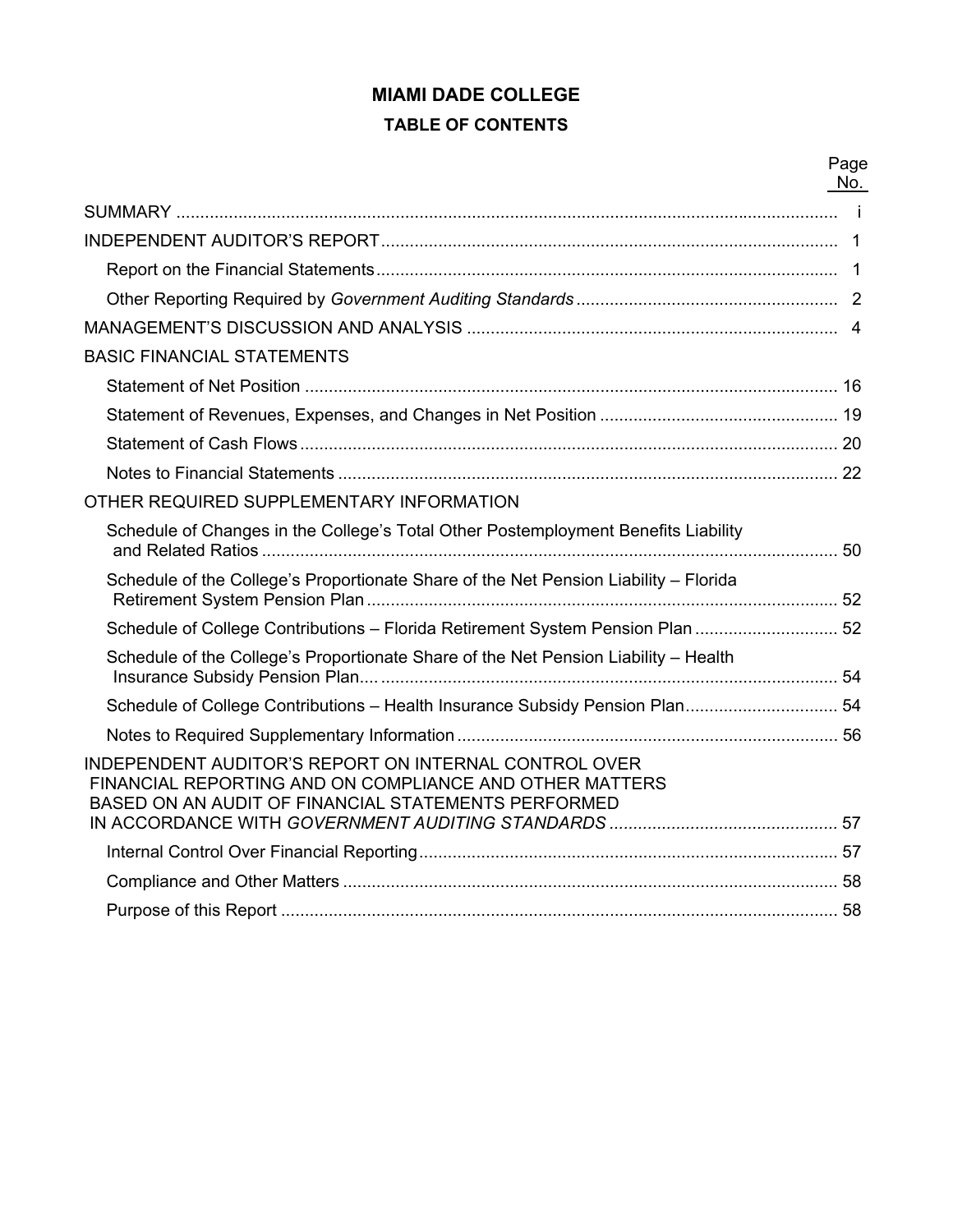#### SUMMARY OF REPORT ON FINANCIAL STATEMENTS

<span id="page-3-0"></span>Our audit disclosed that the basic financial statements of Miami Dade College (a component unit of the State of Florida) were presented fairly, in all material respects, in accordance with prescribed financial reporting standards.

#### SUMMARY OF REPORT ON INTERNAL CONTROL AND COMPLIANCE

Our audit did not identify any deficiencies in internal control over financial reporting that we consider to be material weaknesses.

The results of our tests disclosed no instances of noncompliance or other matters that are required to be reported under *Government Auditing Standards*, issued by the Comptroller General of the United States.

#### AUDIT OBJECTIVES AND SCOPE

Our audit objectives were to determine whether Miami Dade College and its officers with administrative and stewardship responsibilities for College operations had:

- Presented the College's basic financial statements in accordance with generally accepted accounting principles;
- Established and implemented internal control over financial reporting and compliance with requirements that could have a direct and material effect on the financial statements; and
- Complied with the various provisions of laws, rules, regulations, contracts, and grant agreements that are material to the financial statements.

The scope of this audit included an examination of the College's basic financial statements as of and for the fiscal year ended June 30, 2021. We obtained an understanding of the College's environment, including its internal control, and assessed the risk of material misstatement necessary to plan the audit of the basic financial statements. We also examined various transactions to determine whether they were executed, in both manner and substance, in accordance with governing provisions of laws, rules, regulations, contracts, and grant agreements.

An examination of Federal awards administered by the College is included within the scope of our Statewide audit of Federal awards administered by the State of Florida.

#### AUDIT METHODOLOGY

We conducted our audit in accordance with auditing standards generally accepted in the United States of America and applicable standards contained in *Government Auditing Standards*, issued by the Comptroller General of the United States.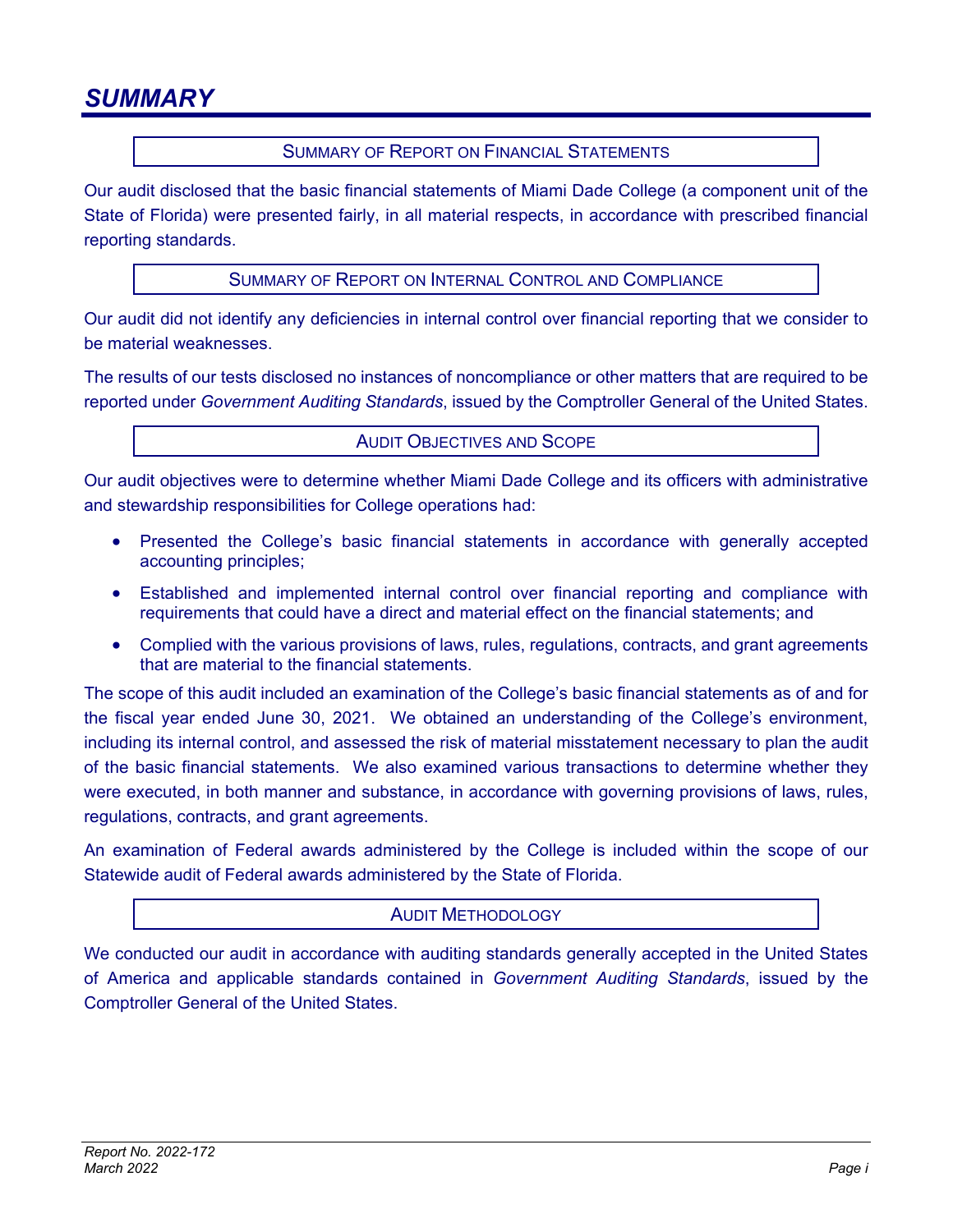<span id="page-4-0"></span>

Sherrill F. Norman, CPA Auditor General

# **AUDITOR GENERAL STATE OF FLORIDA**

Claude Denson Pepper Building, Suite G74 111 West Madison Street Tallahassee, Florida 32399-1450



Phone: (850) 412-2722 Fax: (850) 488-6975

The President of the Senate, the Speaker of the House of Representatives, and the Legislative Auditing Committee

## **INDEPENDENT AUDITOR'S REPORT**

## **Report on the Financial Statements**

We have audited the accompanying financial statements of Miami Dade College, a component unit of the State of Florida, and its discretely presented component unit as of and for the fiscal year ended June 30, 2021, and the related notes to the financial statements, which collectively comprise the College's basic financial statements as listed in the table of contents.

#### *Management's Responsibility for the Financial Statements*

Management is responsible for the preparation and fair presentation of these financial statements in accordance with accounting principles generally accepted in the United States of America; this includes the design, implementation, and maintenance of internal control relevant to the preparation and fair presentation of financial statements that are free from material misstatement, whether due to fraud or error.

## *Auditor's Responsibility*

Our responsibility is to express opinions on these financial statements based on our audit. We did not audit the financial statements of the discretely presented component unit, which represent 100 percent of the transactions and account balances of the discretely presented component unit columns. Those statements were audited by other auditors whose report has been furnished to us, and our opinion, insofar as it relates to the amounts included for the discretely presented component unit, is based solely on the report of the other auditors. We conducted our audit in accordance with auditing standards generally accepted in the United States of America and the standards applicable to financial audits contained in *Government Auditing Standards*, issued by the Comptroller General of the United States. Those standards require that we plan and perform the audit to obtain reasonable assurance about whether the financial statements are free from material misstatement.

An audit involves performing procedures to obtain audit evidence about the amounts and disclosures in the financial statements. The procedures selected depend on the auditor's judgment, including the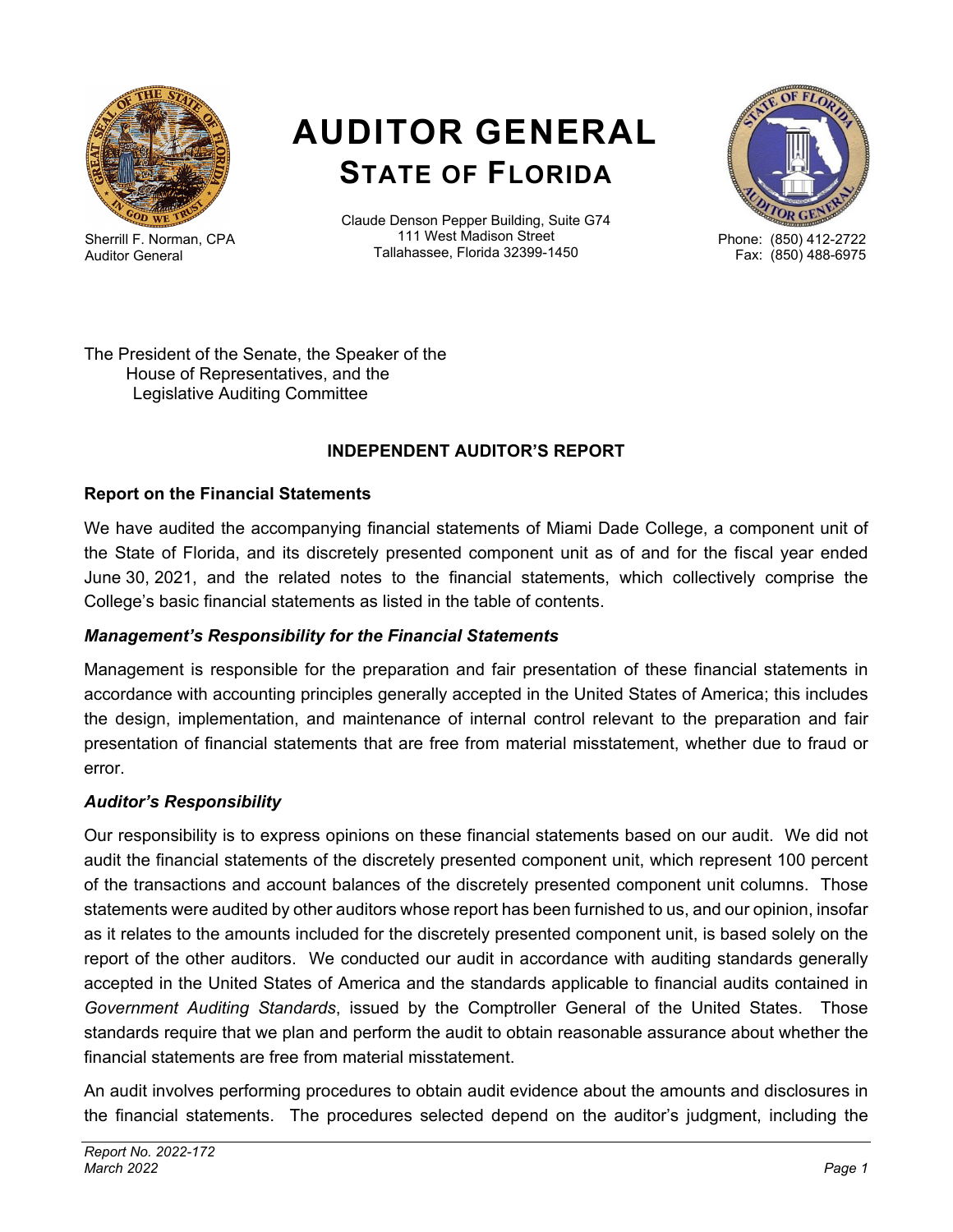<span id="page-5-0"></span>assessment of the risks of material misstatement of the financial statements, whether due to fraud or error. In making those risk assessments, the auditor considers internal control relevant to the entity's preparation and fair presentation of the financial statements in order to design audit procedures that are appropriate in the circumstances, but not for the purpose of expressing an opinion on the effectiveness of the entity's internal control. Accordingly, we express no such opinion. An audit also includes evaluating the appropriateness of accounting policies used and the reasonableness of significant accounting estimates made by management, as well as evaluating the overall presentation of the financial statements.

We believe that the audit evidence we have obtained is sufficient and appropriate to provide a basis for our audit opinions.

## *Opinions*

In our opinion, based on our audit and the report of other auditors, the financial statements referred to above present fairly, in all material respects, the respective financial position of Miami Dade College and of its discretely presented component unit as of June 30, 2021, and the respective changes in financial position and, where applicable, cash flows thereof for the fiscal year then ended in accordance with accounting principles generally accepted in the United States of America.

## *Other Matter*

## *Required Supplementary Information*

Accounting principles generally accepted in the United States of America require that **MANAGEMENT'S DISCUSSION AND ANALYSIS**, the **Schedule of Changes in the College's Total Other Postemployment Benefits Liability and Related Ratios**, **Schedule of the College's Proportionate Share of the Net Pension Liability – Florida Retirement System Pension Plan**, **Schedule of College Contributions – Florida Retirement System Pension Plan**, **Schedule of the College's Proportionate Share of the Net Pension Liability – Health Insurance Subsidy Pension Plan**, **Schedule of College Contributions – Health Insurance Subsidy Pension Plan**, and **Notes to Required Supplementary Information** as listed in the table of contents, be presented to supplement the basic financial statements. Such information, although not a part of the basic financial statements, is required by the Governmental Accounting Standards Board who considers it to be an essential part of financial reporting for placing the basic financial statements in an appropriate operational, economic, or historical context. We and other auditors have applied certain limited procedures to the required supplementary information in accordance with auditing standards generally accepted in the United States of America, which consisted of inquiries of management about the methods of preparing the information and comparing the information for consistency with management's responses to our inquiries, the basic financial statements, and other knowledge we obtained during our audit of the basic financial statements. We do not express an opinion or provide any assurance on the information because the limited procedures do not provide us with sufficient evidence to express an opinion or provide any assurance.

#### **Other Reporting Required by** *Government Auditing Standards*

In accordance with *Government Auditing Standards*, we have also issued our report dated March 24, 2022, on our consideration of the Miami Dade College's internal control over financial reporting and on our tests of its compliance with certain provisions of laws, rules, regulations, contracts, and grant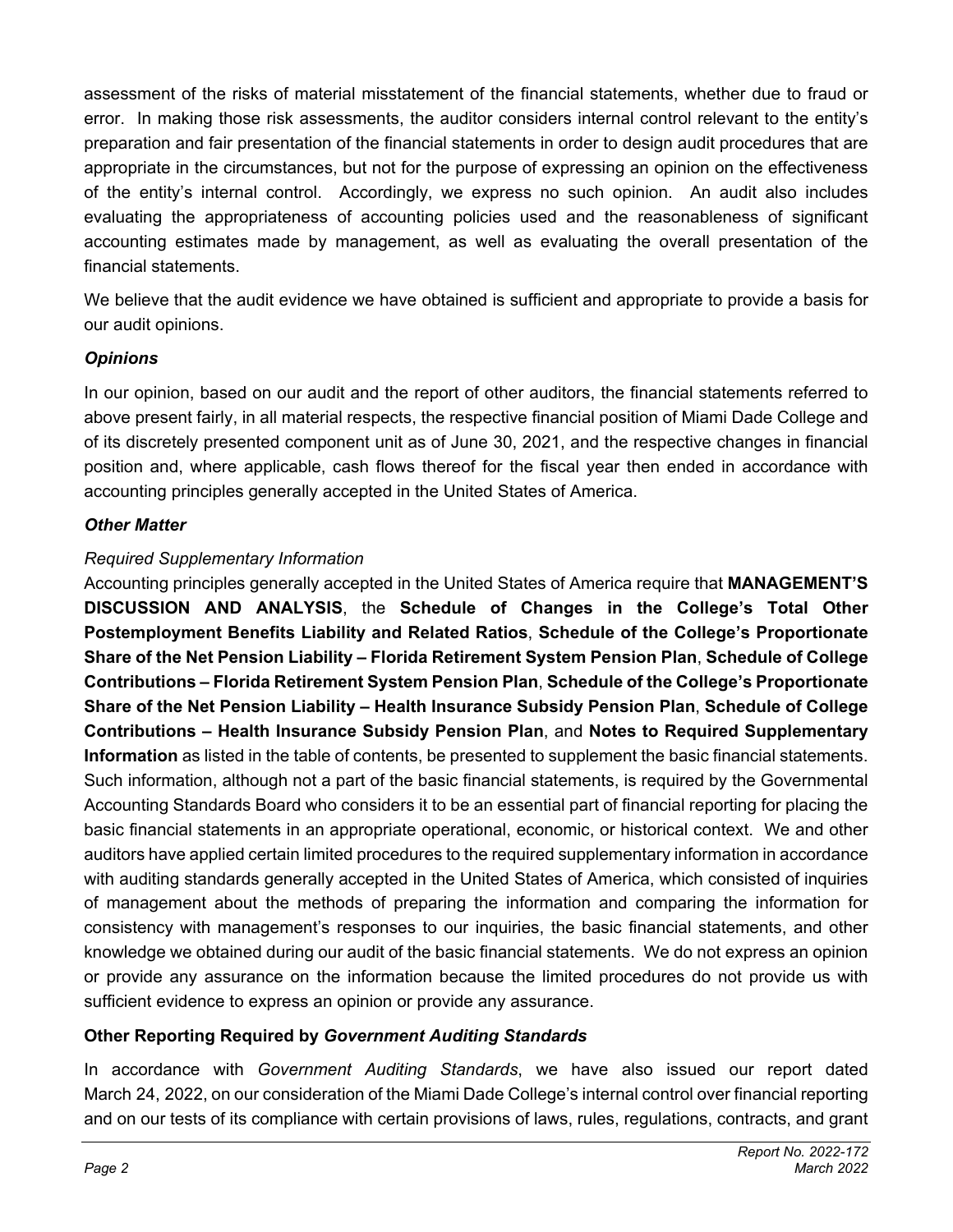agreements and other matters included under the heading **INDEPENDENT AUDITOR'S REPORT ON INTERNAL CONTROL OVER FINANCIAL REPORTING AND ON COMPLIANCE AND OTHER MATTERS BASED ON AN AUDIT OF FINANCIAL STATEMENTS PERFORMED IN ACCORDANCE WITH** *GOVERNMENT AUDITING STANDARDS*. The purpose of that report is solely to describe the scope of our testing of internal control over financial reporting and compliance and the results of that testing, and not to provide an opinion on the effectiveness of the internal control over financial reporting or on compliance. That report is an integral part of an audit performed in accordance with *Government Auditing Standards* in considering the Miami Dade College's internal control over financial reporting and compliance.

Respectfully submitted,

Sherrill F. Norman, CPA Tallahassee, Florida March 24, 2022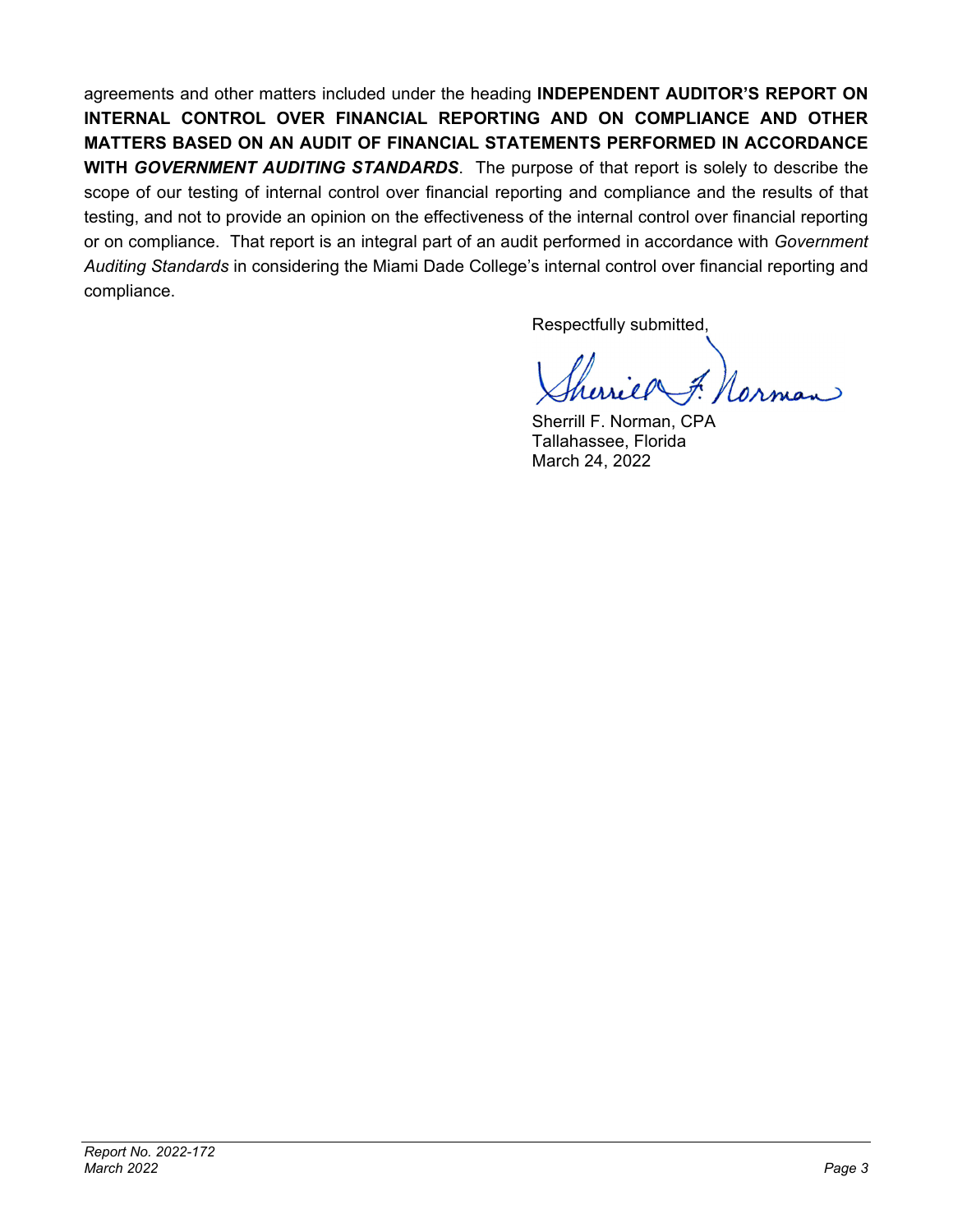## <span id="page-7-0"></span>*MANAGEMENT'S DISCUSSION AND ANALYSIS*

Management's discussion and analysis (MD&A) provides an overview of the financial position and activities of the College for the fiscal year ended June 30, 2021, and should be read in conjunction with the financial statements and notes thereto. The MD&A, and financial statements and notes thereto, are the responsibility of College management. The MD&A contains financial activity of the College for the fiscal years ended June 30, 2021, and June 30, 2020, and its component unit, the Miami Dade College Foundation, Inc. for the fiscal years ended March 31, 2021, and March 31, 2020.

## FINANCIAL HIGHLIGHTS

The College's assets and deferred outflows of resources totaled \$1.8 billion at June 30, 2021. This balance reflects a \$54.9 million, or 3.1 percent, increase as compared to the 2019-20 fiscal year, resulting primarily from increases in cash collateral securities lending of \$60.4 million, endowment investments of \$37.5 million, net capital assets of \$25.3 million, and due from other governmental agencies of \$7 million offset by a decrease in noncurrent restricted cash and cash equivalents of \$71.3 million. Liabilities and deferred inflows of resources increased by \$95.6 million, or 26.1 percent, totaling \$461.9 million at June 30, 2021, resulting from increases in total liabilities of \$102 million, offset by decreases in deferred inflows of resources of \$6.3 million. As a result, the College's net position decreased by \$40.7 million, resulting in a year-end balance of \$1.4 billion.

The College's operating revenues totaled \$123 million for the 2020-21 fiscal year, representing a 0.7 percent decrease compared to the 2019-20 fiscal year, due mainly to decreases in auxiliary enterprises and student tuition and fees offset by an increase in nongovernmental grants and contracts. Nonoperating revenues represent 76 percent of total revenues and are primarily comprised of State noncapital appropriations and Federal and State student financial aid with a purpose of supporting operating activities. Operating expenses totaled \$653.6 million for the 2020-21 fiscal year, representing an increase 22.9 percent as compared to the 2019-20 fiscal year, due mainly to increases in scholarships and waivers, and other services and expenses.

Net position represents the residual interest in the College's assets and deferred outflows of resources after deducting liabilities and deferred inflows of resources. The College's comparative total net position by category for the fiscal years ended June 30, 2021, and June 30, 2020, is shown in the following graph: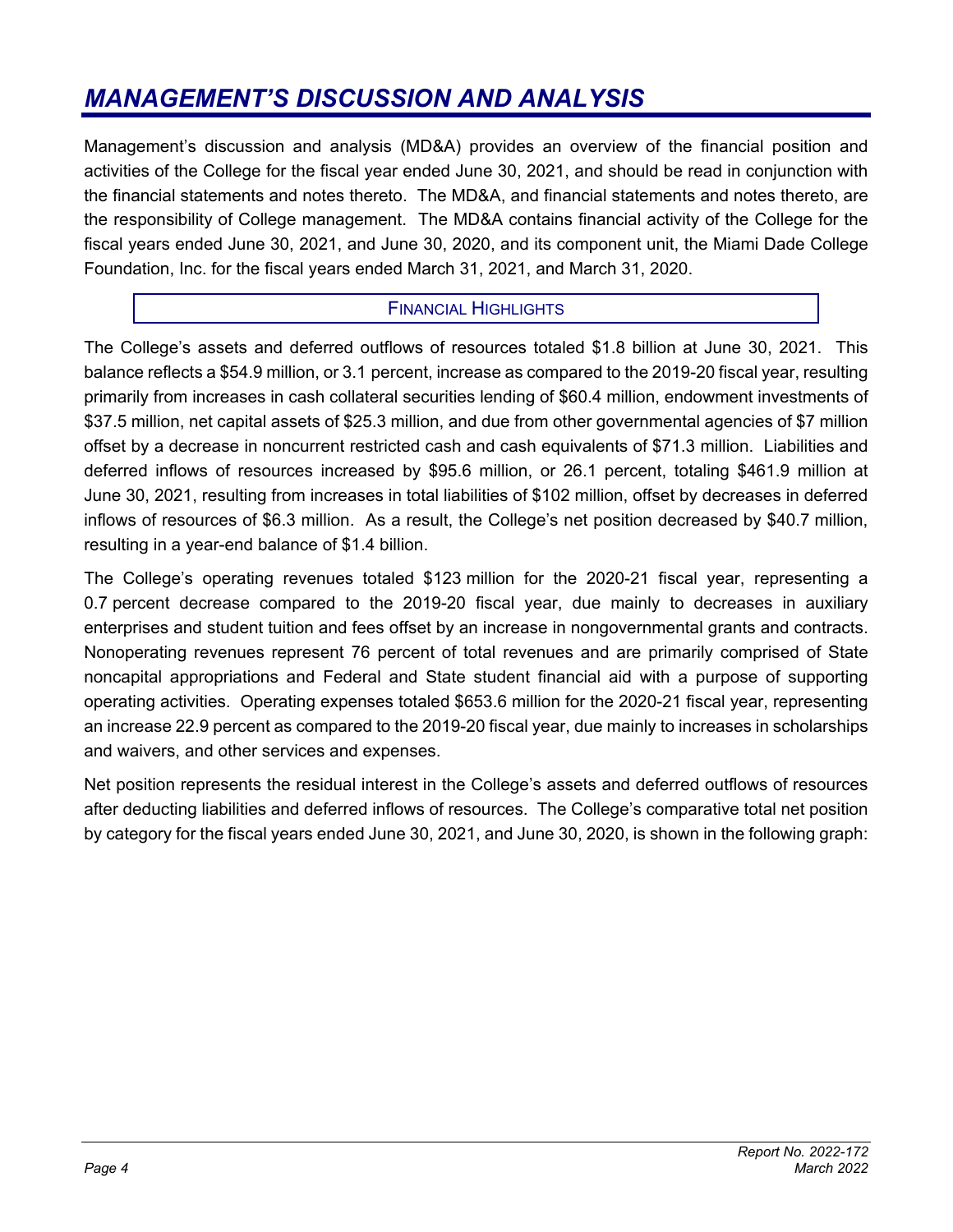## **Net Position: College (In Thousands)**



The following chart provides a graphical presentation of College revenues by category for the 2020-21 fiscal year:



Pursuant to the Governmental Accounting Standards Board (GASB) Statement No. 35, the College's financial report consists of three basic financial statements: the statement of net position; the statement of revenues, expenses, and changes in net position; and the statement of cash flows. The financial statements, and notes thereto, provide information on the College as a whole, present long-term view of the College's finances, and include activities for the following entities: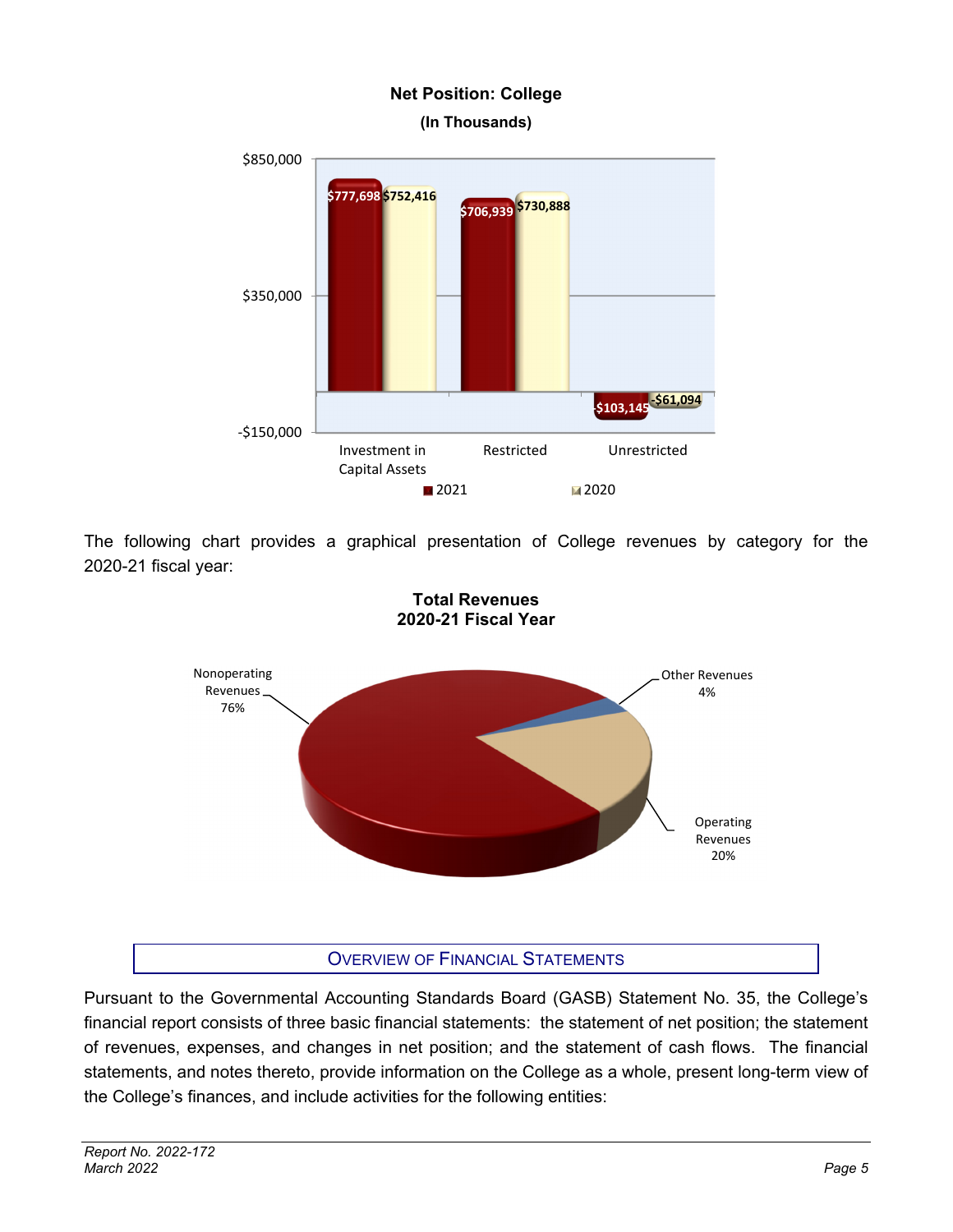- Miami Dade College (Primary Institution) Most of the programs and services generally associated with a college fall into this category, including instruction, public service, and support services.
- Miami Dade College Foundation, Inc. (Component Unit) Although legally separate, this component unit is important because the College is financially accountable for it, as the College reports its financial activities to the State of Florida.

#### **The Statement of Net Position**

The statement of net position reflects the assets, deferred outflows of resources, liabilities, and deferred inflows of resources of the College, using the accrual basis of accounting, and presents the financial position of the College at a specified time. Assets, plus deferred outflows of resources, less liabilities, less deferred inflows of resources, equals net position, which is one indicator of the College's current financial condition. The changes in net position that occur over time indicate improvement or deterioration in the College's financial condition.

A condensed statement of assets, deferred outflows of resources, liabilities, deferred inflows of resources, and net position of the College and its component unit for the respective fiscal years ended is shown in the following table:

|                                       | (In Thousands) |               |              |                       |
|---------------------------------------|----------------|---------------|--------------|-----------------------|
|                                       |                | College       |              | <b>Component Unit</b> |
|                                       | 06-30-21       | 06-30-20      | 03-31-21     | 03-31-20              |
| <b>Assets</b>                         |                |               |              |                       |
| <b>Current Assets</b>                 | \$<br>278,315  | 242,584<br>\$ | \$<br>45,492 | \$<br>64,454          |
| Capital Assets, Net                   | 777,698        | 752,416       |              |                       |
| <b>Other Noncurrent Assets</b>        | 700,480        | 721,533       | 214,831      | 138,619               |
| <b>Total Assets</b>                   | 1,756,493      | 1,716,533     | 260,323      | 203,073               |
| <b>Deferred Outflows of Resources</b> | 86,864         | 71,904        |              |                       |
| <b>Liabilities</b>                    |                |               |              |                       |
| <b>Current Liabilities</b>            | 169,794        | 114,077       | 29,186       | 26,381                |
| <b>Noncurrent Liabilities</b>         | 275,257        | 229,010       |              |                       |
| <b>Total Liabilities</b>              | 445,051        | 343,087       | 29,186       | 26,381                |
| Deferred Inflows of Resources         | 16,814         | 23,140        |              |                       |
| <b>Net Position</b>                   |                |               |              |                       |
| <b>Investment in Capital Assets</b>   | 777,698        | 752,416       |              |                       |
| Restricted                            | 706,939        | 730,888       | 175,210      | 149,254               |
| Unrestricted (Deficit)                | (103, 145)     | (61, 094)     | 55,927       | 27,438                |
| <b>Total Net Position</b>             | \$1,381,492    | \$1,422,210   | 231,137      | 176,692<br>\$         |

## **Condensed Statement of Net Position at**

The College's net position decreased by \$40.7 million, or 2.9 percent. Changes in the College's net position were the result of the following factors: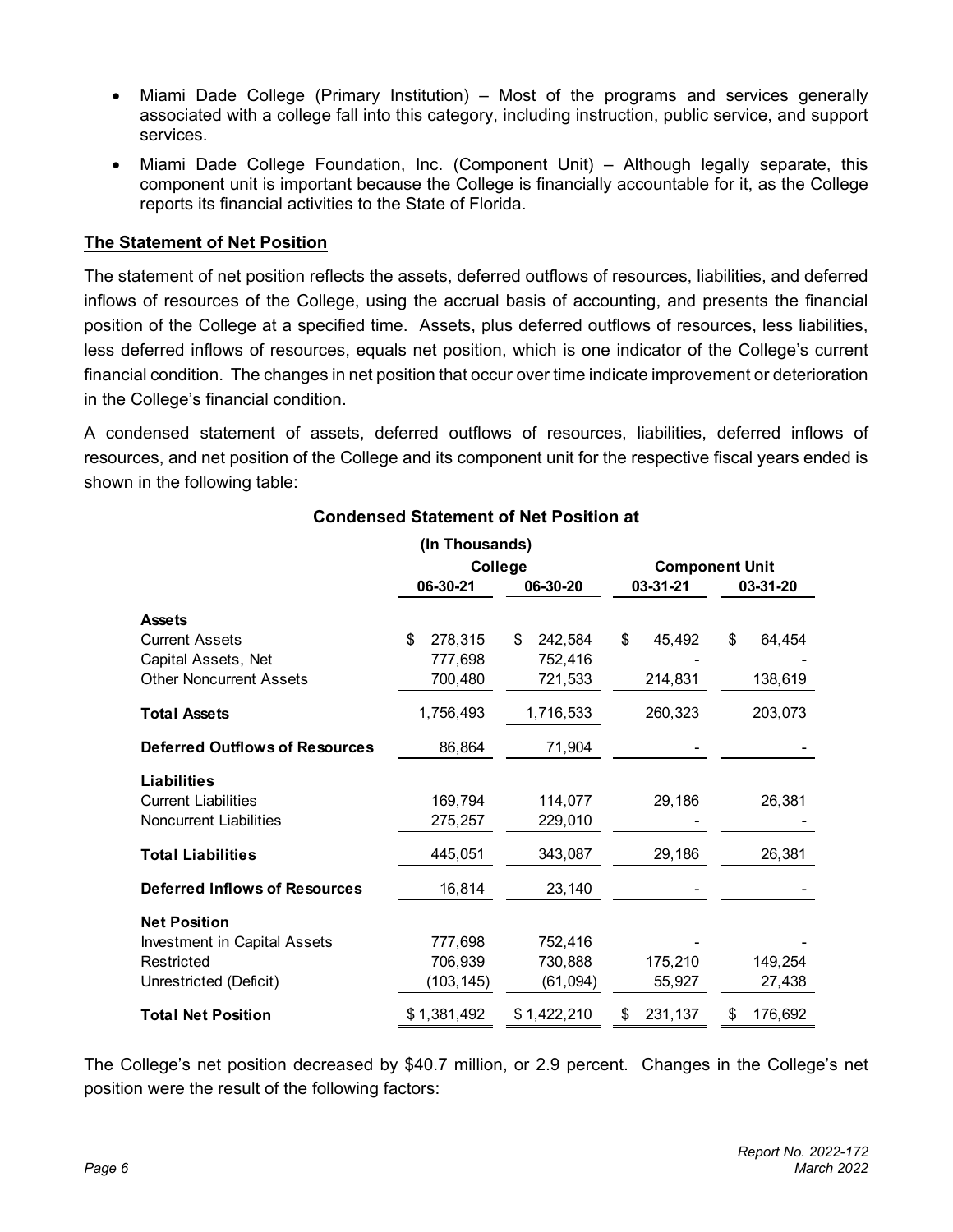- Investment in capital assets increased by \$25.3 million, or 3.4 percent, mainly due to the acquisition of capital assets.
- Restricted net position decreased by \$23.9 million, or 3.3 percent, mainly due to a decrease in funds restricted for the construction of capital projects.
- Unrestricted deficit in net position increased by \$42.1 million, or 68.8 percent, from normal operations.

#### **The Statement of Revenues, Expenses, and Changes in Net Position**

The statement of revenues, expenses, and changes in net position presents the College's revenue and expense activity, categorized as operating and nonoperating. Revenues and expenses are recognized when earned or incurred, regardless of when cash is received or paid.

The following summarizes the activities of the College and its component unit for the respective fiscal years:

#### **Condensed Statement of Revenues, Expenses, and Changes in Net Position For the Fiscal Years Ended**

|                                               | College |             |               |    | <b>Component Unit</b> |    |            |
|-----------------------------------------------|---------|-------------|---------------|----|-----------------------|----|------------|
|                                               |         | 06-30-21    | 06-30-20      |    | $03-31-21$            |    | $03-31-20$ |
| <b>Operating Revenues</b>                     | \$      | 123,010     | \$<br>123,840 | \$ | 18,429                | \$ | 21,371     |
| Less, Operating Expenses                      |         | 653,630     | 531,947       |    | 17,376                |    | 18,875     |
| <b>Operating Income (Loss)</b>                |         | (530, 620)  | (408, 107)    |    | 1,053                 |    | 2,496      |
| Net Nonoperating Revenues (Expenses)          |         | 468,143     | 366,746       |    | 51,555                |    | (7,068)    |
| Income (Loss) Before Other Revenues           |         | (62, 477)   | (41, 361)     |    | 52,608                |    | (4, 572)   |
| <b>Other Revenues</b>                         |         | 21,759      | 22,386        |    |                       |    |            |
| Net Increase (Decrease) In Net Position       |         | (40,718)    | (18, 975)     |    | 52,608                |    | (4, 572)   |
| Net Position, Beginning of Year               |         | 1,422,210   | 1,455,577     |    | 176,692               |    | 148,715    |
| Adjustments to Beginning Net Position (1) (2) |         |             | (14, 392)     |    | 1,837                 |    | 32,549     |
| Net Position, Beginning of Year, as Restated  |         | 1,422,210   | 1,441,185     |    | 178,529               |    | 181,264    |
| Net Position, End of Year                     |         | \$1,381,492 | \$1,422,210   | S  | 231,137               | \$ | 176.692    |

**(In Thousands)** 

(1) For the 2020-21 fiscal year, the component unit's beginning net position was increased to correct an understatement of receivables from the College and other accounting errors made in the prior fiscal year.

(2) For the 2019-20 fiscal year, the College's beginning net position was decreased to reclassify operating expenses incorrectly capitalized as construction in progress in prior fiscal years. The component unit's beginning net position was increased to correct an understatement of receivables and other accounting errors made in prior fiscal years.

#### **Operating Revenues**

GASB Statement No. 35 categorizes revenues as either operating or nonoperating. Operating revenues generally result from exchange transactions where each of the parties to the transaction either gives or receives something of equal or similar value.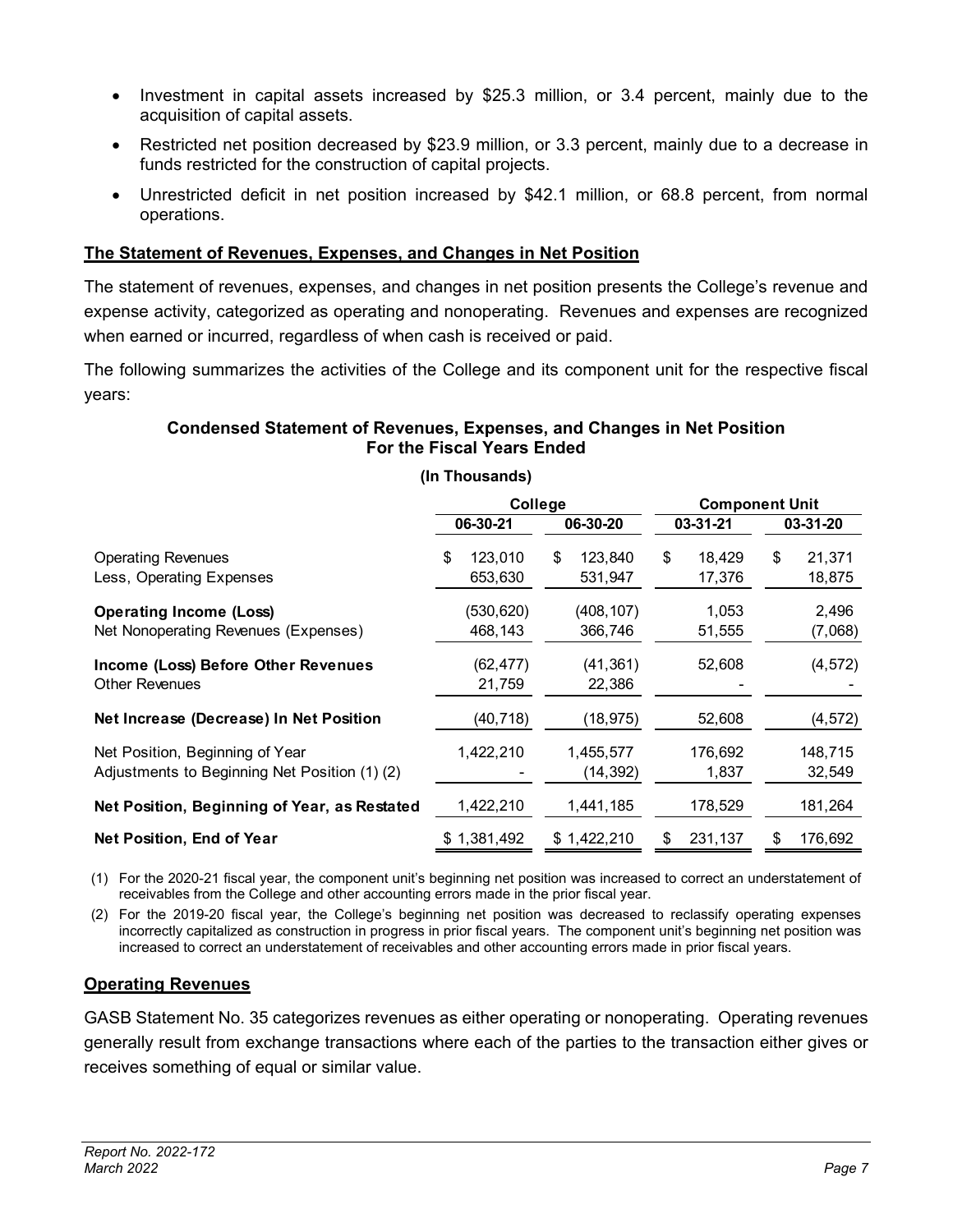The following summarizes the operating revenues for the College and its component unit by source that were used to fund operating activities for the respective fiscal years ended:

## **Operating Revenues For the Fiscal Years Ended**

#### **(In Thousands)**

|                                               | College |           |   | <b>Component Unit</b> |     |          |    |            |
|-----------------------------------------------|---------|-----------|---|-----------------------|-----|----------|----|------------|
|                                               |         | 06-30-21  |   | 06-30-20              |     | 03-31-21 |    | $03-31-20$ |
| <b>Student Tuition and Fees, Net</b>          | S       | 71.255    | S | 73.004                | S   |          | \$ |            |
| <b>Federal Grants and Contracts</b>           |         | 28.035    |   | 25.576                |     | ۰        |    | -          |
| State and Local Grants and Contracts          |         | 4,482     |   | 3,662                 |     |          |    |            |
| Nongovernmental Grants and Contracts          |         | 13.563    |   | 9.813                 |     |          |    | -          |
| Sales and Services of Educational Departments |         | 3.481     |   | 5,163                 |     |          |    |            |
| <b>Auxiliary Enterprises</b>                  |         | 1.275     |   | 3,769                 |     |          |    |            |
| Other                                         |         | 919       |   | 2,853                 |     | 18.429   |    | 21,371     |
| <b>Total Operating Revenues</b>               |         | \$123.010 |   | \$123,840             | \$. | 18.429   |    | 21.371     |

The following chart presents the College's operating revenues for the 2020-21 and 2019-20 fiscal years:



**Operating Revenues: College** 

**(In Thousands)** 

College operating revenue decreased by \$0.8 million, or 0.7 percent, compared to the 2019-20 fiscal year, primarily as a result of the following factors:

 Auxiliary Enterprises decreased by \$2.5 million, or 66.2 percent due to COVID-19 related closures of auxiliary enterprise activities.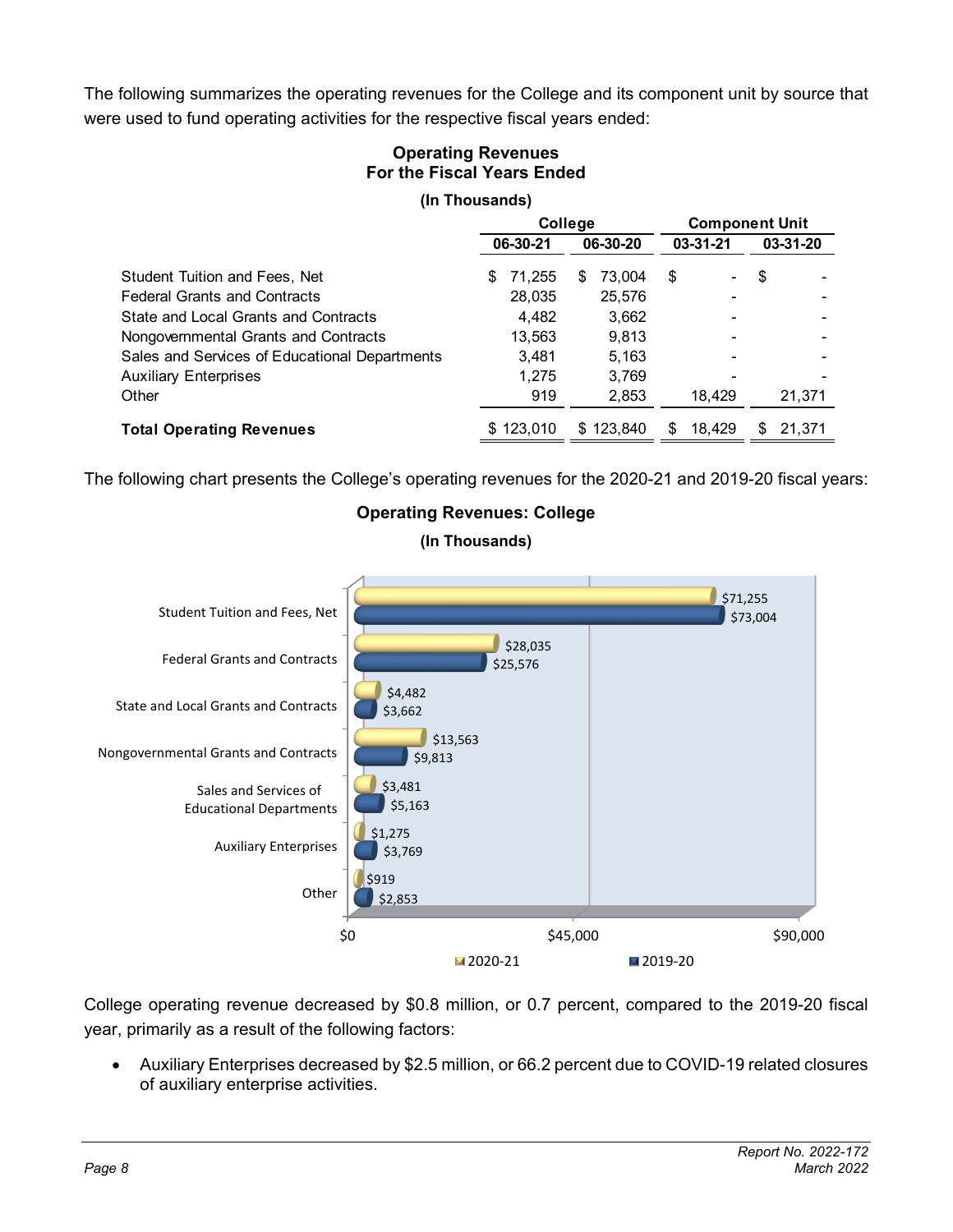- Student tuition and fees, net of scholarship allowance, decreased by \$1.7 million, or 2.4 percent, mainly due to a decline in enrollment.
- Nongovernmental grants and contracts increased by \$3.8 million, or 38.2 percent, due to increased funding from nongovernmental sources.

#### **Operating Expenses**

Expenses are categorized as operating or nonoperating. The majority of the College's expenses are operating expenses as defined by GASB Statement No. 35. GASB gives financial reporting entities the choice of reporting operating expenses in the functional or natural classifications. The College has chosen to report the expenses in their natural classification on the statement of revenues, expenses, and changes in net position and has displayed the functional classification in the notes to financial statements.

The following summarizes operating expenses by natural classification for the College and its component unit for the respective fiscal years ended:

| (In Thousands)                     |           |           |   |                       |    |          |
|------------------------------------|-----------|-----------|---|-----------------------|----|----------|
|                                    |           | College   |   | <b>Component Unit</b> |    |          |
|                                    | 06-30-21  | 06-30-20  |   | 03-31-21              |    | 03-31-20 |
| <b>Personnel Services</b>          | \$326,890 | \$321,028 | S | 1.928                 | \$ | 2,240    |
| Scholarships and Waivers           | 156,915   | 88,188    |   | 8,525                 |    | 8,518    |
| Utilities and Communications       | 11,557    | 11,680    |   |                       |    |          |
| <b>Contractual Services</b>        | 29,191    | 25,973    |   |                       |    |          |
| <b>Other Services and Expenses</b> | 59.944    | 23,270    |   | 6.923                 |    | 8.117    |
| <b>Materials and Supplies</b>      | 33,194    | 28,017    |   |                       |    |          |
| Depreciation                       | 35,939    | 33,791    |   |                       |    |          |
| <b>Total Operating Expenses</b>    | \$653,630 | \$531.947 | S | 17.376                | S  | 18.875   |

## **Operating Expenses For the Fiscal Years Ended**

The following chart presents the College's operating expenses for the 2020-21 and 2019-20 fiscal years: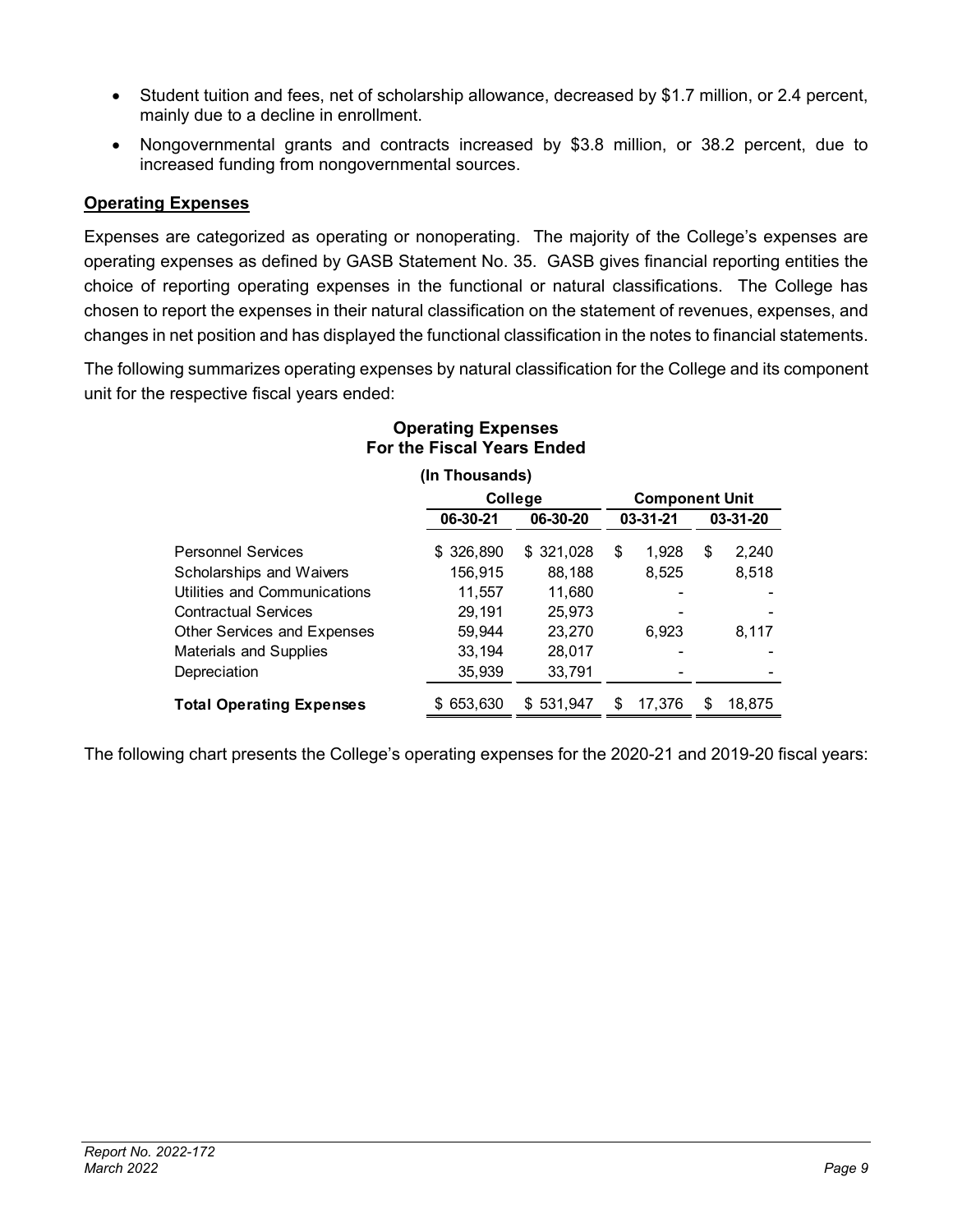#### **Operating Expenses: College**

**(In Thousands)** 



College operating expense increased by \$121.7 million, or 22.9 percent, compared to the 2019-20 fiscal year, primarily as a result of the following factors:

- Scholarship and waivers increased by \$68.7 million, or 77.9 percent, mainly as a result of \$39.1 million in expenses funded from the Coronavirus Aid, Relief, and Economic Security (CARES) Act and \$29.2 million in financial incentives disbursed to students.
- Other services and expenses increased by \$36.7 million, or 157.6 percent, primarily due to increases in noncapital repairs and maintenance expenses.
- Personnel services increased by \$5.9 million, 1.8 percent, primarily due to an increase in the number of full-time employees.
- Materials and supplies increased by \$5.2 million, or 18.5 percent, mainly from increases in janitorial supplies and other materials such as face masks, hand sanitizers, all of which are attributable to the COVID-19 pandemic.

#### **Nonoperating Revenues and Expenses**

Certain revenue sources that the College relies on to provide funding for operations, including State noncapital appropriations, Federal and State student financial aid, and investment income, are defined by GASB as nonoperating. Nonoperating expenses include capital financing costs. The following summarizes the College's nonoperating revenues and expenses for the 2020-21 and 2019-20 fiscal years: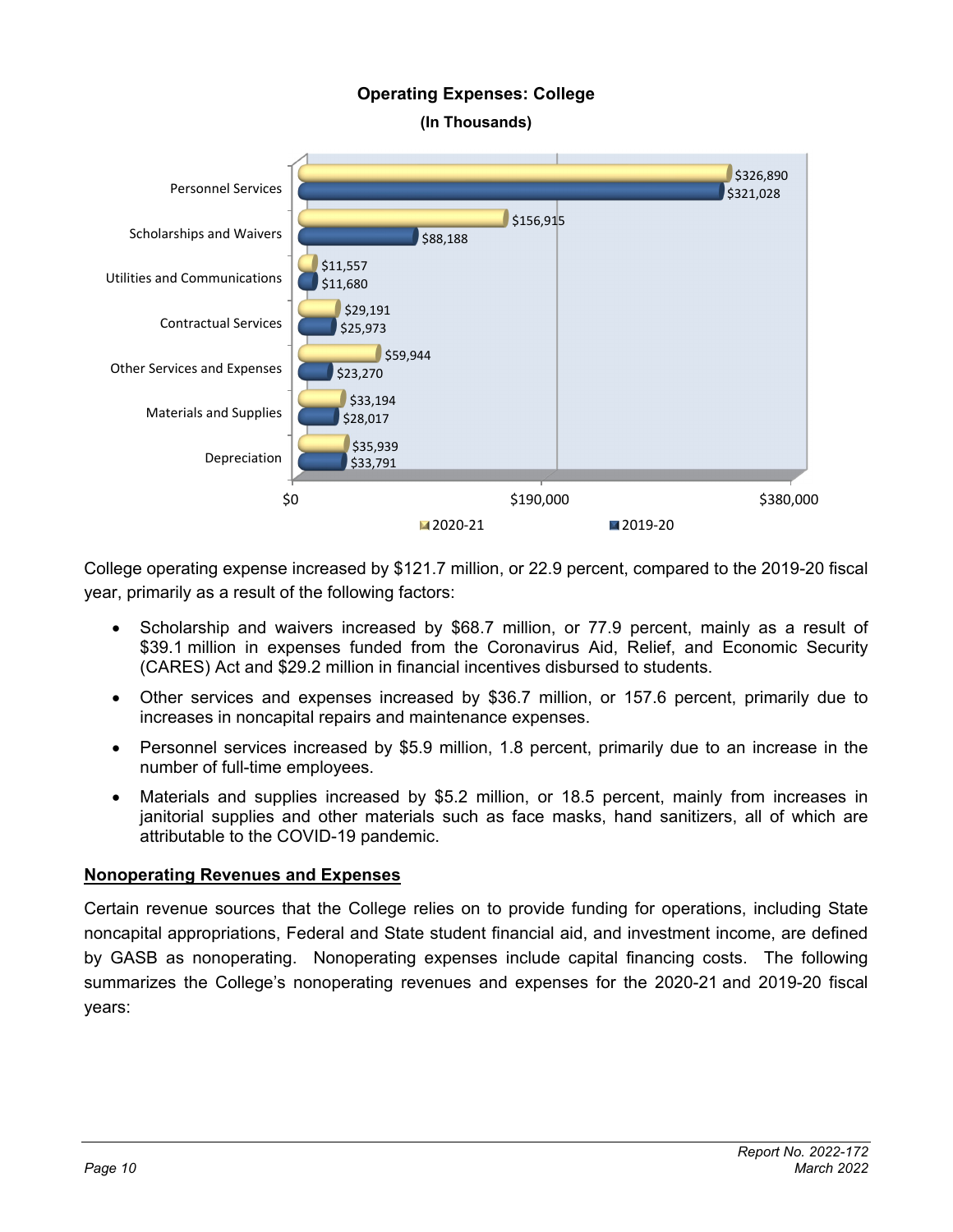#### **Nonoperating Revenues (Expenses): College For the Fiscal Years**

|                                         | 2020-21   | 2019-20   |
|-----------------------------------------|-----------|-----------|
| <b>State Noncapital Appropriations</b>  | \$180,421 | \$179,274 |
| Federal and State Student Financial Aid | 183,472   | 169,529   |
| Gifts and Grants                        | 56,459    |           |
| Investment Income                       | 20,075    | 15,160    |
| Net Realized and Unrealized Gain        |           |           |
| on Investments                          | 27,071    | 1,638     |
| <b>Other Nonoperating Revenues</b>      | 645       | 1,146     |
| Interest on Capital Asset-Related Debt  |           | (1)       |
| Net Nonoperating Revenues               | \$468,143 | \$366,746 |

#### **(In Thousands)**

Net nonoperating revenues increased by \$101.4 million, or 27.6 percent, compared to the 2019-20 fiscal year, as a result of the following factors:

- Gifts and grants increased by \$56.5 million, or 100 percent due to Higher Education Emergency Relief Fund (HEERF) received during the fiscal year.
- Federal and State student financial aid increased by \$13.9 million, or 8.2 percent, primarily due to an increase in funding of the Education Stabilization Fund program.
- Net realized and unrealized gain on investments increased by \$25.4 million, or 1,553 percent primarily due to changes in market conditions.
- Investment income increased by \$4.9 million, or 32.4 percent, due to favorable investment market conditions.

#### **Other Revenues**

This category is composed of State capital appropriations and capital grants, contracts, gifts, and fees. The following summarizes the College's other revenues for the 2020-21 and 2019-20 fiscal years:

## **Other Revenues: College For the Fiscal Years**

**(In Thousands)** 

|                                                                                   | 2020-21                     | 2019-20 |
|-----------------------------------------------------------------------------------|-----------------------------|---------|
| <b>State Capital Appropriations</b><br>Capital Grants, Contracts, Gifts, and Fees | \$ 1.527 \$ 1.680<br>20.232 | 20.706  |
| Total                                                                             | $$21,759$ $$22,386$         |         |

Other revenues decreased by \$0.6 million, or 2.8 percent, compared to the 2019-20 fiscal year, mainly due to a decrease in capital grants, contracts, gifts and fees of \$0.5 million or 2.3 percent, when compared to the prior fiscal year, as a result of decreased revenues from capital improvement fees assessed to students.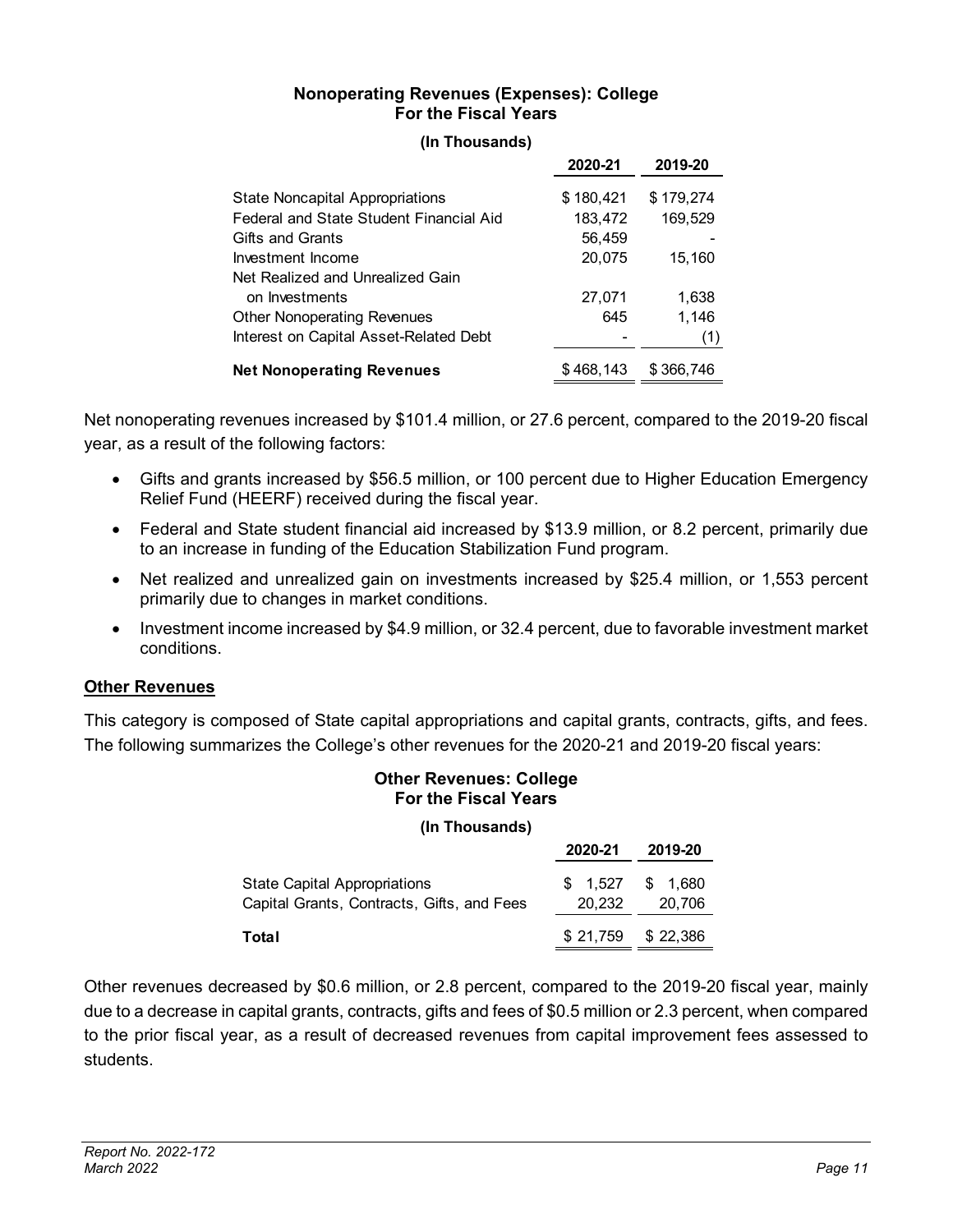## **The Statement of Cash Flows**

The statement of cash flows provides information about the College's financial results by reporting the major sources and uses of cash and cash equivalents. This statement will assist in evaluating the College's ability to generate net cash flows, its ability to meet its financial obligations as they come due, and its need for external financing. Cash flows from operating activities show the net cash used by the operating activities of the College. Cash flows from capital financing activities include all plant funds and related long-term debt activities. Cash flows from investing activities show the net source and use of cash related to purchasing or selling investments, and earning income on those investments. Cash flows from noncapital financing activities include those activities not covered in other sections.

The following summarizes the College's cash flows for the 2020-21 and 2019-20 fiscal years:

|                                              | 2020-21      | 2019-20       |
|----------------------------------------------|--------------|---------------|
| Cash Provided (Used) by:                     |              |               |
| <b>Operating Activities</b>                  | \$ (465,043) | \$ (384, 447) |
| <b>Noncapital Financing Activities</b>       | 413.626      | 331,114       |
| Capital and Related Financing Activities     | (34, 936)    | (39, 122)     |
| <b>Investing Activities</b>                  | (3,949)      | (42,061)      |
| Net Decrease in Cash and Cash Equivalents    | (90, 302)    | (134, 516)    |
| Cash and Cash Equivalents, Beginning of Year | 356,230      | 490,746       |
| Cash and Cash Equivalents, End of Year       | \$265.928    | \$ 356.230    |

#### **Condensed Statement of Cash Flows For the Fiscal Years**

**(In Thousands)** 

Major sources of funds came from Federal and State student financial aid (\$198.6 million), State noncapital appropriations (\$187.8 million), net student tuition and fees (\$85.1 million), proceeds from sales and maturities of investments (\$76.6 million) operating grants and contracts (\$45.5 million), investment income (\$27.5 million), noncapital gifts and grants (\$27.3 million), and capital grants and gifts (\$20.2 million). Major uses of funds were for payments to employees and for employee benefits (\$302.3 million), payments for scholarships (\$156.4 million), payments to suppliers of goods and services (\$133.3 million), purchases of investments (\$108 million), and purchases of capital assets (\$57.3 million).

During the 2020-21 fiscal year, cash and cash equivalents decreased by \$90.3 million when compared to the prior fiscal year. The decrease in cash and cash equivalents and a discussion of the categories of cash flows are as follows:

- Net cash used for operating activities was \$465.1 million, which represents an increase of \$80.6 million as compared to the 2019-20 fiscal year. The net increase in cash used was primarily the result of increases in payments to suppliers of \$41.2 million, and increase in payments for scholarships of \$33.7 million, a decrease in other receipts of \$23.7 million and an increase in payments for employee benefits of \$9.7 million, offset by an increase in cash received for tuition and fees of \$23.6 million.
- Net cash provided by noncapital financing activities was \$413.6 million, which represents an increase of \$82.5 million as compared to the 2019-20 fiscal year. The net increase was a result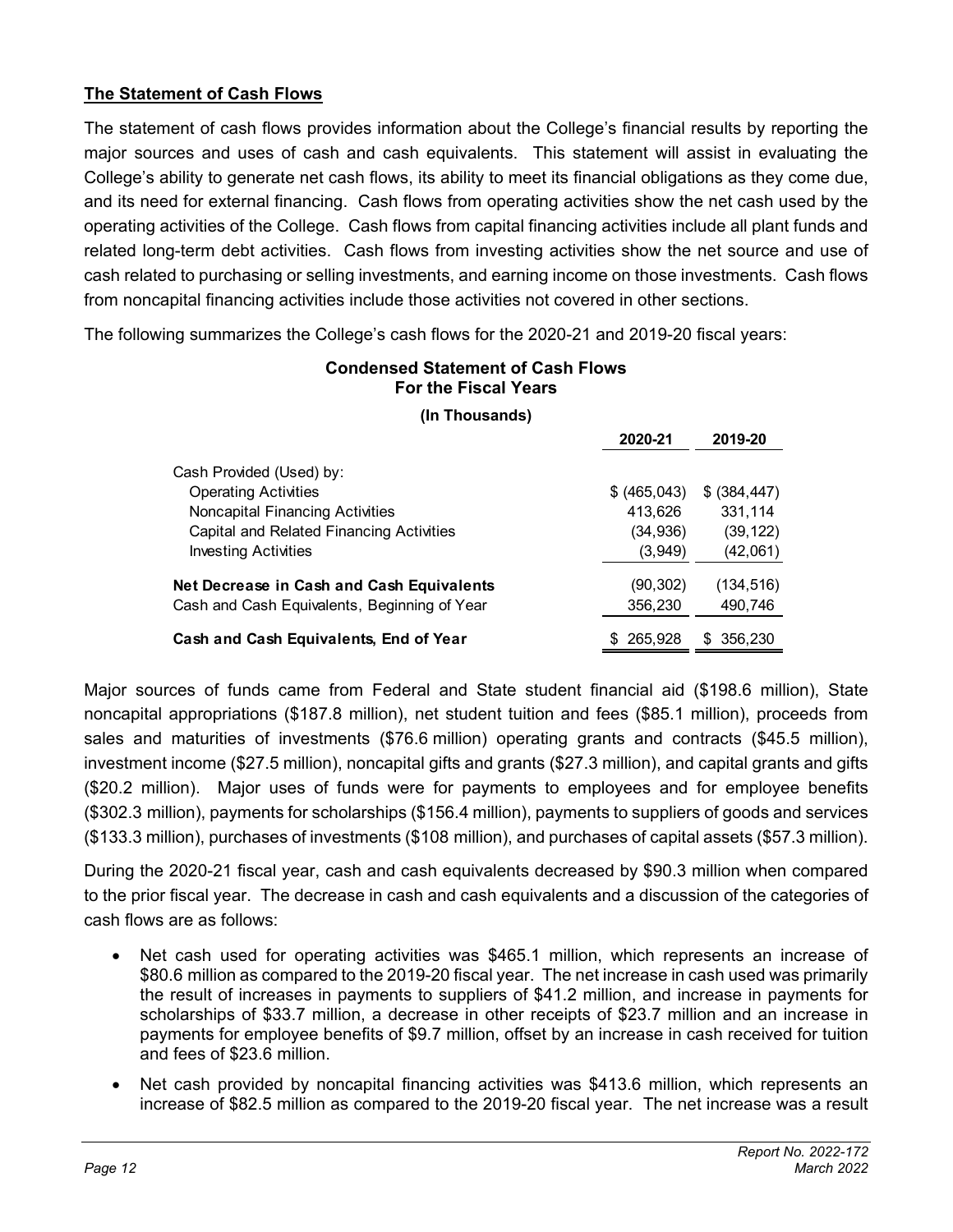of an increase in cash received from Federal and State student financial aid of \$43.8 million, an increase in gifts and grants of \$27.3 million, an increase in State noncapital appropriations of \$12.2 million, and a decrease in Federal Direct Loan Program disbursements of \$5.4 million, offset by a decrease in Federal Direct Loan Program receipts of \$6.2 million.

- Net cash used by capital and related financing activities was \$34.9 million, which represents a decrease of \$4.2 million, when compared to the 2019-20 fiscal year. The net decrease in cash used was primarily due to a decrease in purchases of capital assets of \$9.6 million, offset by decreases in cash received from State capital appropriations of \$4.1 million, in capital grants and gifts of \$0.8 million, and in proceeds from sale of capital assets of \$0.5 million.
- Net cash used by investing activities was \$3.9 million, which represents a decrease of \$38.1 million in cash used by investing activities as compared to the 2019-20 fiscal year. The net decrease in cash used was primarily the result of a decrease in purchases of investments of \$69.4 million, an increase in investment income of \$2.8 million, offset by a decrease in proceeds from sales and maturities of investments of \$34.1 million.

CAPITAL ASSETS AND CAPITAL EXPENSES AND COMMITMENTS

## **Capital Assets**

At June 30, 2021, the College had \$1.4 billion in capital assets, less accumulated depreciation of \$592.5 million, for net capital assets of \$777.7 million. Depreciation charges for the current fiscal year totaled \$35.9 million. The following table summarizes the College's capital assets, net of accumulated depreciation, at June 30:

|                                     |    | 2021      | 2020          |
|-------------------------------------|----|-----------|---------------|
| Land                                | \$ | 96,950    | \$<br>96,950  |
| Works of Art                        |    | 501       | 478           |
| <b>Construction in Progress</b>     |    | 87,367    | 45,065        |
| <b>Buildings</b>                    |    | 1,012,440 | 997,546       |
| Other Structures and Improvements   |    | 35,984    | 35,984        |
| Furniture, Machinery, and Equipment |    | 82,550    | 81,018        |
| <b>Computer Software</b>            |    | 54,384    | 54,218        |
| Total                               |    | 1,370,176 | 1,311,259     |
| Less: Accumulated Depreciation      |    |           |               |
| <b>Buildings</b>                    |    | 458,311   | 433,500       |
| Other Structures and Improvements   |    | 33,148    | 32,273        |
| Furniture, Machinery, and Equipment |    | 72,539    | 70,027        |
| <b>Computer Software</b>            |    | 28,480    | 23,043        |
| Total                               |    | 592,478   | 558,843       |
| <b>Capital Assets, Net</b>          | S  | 777,698   | \$<br>752,416 |

## **Capital Assets, Net at June 30: College (In Thousands)**

Additional information about the College's capital assets is presented in the notes to financial statements.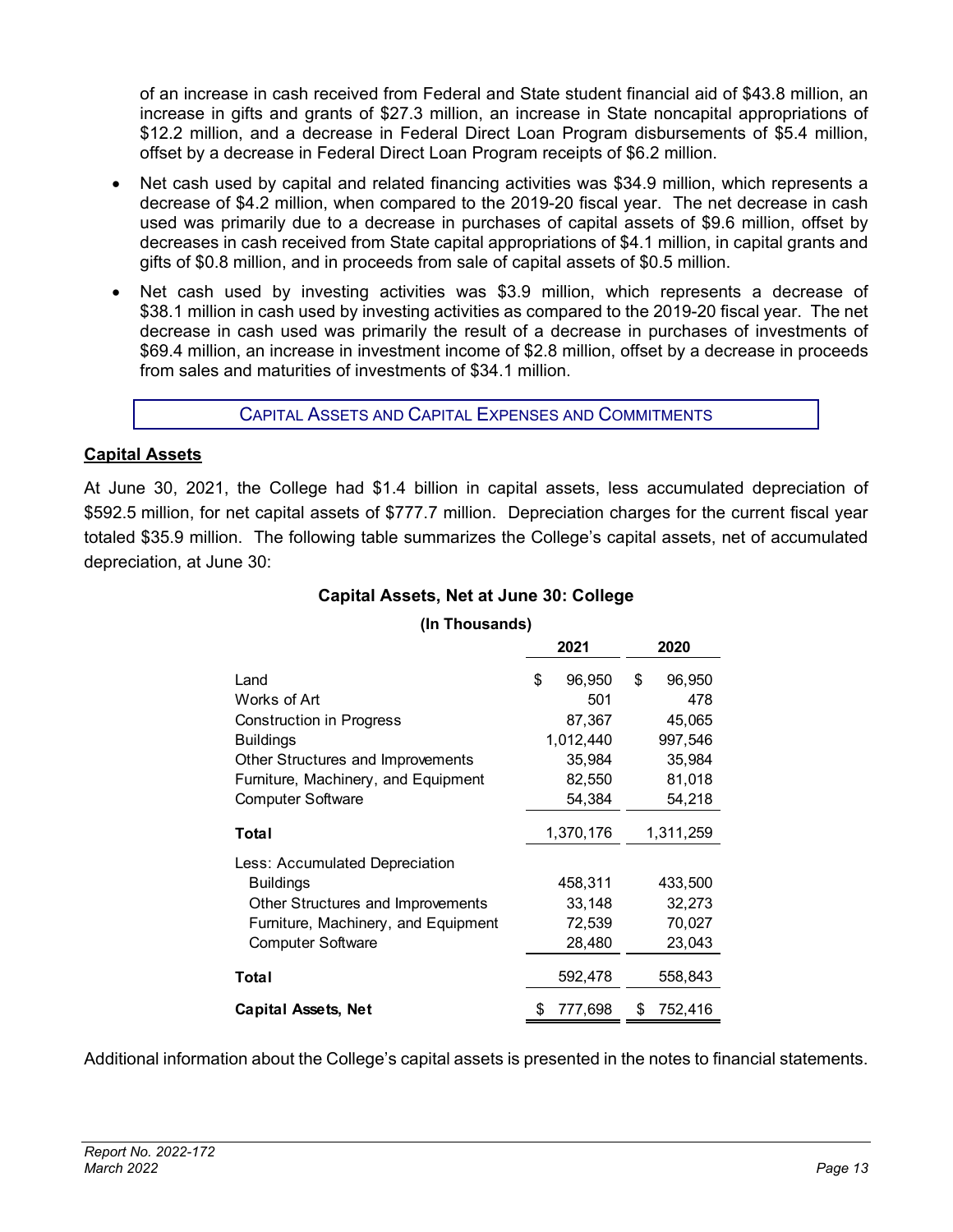## **Capital Expenses and Commitments**

The College had \$132.2 million in major construction commitments at June 30, 2021. The commitments are for projects that include classrooms. State capital appropriations together with local funds are expected to finance these projects. The College's major construction commitments at June 30, 2021, are as follows:

|                                             | Amount<br>(In Thousands) |                      |  |
|---------------------------------------------|--------------------------|----------------------|--|
| <b>Total Committed</b><br>Completed to Date | S                        | 158.046<br>(25, 839) |  |
| <b>Balance Committed</b>                    | S                        | 132,207              |  |

Additional information about the College's construction commitments is presented in the notes to financial statements.

#### ECONOMIC FACTORS THAT WILL AFFECT THE FUTURE

The College's economic condition is closely tied to that of the State of Florida. Because of limited economic growth and increased demand for State resources, only a modest increase in State funding is anticipated in the 2021-22 fiscal year.

On-going efforts to develop new revenue sources and contain costs have served the College well in its commitment to the growth of education programs, improved student access, and overall excellence in service to its students and the community. The conservative budgetary stance taken by the College provides the framework for a focused response in support of our educational mission and provides financial stability in the face of limited economic growth and increased demand for State resources.

#### REQUESTS FOR INFORMATION

Questions concerning information provided in the MD&A or other required supplementary information, and financial statements and notes thereto, or requests for additional financial information should be addressed to Jayson Iroff, Senior Vice Provost of Business Affairs and Chief Financial Officer, Miami Dade College, 11011 S.W. 104<sup>th</sup> Street, Miami, Florida 33176.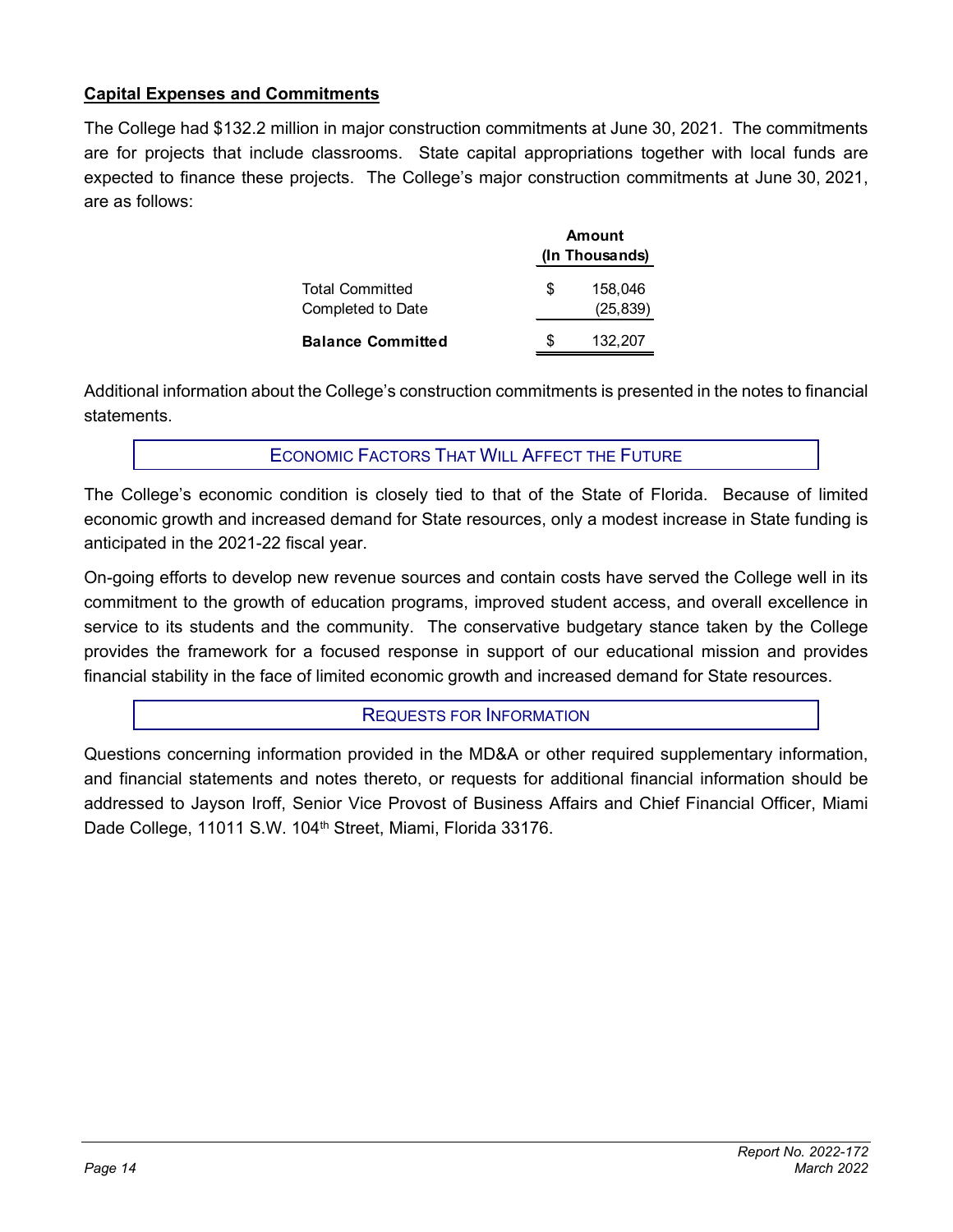THIS PAGE INTENTIONALLY LEFT BLANK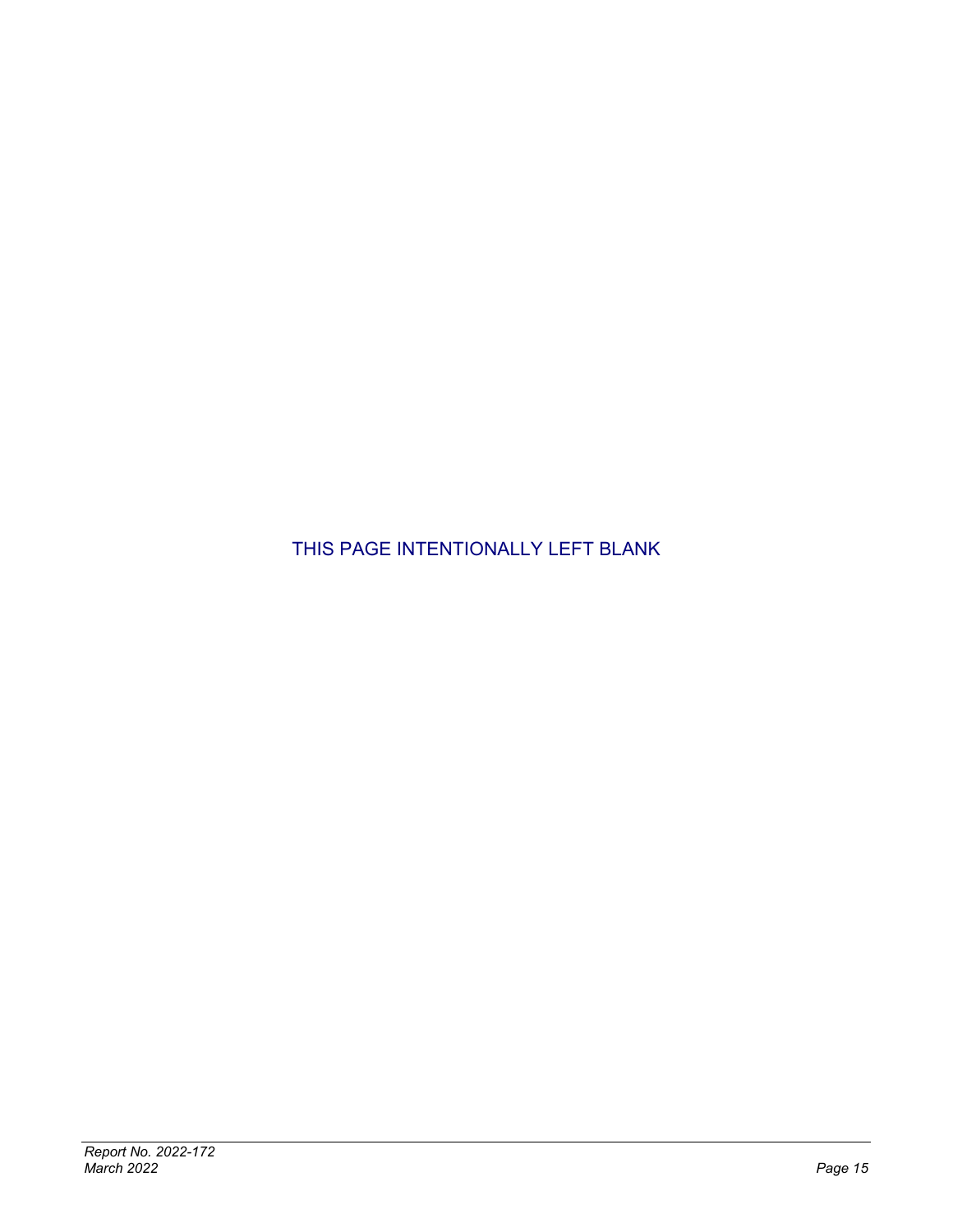## <span id="page-19-0"></span>*BASIC FINANCIAL STATEMENTS*

#### **MIAMI DADE COLLEGE A Component Unit of the State of Florida Statement of Net Position**

#### **June 30, 2021**

|                                                   |                  | Component    |
|---------------------------------------------------|------------------|--------------|
|                                                   | College          | Unit         |
| <b>ASSETS</b>                                     |                  |              |
| <b>Current Assets:</b>                            |                  |              |
| Cash and Cash Equivalents                         | \$<br>54,644,990 | \$18,490,672 |
| Restricted Cash and Cash Equivalents              | 37,763,708       |              |
| Cash Collateral Securities Lending                | 75,752,370       | 20, 122, 800 |
| Accounts Receivable, Net                          | 6,673,656        | 2,461,889    |
| Notes Receivable, Net                             | 416,576          |              |
| Due from Other Governmental Agencies              | 84,982,507       |              |
| Due from Component Unit/College                   | 16,424,326       | 3,928,291    |
| Inventories                                       | 50,574           |              |
| <b>Prepaid Expenses</b>                           | 1,525,798        |              |
| Deposits                                          | 80,148           |              |
| <b>Other Current Assets</b>                       | 438              | 488,633      |
| <b>Total Current Assets</b>                       | 278,315,091      | 45,492,285   |
| <b>Noncurrent Assets:</b>                         |                  |              |
| Restricted Cash and Cash Equivalents              | 173,519,366      | 30,181,028   |
| <b>Endowment Investments</b>                      | 171,423,703      | 101,419,350  |
| <b>Restricted Other Investments</b>               | 312,338,646      |              |
| Other Investments                                 | 36,912,365       | 83,230,569   |
| Notes Receivable, Net                             | 6,285,615        |              |
| Depreciable Capital Assets, Net                   | 592,879,983      |              |
| Nondepreciable Capital Assets                     | 184,818,160      |              |
| <b>Other Noncurrent Assets</b>                    | 150              |              |
| <b>Total Noncurrent Assets</b>                    | 1,478,177,988    | 214,830,947  |
| TOTAL ASSETS                                      | 1,756,493,079    | 260,323,232  |
| DEFERRED OUTFLOWS OF RESOURCES                    |                  |              |
| <b>Other Postemployment Benefits</b>              | 5, 174, 782      |              |
| Pensions                                          | 81,689,521       |              |
| TOTAL DEFERRED OUTFLOWS OF RESOURCES              | 86,864,303       |              |
|                                                   |                  |              |
| <b>LIABILITIES</b><br><b>Current Liabilities:</b> |                  |              |
| <b>Accounts Payable</b>                           | 22,621,983       | 1,110,002    |
| Salary and Payroll Taxes Payable                  | 14,961,459       |              |
| Retainage Payable                                 | 3,547,385        |              |
| Due to Other Governmental Agencies                | 194,697          |              |
| Due to Component Unit/College                     | 695,355          | 7,953,197    |
| <b>Unearned Revenue</b>                           | 5,244,146        |              |
| Liability for Cash Collateral Securities Lending  | 75,752,370       | 20,122,800   |
| Long-Term Liabilities - Current Portion:          |                  |              |
| Deposits Held for Others                          | 26,409,470       |              |
| <b>Compensated Absences Payable</b>               | 18,769,303       |              |
| Other Postemployment Benefits Payable             | 876,241          |              |
| Net Pension Liability                             | 722,096          |              |
| <b>Total Current Liabilities</b>                  | 169,794,505      | 29, 185, 999 |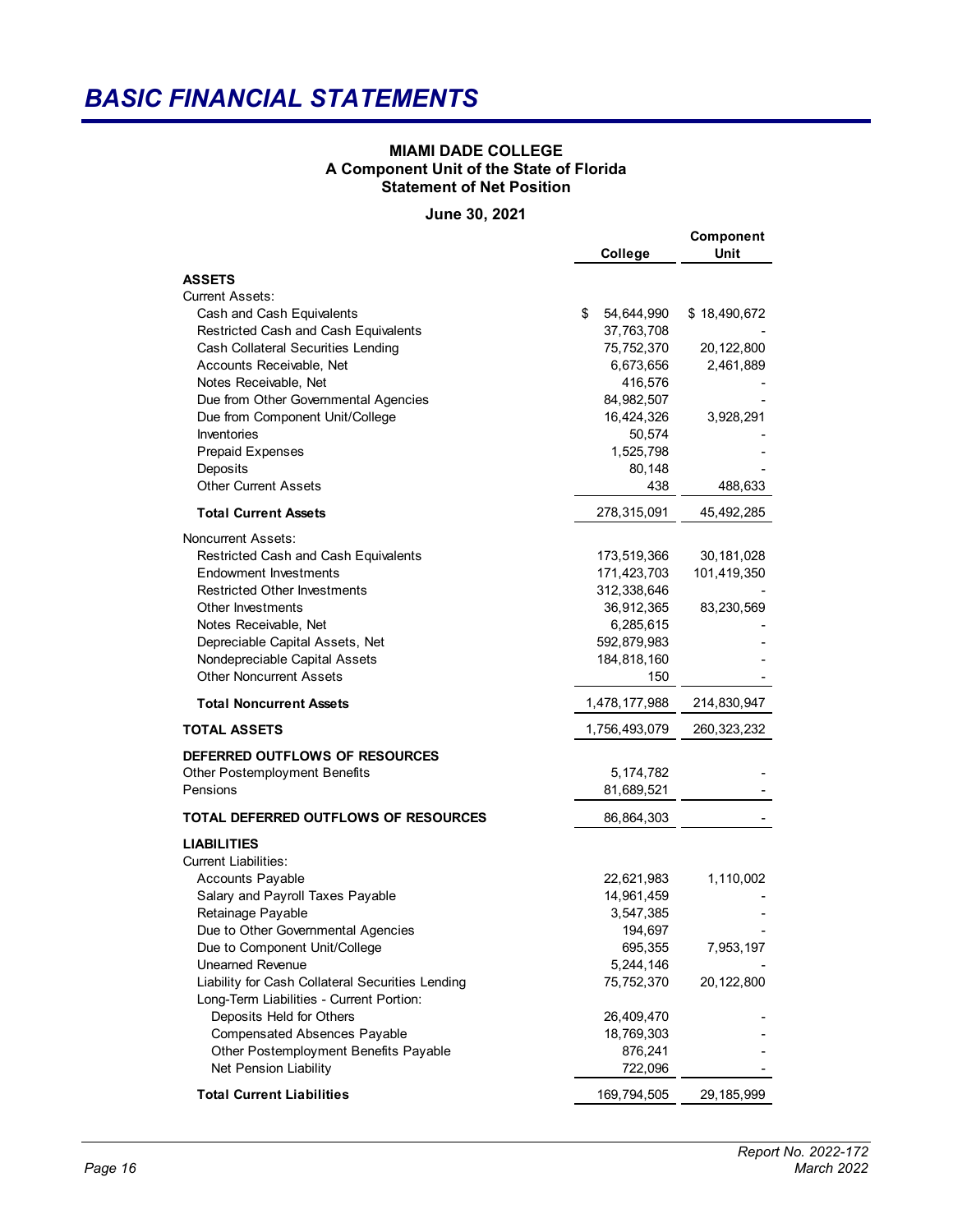|                                                           | College         | Component<br>Unit |
|-----------------------------------------------------------|-----------------|-------------------|
| <b>LIABILITIES (Continued)</b><br>Noncurrent Liabilities: |                 |                   |
| Deposits Held for Others                                  | 5,000           |                   |
| <b>Compensated Absences Payable</b>                       | 13,480,358      |                   |
| Other Postemployment Benefits Payable                     | 25,559,631      |                   |
| <b>Net Pension Liability</b>                              | 236,211,697     |                   |
| <b>Total Noncurrent Liabilities</b>                       | 275,256,686     |                   |
| <b>TOTAL LIABILITIES</b>                                  | 445,051,191     | 29, 185, 999      |
| DEFERRED INFLOWS OF RESOURCES                             |                 |                   |
| <b>Other Postemployment Benefits</b>                      | 6,671,395       |                   |
| Pensions                                                  | 10, 142, 732    |                   |
| <b>TOTAL DEFERRED INFLOWS OF RESOURCES</b>                | 16,814,127      |                   |
| <b>NET POSITION</b>                                       |                 |                   |
| <b>Investment in Capital Assets</b>                       | 777,698,143     |                   |
| Restricted:                                               |                 |                   |
| Nonexpendable:                                            |                 |                   |
| Endowment                                                 | 2,706,872       | 53,896,007        |
| Expendable:<br>Endowment                                  | 169,537,104     |                   |
| Grants and Loans                                          | 43,976,307      |                   |
| Scholarships                                              | 8,515,423       | 121,314,219       |
| Capital Projects                                          | 482,203,444     |                   |
| Unrestricted                                              | (103, 145, 229) | 55,927,007        |
| <b>TOTAL NET POSITION</b>                                 | \$1,381,492,064 | \$231,137,233     |

The accompanying notes to financial statements are an integral part of this statement.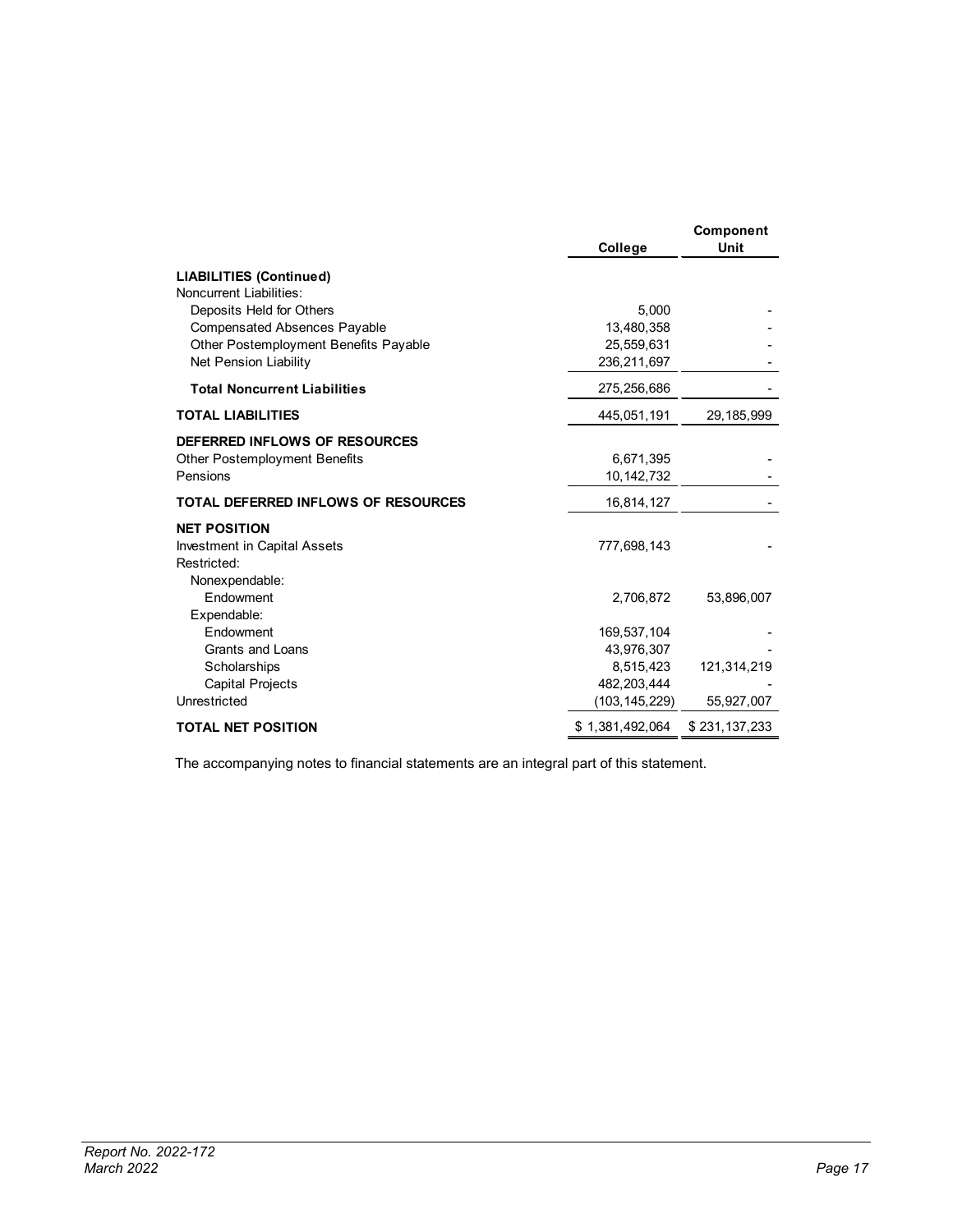THIS PAGE INTENTIONALLY LEFT BLANK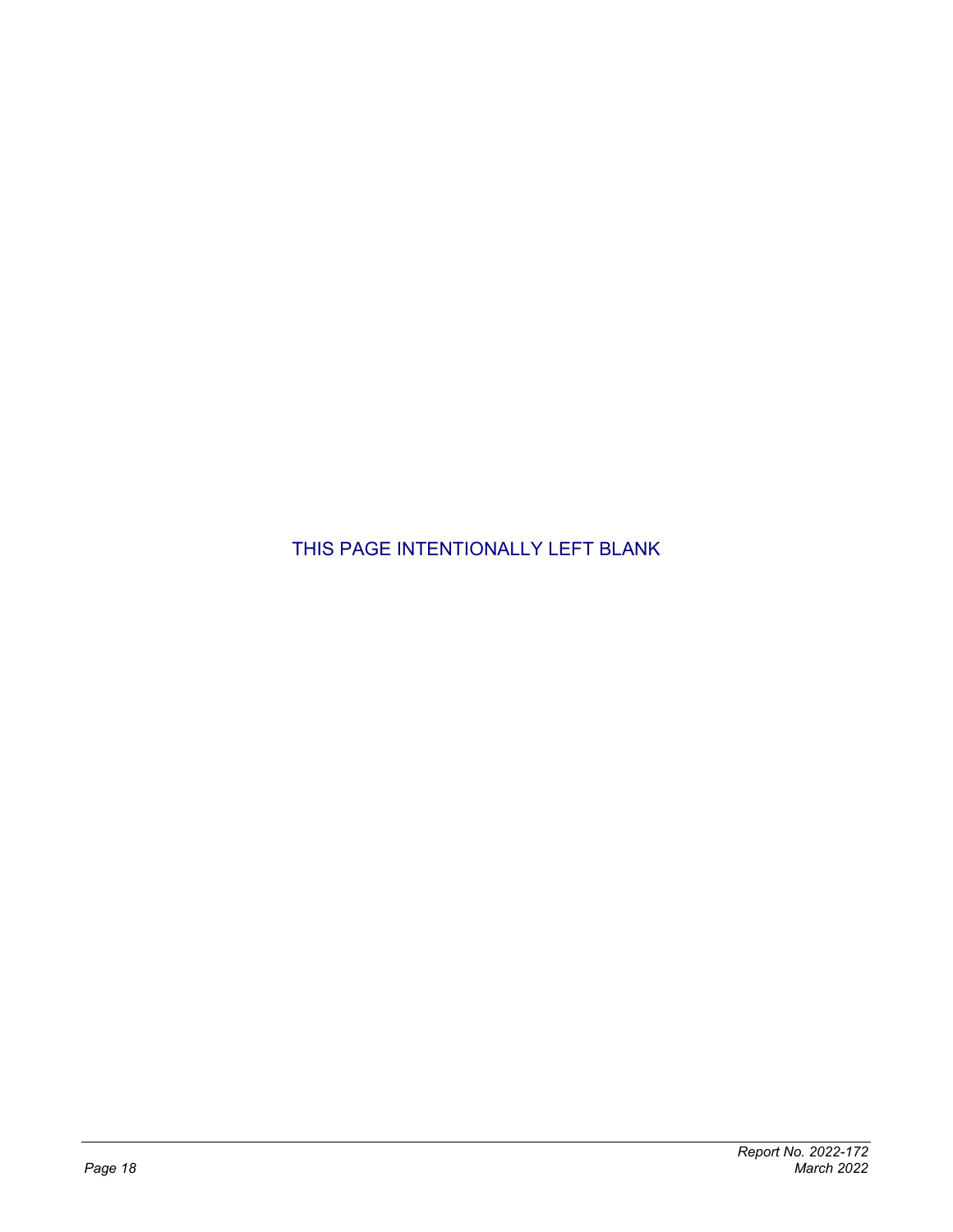#### **MIAMI DADE COLLEGE A Component Unit of the State of Florida Statement of Revenues, Expenses, and Changes in Net Position**

#### **For the Fiscal Year Ended June 30, 2021**

<span id="page-22-0"></span>

|                                                 |                  | Component     |
|-------------------------------------------------|------------------|---------------|
|                                                 | College          | Unit          |
| <b>REVENUES</b>                                 |                  |               |
| <b>Operating Revenues:</b>                      |                  |               |
| Student Tuition and Fees, Net of Scholarship    |                  |               |
| Allowances of \$73,787,129                      | \$<br>71,255,370 | \$            |
| <b>Federal Grants and Contracts</b>             | 28,035,085       |               |
| State and Local Grants and Contracts            | 4,482,128        |               |
| Nongovernmental Grants and Contracts            | 13,563,171       |               |
| Sales and Services of Educational Departments   | 3,480,680        |               |
| <b>Auxiliary Enterprises</b>                    | 1,274,373        |               |
| <b>Other Operating Revenues</b>                 | 919,229          | 18,429,251    |
| <b>Total Operating Revenues</b>                 | 123,010,036      | 18,429,251    |
| <b>EXPENSES</b>                                 |                  |               |
| <b>Operating Expenses:</b>                      |                  |               |
| <b>Personnel Services</b>                       | 326,889,737      | 1,927,784     |
| Scholarships and Waivers                        | 156,914,999      | 8,524,797     |
| Utilities and Communications                    | 11,556,580       |               |
| <b>Contractual Services</b>                     | 29, 190, 878     |               |
| <b>Other Services and Expenses</b>              | 59,944,801       | 6,923,274     |
| <b>Materials and Supplies</b>                   | 33, 193, 766     |               |
| Depreciation                                    | 35,939,417       |               |
| <b>Total Operating Expenses</b>                 | 653,630,178      | 17,375,855    |
| <b>Operating Income (Loss)</b>                  | (530, 620, 142)  | 1,053,396     |
| <b>NONOPERATING REVENUES</b>                    |                  |               |
| <b>State Noncapital Appropriations</b>          | 180,421,158      |               |
| Federal and State Student Financial Aid         | 183,472,045      |               |
| Gifts and Grants                                | 56,458,675       |               |
| Investment Income                               | 20,075,358       |               |
| Net Realized and Unrealized Gain on Investments | 27,071,110       |               |
|                                                 | 645,390          | 51,555,163    |
| <b>Other Nonoperating Revenues</b>              |                  |               |
| <b>Nonoperating Revenues</b>                    | 468, 143, 736    | 51,555,163    |
| Income (Loss) Before Other Revenues             | (62, 476, 406)   | 52,608,559    |
| <b>State Capital Appropriations</b>             | 1,526,400        |               |
| Capital Grants, Contracts, Gifts, and Fees      | 20,232,356       |               |
| <b>Total Other Revenues</b>                     | 21,758,756       |               |
| Increase (Decrease) in Net Position             | (40, 717, 650)   | 52,608,559    |
| Net Position, Beginning of Year                 | 1,422,209,714    | 176,691,712   |
| Adjustment to Beginning Net Position            |                  | 1,836,962     |
|                                                 |                  |               |
| Net Position, Beginning of Year, as Restated    | 1,422,209,714    | 178,528,674   |
| Net Position, End of Year                       | \$1,381,492,064  | \$231,137,233 |

The accompanying notes to financial statements are an integral part of this statement.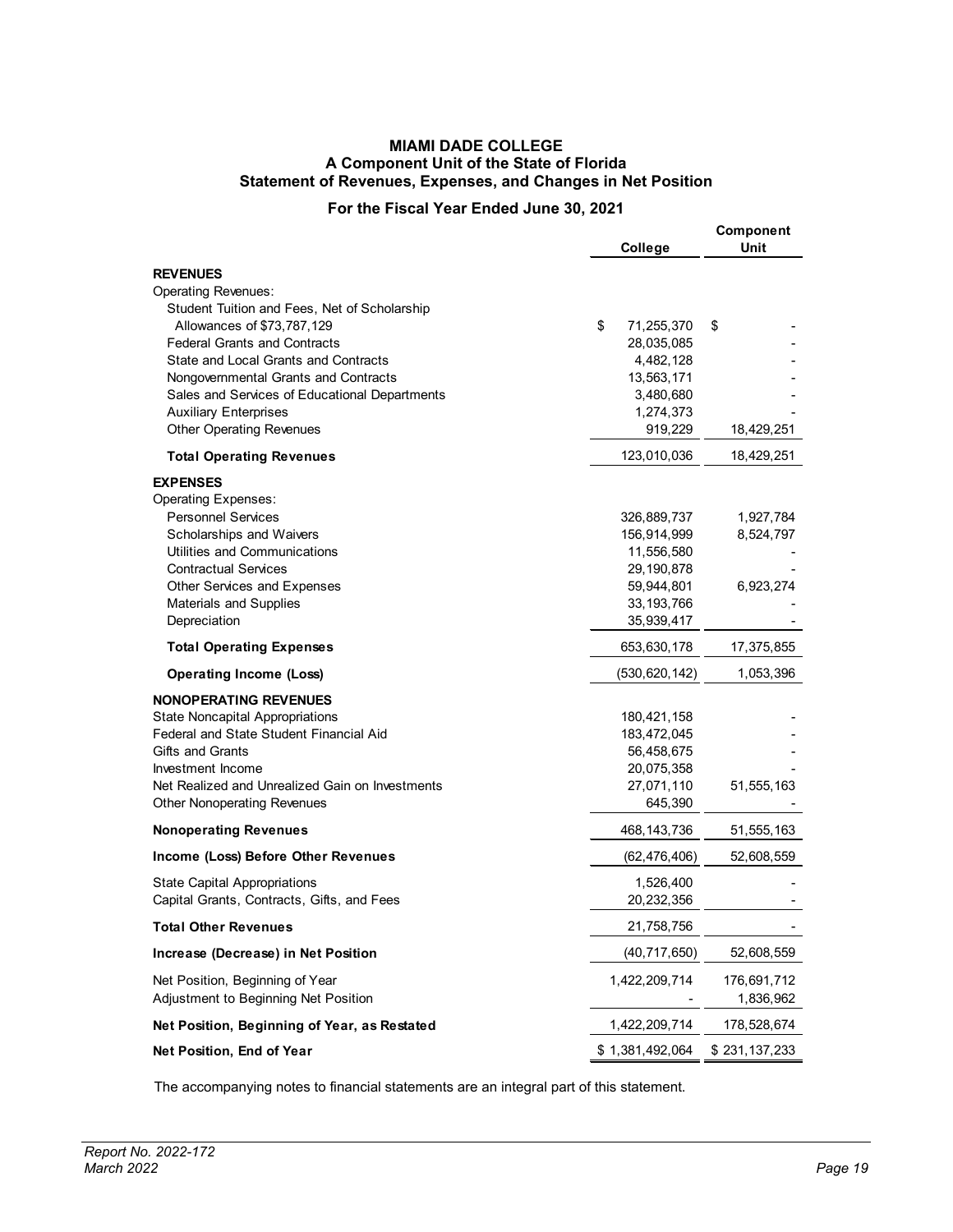#### **MIAMI DADE COLLEGE A Component Unit of the State of Florida Statement of Cash Flows**

#### **For the Fiscal Year Ended June 30, 2021**

<span id="page-23-0"></span>

|                                                                        | College          |
|------------------------------------------------------------------------|------------------|
| <b>CASH FLOWS FROM OPERATING ACTIVITIES</b>                            |                  |
| <b>Student Tuition and Fees, Net</b>                                   | \$<br>85,098,551 |
| <b>Grants and Contracts</b>                                            | 45,511,787       |
| <b>Payments to Suppliers</b>                                           | (121, 705, 429)  |
| Payments for Utilities and Communications                              | (11, 556, 580)   |
| Payments to Employees                                                  | (237, 379, 368)  |
| Payments for Employee Benefits                                         | (64, 958, 505)   |
| Payments for Scholarships                                              | (156, 352, 480)  |
| Loans Issued to Students                                               | (129, 951)       |
| Collection on Loans to Students                                        | 1,014,573        |
| <b>Auxiliary Enterprises</b>                                           | 1,387,167        |
| Sales and Services of Educational Departments                          | 3, 193, 497      |
| <b>Other Payments</b>                                                  | (9, 166, 530)    |
| <b>Net Cash Used by Operating Activities</b>                           | (465, 043, 268)  |
| <b>CASH FLOWS FROM NONCAPITAL FINANCING ACTIVITIES</b>                 |                  |
| <b>State Noncapital Appropriations</b>                                 | 187,750,820      |
| Federal and State Student Financial Aid                                | 198,644,112      |
| Federal Direct Loan Program Receipts                                   | 10,672,877       |
| Federal Direct Loan Program Disbursements                              | (10, 763, 213)   |
| Gifts and Grants Received for Other Than Capital or Endowment Purposes | 27,321,377       |
| Net Cash Provided by Noncapital Financing Activities                   | 413,625,973      |
| <b>CASH FLOWS FROM CAPITAL AND RELATED FINANCING ACTIVITIES</b>        |                  |
| <b>State Capital Appropriations</b>                                    | 1,529,636        |
| <b>Capital Grants and Gifts</b>                                        | 20, 187, 040     |
| Proceeds from Sale of Capital Assets                                   | 625,706          |
| Purchases of Capital Assets                                            | (57, 298, 287)   |
| <b>Insurance Recoveries</b>                                            | 19,684           |
| Net Cash Used by Capital and Related Financing Activities              | (34, 936, 221)   |
| <b>CASH FLOWS FROM INVESTING ACTIVITIES</b>                            |                  |
| Proceeds from Sales and Maturities of Investments                      | 76,555,262       |
| Purchases of Investments                                               | (107, 991, 112)  |
| Investment Income                                                      | 27,487,257       |
| Net Cash Used by Investing Activities                                  | (3,948,593)      |
| Net Decrease in Cash and Cash Equivalents                              | (90, 302, 109)   |
| Cash and Cash Equivalents, Beginning of Year                           | 356,230,173      |
|                                                                        |                  |
| Cash and Cash Equivalents, End of Year                                 | \$265,928,064    |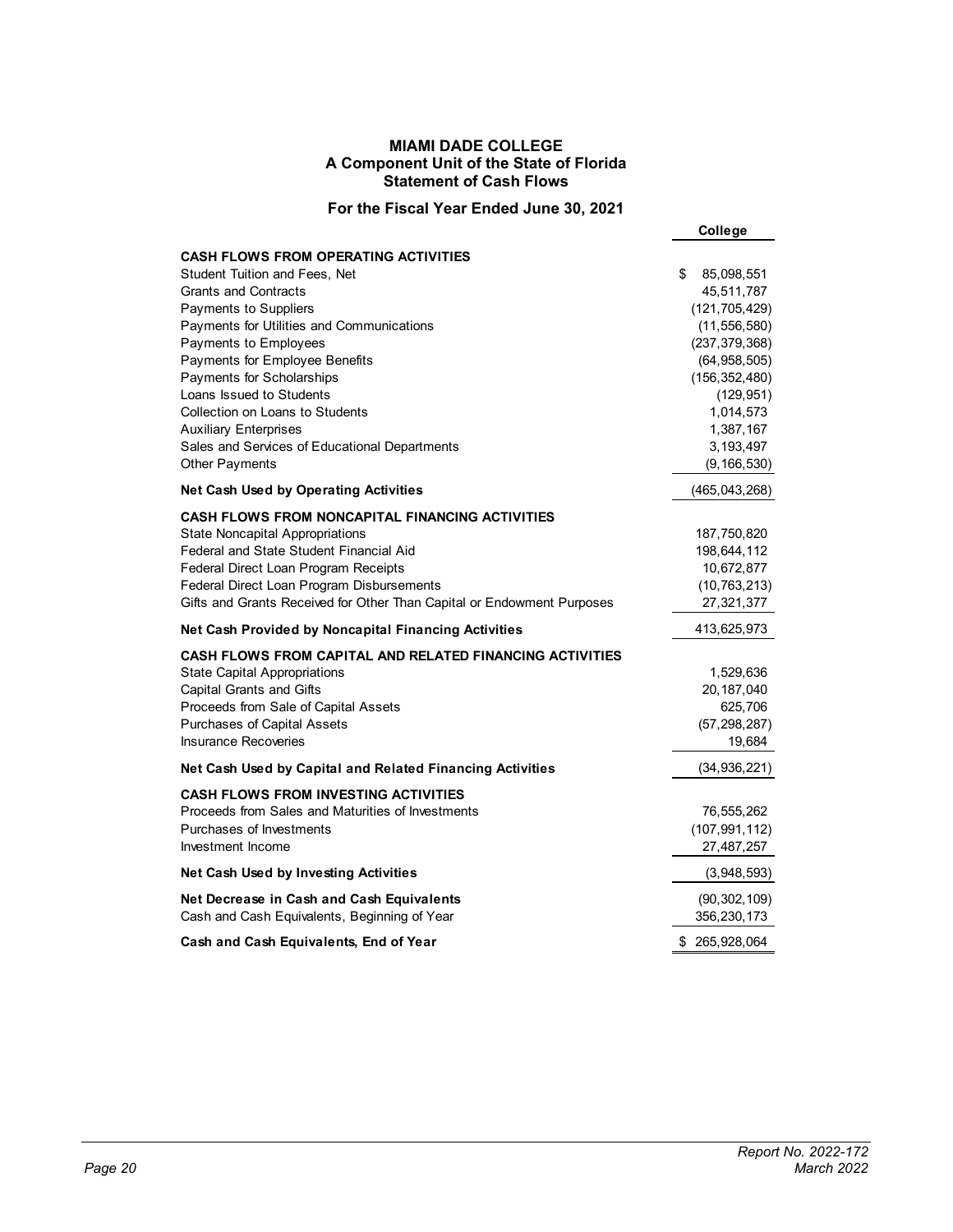|                                                                                                                                                                                           | College            |
|-------------------------------------------------------------------------------------------------------------------------------------------------------------------------------------------|--------------------|
| <b>RECONCILIATION OF OPERATING LOSS</b>                                                                                                                                                   |                    |
| TO NET CASH USED BY OPERATING ACTIVITIES                                                                                                                                                  |                    |
| <b>Operating Loss</b>                                                                                                                                                                     | \$ (530, 620, 142) |
| Adjustments to Reconcile Operating Loss                                                                                                                                                   |                    |
| to Net Cash Used by Operating Activities:                                                                                                                                                 |                    |
| <b>Depreciation Expense</b>                                                                                                                                                               | 35,939,417         |
| Changes in Assets, Liabilities, Deferred Outflows of Resources,                                                                                                                           |                    |
| and Deferred Inflows of Resources:                                                                                                                                                        |                    |
| Receivables, Net                                                                                                                                                                          | 14,685,494         |
| Notes Receivable, Net                                                                                                                                                                     | 884,622            |
| Due from Other Governmental Agencies                                                                                                                                                      | (287, 183)         |
| Due from Component Unit                                                                                                                                                                   | (1,787,343)        |
| Inventories                                                                                                                                                                               | 4,741              |
| <b>Prepaid Expenses</b>                                                                                                                                                                   | (225, 722)         |
| <b>Other Assets</b>                                                                                                                                                                       | 24                 |
| <b>Accounts Payable</b>                                                                                                                                                                   | 899,429            |
| Salaries and Payroll Taxes Payable                                                                                                                                                        | (998, 929)         |
| Due to Other Governmental Agencies                                                                                                                                                        | (550, 213)         |
| Due to Component Unit                                                                                                                                                                     | (2,095,768)        |
| <b>Unearned Revenue</b>                                                                                                                                                                   | 984,322            |
| Deposits Held for Others                                                                                                                                                                  | (7, 426, 810)      |
| <b>Compensated Absences Payable</b>                                                                                                                                                       | 2,591,025          |
| Other Postemployment Benefits Payable                                                                                                                                                     | (3,451,240)        |
| Net Pension Liability                                                                                                                                                                     | 47,697,687         |
| Deferred Outflows of Resources Related to Other Postemployment Benefits                                                                                                                   | 500,497            |
| Deferred Inflows of Resources Related to Other Postemployment Benefits                                                                                                                    | 4,004,808          |
| Deferred Outflows of Resources Related to Pensions                                                                                                                                        | (15, 461, 135)     |
| Deferred Inflows of Resources Related to Pensions                                                                                                                                         | (10, 330, 849)     |
| NET CASH USED BY OPERATING ACTIVITIES                                                                                                                                                     | \$ (465,043,268)   |
| SUPPLEMENTAL DISCLOSURE OF NONCASH INVESTING AND<br><b>CAPITAL FINANCING ACTIVITIES</b>                                                                                                   |                    |
| Unrealized gains on investments were recognized on the statement of revenues,<br>expenses, and changes in net position, but are not cash transactions for the<br>statement of cash flows. | \$<br>19,659,211   |
| Donation of capital assets were recognized on the statement of revenues,<br>expenses, and changes in net position, but are not cash transactions for the<br>statement of cash flows.      | \$<br>8,078        |
|                                                                                                                                                                                           |                    |

The accompanying notes to financial statements are an integral part of this statement.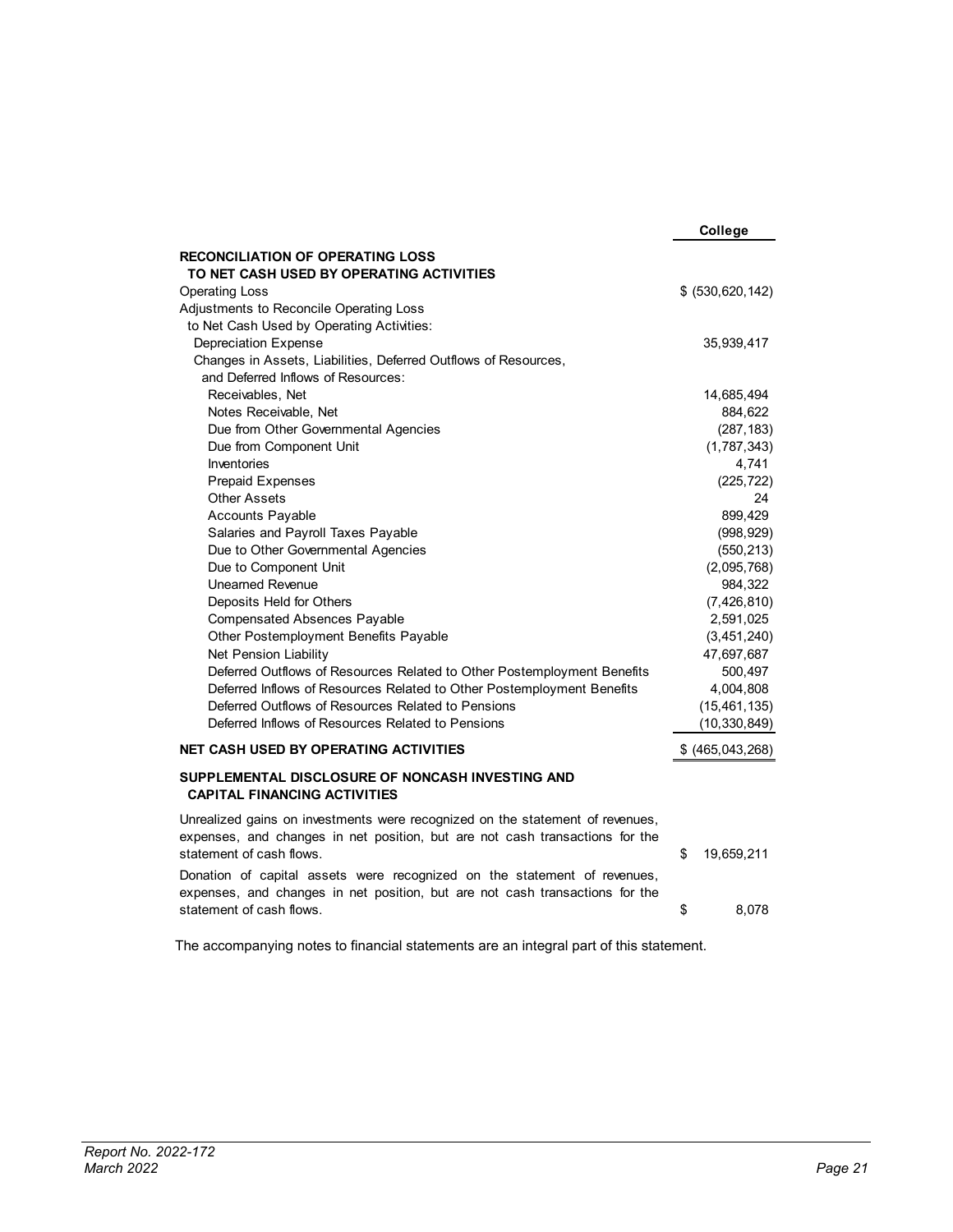## <span id="page-25-0"></span>*NOTES TO FINANCIAL STATEMENTS*

### **1. Summary of Significant Accounting Policies**

**Reporting Entity**. The governing body of Miami Dade College, a component unit of the State of Florida, is the College Board of Trustees. The Board of Trustees constitutes a corporation and is composed of seven members appointed by the Governor and confirmed by the Senate. The Board of Trustees is under the general direction and control of the Florida Department of Education, Division of Florida Colleges, and is governed by State law and State Board of Education (SBE) rules. However, the Board of Trustees is directly responsible for the day-to-day operations and control of the College within the framework of applicable State laws and SBE rules. The College serves Miami-Dade County.

Criteria for defining the reporting entity are identified and described in the Governmental Accounting Standards Board's (GASB) *Codification of Governmental Accounting and Financial Reporting Standards*, Sections 2100 and 2600. These criteria were used to evaluate potential component units for which the Board of Trustees is financially accountable and other organizations for which the nature and significance of their relationship with the Board of Trustees are such that exclusion would cause the College's financial statements to be misleading. Based on the application of these criteria, the College is a component unit of the State of Florida, and its financial balances and activities are reported in the State's Annual Comprehensive Financial Report by discrete presentation.

**Discretely Presented Component Unit**. Based on the application of the criteria for determining component units, the Miami Dade College Foundation, Inc. (Foundation), a legally separate entity, is included within the College's reporting entity as a discretely presented component unit and is governed by a separate board.

The Foundation is also a direct-support organization, as defined in Section 1004.70, Florida Statutes, and although legally separate from the College, is financially accountable to the College. The Foundation is managed independently, outside the College's budgeting process, and its powers generally are vested in a governing board pursuant to various State statutes. The Foundation receives, holds, invests, and administers property, and makes expenditures to or for the benefit of the College.

The Foundation is audited by other auditors pursuant to Section 1004.70(6), Florida Statutes. The Foundation's audited financial statements are available to the public. The financial data reported on the accompanying financial statements was derived from the Foundation's audited financial statements for the fiscal year ended March 31, 2021.

**Basis of Presentation**. The College's accounting policies conform with accounting principles generally accepted in the United States of America applicable to public colleges and universities as prescribed by GASB. The National Association of College and University Business Officers (NACUBO) also provides the College with recommendations prescribed in accordance with generally accepted accounting principles promulgated by GASB and the Financial Accounting Standards Board (FASB). GASB allows public colleges various reporting options. The College has elected to report as an entity engaged in only business-type activities. This election requires the adoption of the accrual basis of accounting and entitywide reporting including the following components: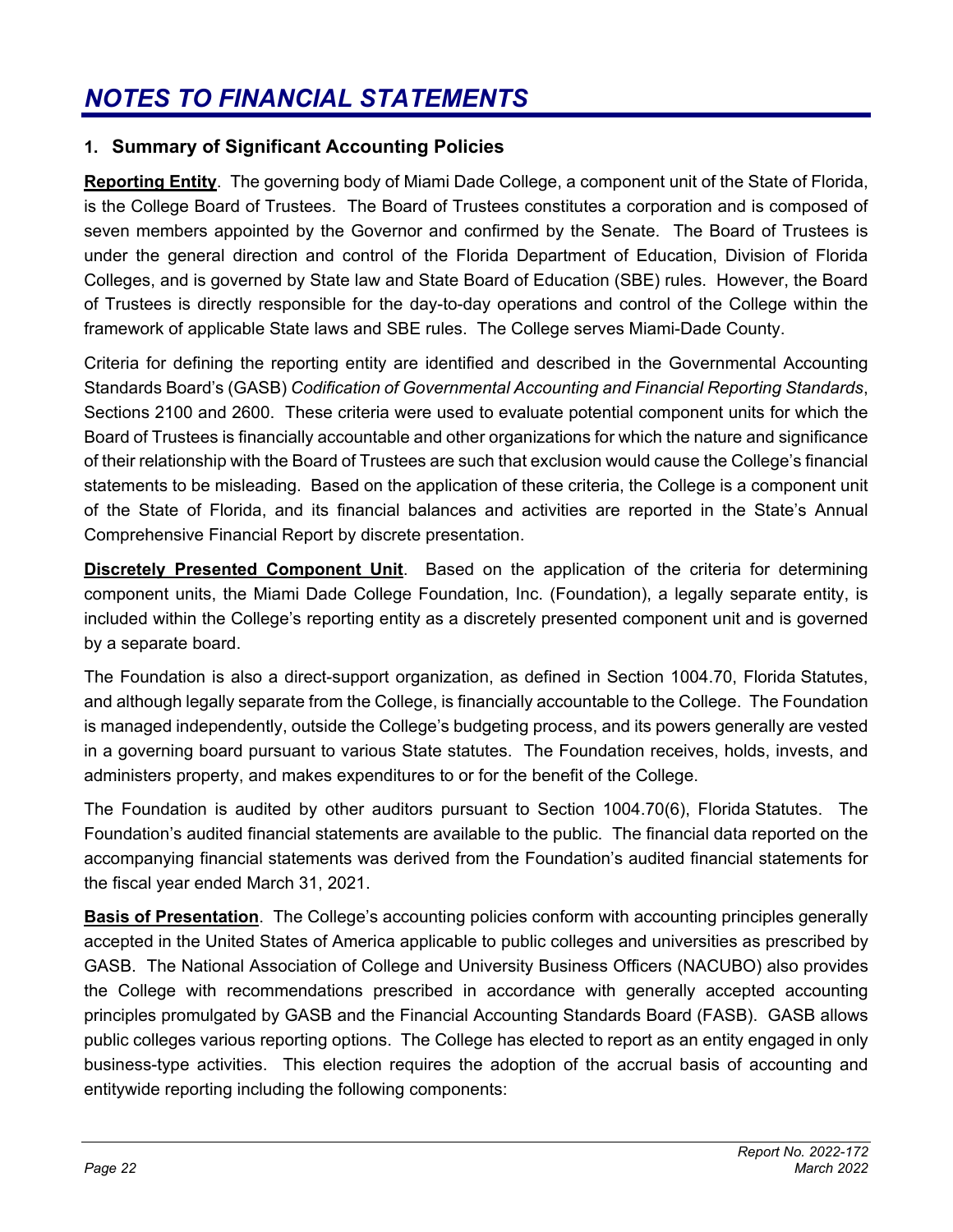- Management's Discussion and Analysis
- Basic Financial Statements:
	- o Statement of Net Position
	- o Statement of Revenues, Expenses, and Changes in Net Position
	- o Statement of Cash Flows
	- o Notes to Financial Statements
- Other Required Supplementary Information

**Measurement Focus and Basis of Accounting**. Basis of accounting refers to when revenues, expenses, assets, deferred outflows of resources, liabilities, and deferred inflows of resources are recognized in the accounts and reported in the financial statements. Specifically, it relates to the timing of the measurements made, regardless of the measurement focus applied. The College's financial statements are presented using the economic resources measurement focus and the accrual basis of accounting. Revenues, expenses, gains, losses, assets, deferred outflows of resources, liabilities, and deferred inflows of resources resulting from exchange and exchange-like transactions are recognized when the exchange takes place. Revenues, expenses, gains, losses, assets, deferred outflows of resources, liabilities, and deferred inflows of resources resulting from nonexchange activities are generally recognized when all applicable eligibility requirements, including time requirements, are met. The College follows GASB standards of accounting and financial reporting.

The College's component unit uses the economic resources measurement focus and the accrual basis of accounting, and follows FASB standards of accounting and financial reporting for not-for-profit organizations.

Significant interdepartmental sales between auxiliary service departments and other institutional departments have been accounted for as reductions of expenses and not revenues of those departments.

The College's principal operating activity is instruction. Operating revenues and expenses generally include all fiscal transactions directly related to instruction as well as administration, academic support, student services, physical plant operations, and depreciation of capital assets. Nonoperating revenues include State noncapital appropriations, Federal and State student financial aid, and investment income, net realized and unrealized gains and losses on investments, and other nonoperating revenues. Interest on capital asset-related debt is a nonoperating expense. Other revenues generally include revenues for capital construction projects.

The statement of net position is presented in a classified format to distinguish between current and noncurrent assets and liabilities. When both restricted and unrestricted resources are available to fund certain programs, it is the College's policy to first apply the restricted resources to such programs followed by the use of the unrestricted resources.

The statement of revenues, expenses, and changes in net position is presented by major sources and is reported net of tuition scholarship allowances. Tuition scholarship allowances are the difference between the stated charge for goods and services provided by the College and the amount that is actually paid by the student or the third party making payment on behalf of the student. The College identified, within its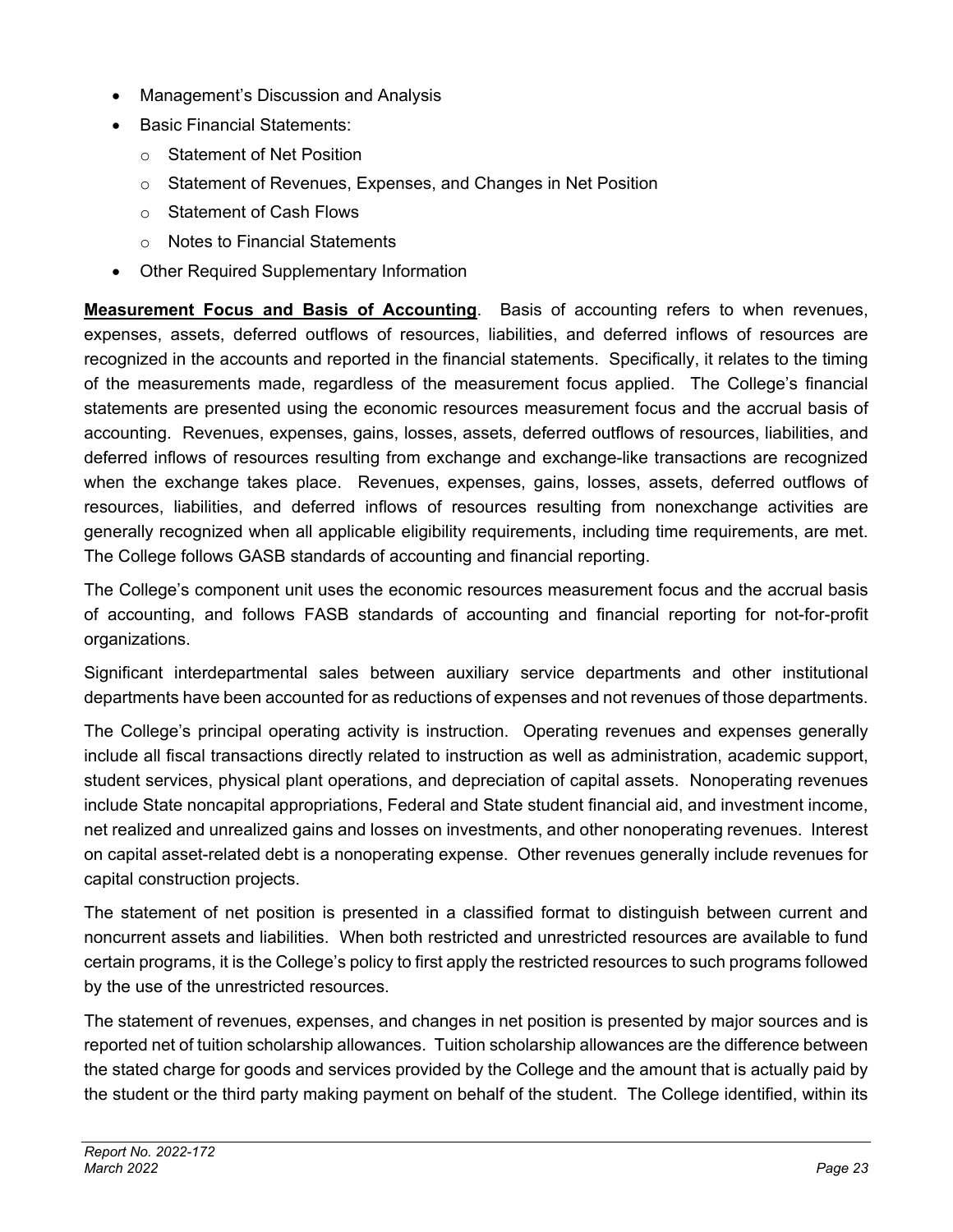accounting system, amounts paid for tuition and fees by financial aid. The total amount of these third-party payments is deducted from student tuition and fees.

The statement of cash flows is presented using the direct method in compliance with GASB Statement No. 9, *Reporting Cash Flows of Proprietary and Nonexpendable Trust Funds and Governmental Entities That Use Proprietary Fund Accounting*.

**Cash and Cash Equivalents**. The amount reported as cash and cash equivalents consist of cash on hand, cash in demand accounts, and cash invested with the State Treasury Special Purpose Investment Account (SPIA), the Florida Fixed Income Trust (FL-FIT) Enhanced Cash and the State Board of Administration (SBA) Florida PRIME investment pools. For reporting cash flows, the College considers all highly liquid investments with original maturities of 3 months or less, that are not held solely for income or profit, to be cash equivalents. Under this definition, the College considers amounts invested in the State Treasury SPIA, the FL-FIT Enhanced Cash, and SBA Florida PRIME investment pools to be cash equivalents.

College cash deposits are held in banks qualified as public depositories under Florida law. All such deposits are insured by Federal depository insurance, up to specified limits, or collateralized with securities held in Florida's multiple financial institution collateral pool required by Chapter 280, Florida Statutes. Cash and cash equivalents that are externally restricted to purchase or construct capital or other restricted assets are classified as restricted.

At June 30, 2021, the College reported as cash equivalents at fair value \$157,225,674 in the State Treasury SPIA investment pool representing ownership of a share of the pool, not the underlying securities (Level 3 inputs, as discussed in Note 4.). Pooled investments with the State Treasury are not registered with the Securities and Exchange Commission. Oversight of the pooled investments with the State Treasury is provided by the Treasury Investment Committee per Section 17.575, Florida Statutes. The authorized investment types are set forth in Section 17.57, Florida Statutes. The State Treasury SPIA investment pool carried a credit rating of AA-f by Standard & Poor's, had an effective duration of 2.6 years and fair value factor of 0.984 at June 30, 2021. Participants contribute to the State Treasury SPIA investment pool on a dollar basis. These funds are commingled and a fair value of the pool is determined from the individual values of the securities. The fair value of the securities is summed and a total pool fair value is determined. A fair value factor is calculated by dividing the pool's total fair value by the pool participant's total cash balance. The fair value factor is the ratio used to determine the fair value of an individual participant's pool balance. The College relies on policies developed by the State Treasury for managing interest rate risk or credit risk for this investment pool. Disclosures for the State Treasury SPIA investment pool are included in the notes to financial statements of the State's Annual Comprehensive Financial Report.

At June 30, 2021, the College reported as cash equivalents \$1,614,786 in the Florida PRIME investment pool administered by the SBA pursuant to Section 218.405, Florida Statutes. The College's investments in the Florida PRIME investment pool, which the SBA indicates is a Securities and Exchange Commission Rule 2a7-like external investment pool, are similar to money market funds in which shares are owned in the fund rather than the underlying investments. The Florida PRIME investment pool carried a credit rating of AAAm by Standard & Poor's and had a weighted-average days to maturity (WAM) of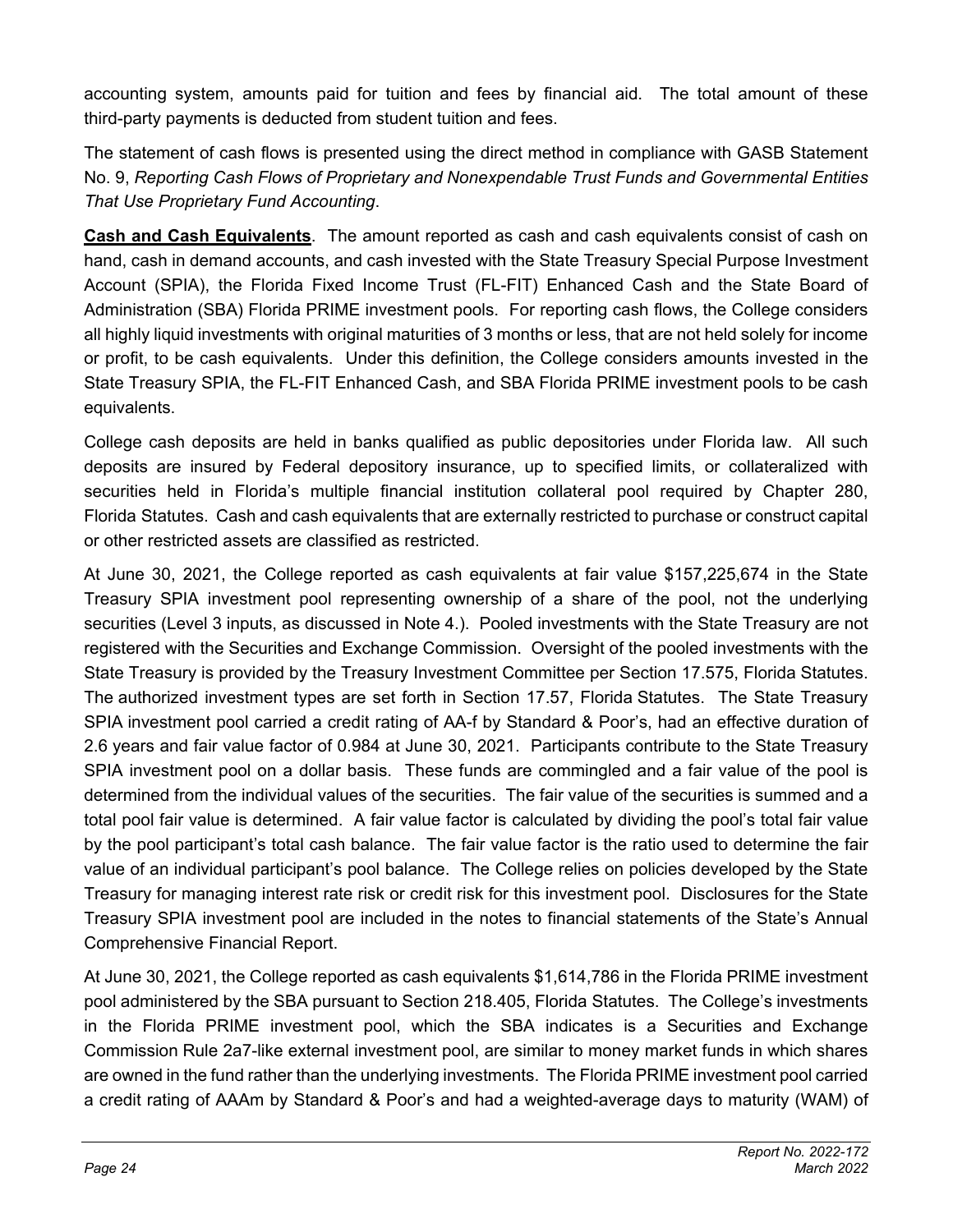50 days as of June 30, 2021. A portfolio's WAM reflects the average maturity in days based on final maturity or reset date, in the case of floating-rate instruments. WAM measures the sensitivity of the Florida PRIME investment pool to interest rate changes. The investments in the Florida PRIME investment pool are reported at amortized cost.

Section 218.409(8)(a), Florida Statutes, provides that "the principal, and any part thereof, of each account constituting the trust fund is subject to payment at any time from the moneys in the trust fund. However, the executive director may, in good faith, on the occurrence of an event that has a material impact on liquidity or operations of the trust fund, for 48 hours limit contributions to or withdrawals from the trust fund to ensure that the Board [State Board of Administration] can invest moneys entrusted to it in exercising its fiduciary responsibility. Such action must be immediately disclosed to all participants, the trustees, the Joint Legislative Auditing Committee, and the Investment Advisory Council. The trustees shall convene an emergency meeting as soon as practicable from the time the executive director has instituted such measures and review the necessity of those measures. If the trustees are unable to convene an emergency meeting before the expiration of the 48-hour moratorium on contributions and withdrawals, the moratorium may be extended by the executive director until the trustees are able to meet to review the necessity for the moratorium. If the trustees agree with such measures, the trustees shall vote to continue the measures for up to an additional 15 days. The trustees must convene and vote to continue any such measures before the expiration of the time limit set, but in no case may the time limit set by the trustees exceed 15 days." As of June 30, 2021, there were no redemption fees or maximum transaction amounts, or any other requirements that serve to limit a participant's daily access to 100 percent of their account value.

At June 30, 2021, the College reported as cash equivalents \$109,642,048 in the FL-FIT Enhanced Cash Pool. The FL-FIT was created under the laws of the State of Florida, to provide eligible units of local governments with an investment vehicle to pool the surplus funds and to reinvest such funds in one or more investment portfolios under the direction and daily supervision of an investment advisor. The FL-FIT Enhanced Cash Pool is primarily composed of corporate bonds, commercial paper, and certificates of deposit; and, the FL-FIT Enhanced Cash Pool carried a credit rating of AAA-f by Fitch. Although the FL-FIT has no limitations on participant withdrawals and each participant has the ability to withdraw 100 percent of its account balance any business day, the FL-FIT reserves the right to suspend withdrawals during a period of crisis in the United States financial markets. The investments in the FL-FIT Enhanced Cash pool are reported at fair value rather than amortized cost.

**Capital Assets**. College capital assets consist of land, works of art, construction in progress, buildings, other structures and improvements; furniture, machinery, and equipment; and computer software. These assets are capitalized and recorded at cost at the date of acquisition or at acquisition value at the date received in the case of gifts and purchases of State surplus property. Additions, improvements, and other outlays that significantly extend the useful life of an asset are capitalized. Other costs incurred for repairs and maintenance are expensed as incurred. The College has a capitalization threshold of \$5,000 for tangible personal property and \$25,000 for buildings and other structures and improvements. Depreciation is computed on the straight-line basis over the following estimated useful lives:

- Buildings 40 years
- Other Structures and Improvements 10 years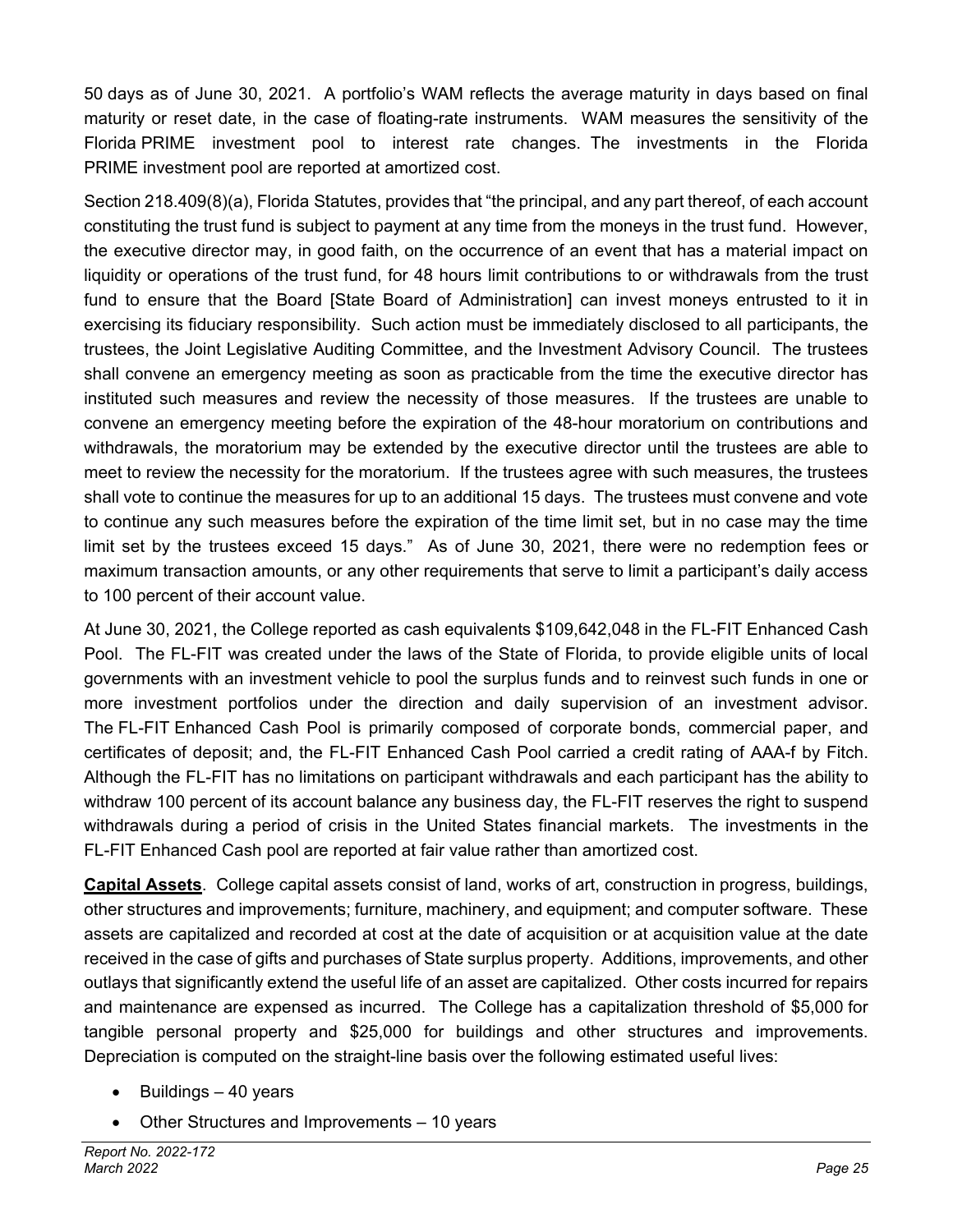- Furniture, Machinery, and Equipment:
	- $\circ$  Computer Equipment 3 years
	- o Vehicles, Office Machines, and Educational, Athletic, Construction and Maintenance Equipment – 5 years
	- $\circ$  Furniture 7 years
- Computer Software 10 years

**Noncurrent Liabilities**. Noncurrent liabilities include deposits held for others, compensated absences payable, other postemployment benefits payable, and net pension liabilities that are not scheduled to be paid within the next fiscal year.

**Pensions**. For purposes of measuring the net pension liability, deferred outflows of resources and deferred inflows of resources related to pensions, and pension expense, information about the fiduciary net positions of the Florida Retirement System (FRS) defined benefit plan and the Health Insurance Subsidy (HIS) defined benefit plan and additions to/deductions from the FRS and HIS fiduciary net positions have been determined on the same basis as they are reported by the FRS and the HIS plans. Benefit payments (including refunds of employee contributions) are recognized when due and payable in accordance with benefit terms. Investments are reported at fair value.

## **2. Adjustments to Beginning Net Position – Component Unit**

The following is a summary of adjustments to the beginning net position of the Foundation reported in the statement of revenues, expenses, and changes in net position:

| <b>Description</b>                                                                                                      |   | <b>Component Unit</b> |  |  |  |  |
|-------------------------------------------------------------------------------------------------------------------------|---|-----------------------|--|--|--|--|
| To Increase Beginning Net Position Balance for Prior<br>Year Understatement of Scholarship Funds Received<br>at College | S | 1.959.662             |  |  |  |  |
| To Decrease Beginning Net Position Balance for Prior<br>Year Overstatement of Interest Receivables                      |   | (122,700)             |  |  |  |  |
| Total                                                                                                                   | S | 1,836,962             |  |  |  |  |

## **3. Deficit Net Position in Individual Funds**

The College reported an unrestricted net position which included a deficit in the current funds - unrestricted, as shown below. This deficit can be attributed to the full recognition of long-term liabilities (i.e., compensated absences payable, OPEB payable, and net pension liabilities) in the current unrestricted funds.

| <b>Fund</b>                                                   | <b>Net Position</b>               |
|---------------------------------------------------------------|-----------------------------------|
| <b>Current Funds - Unrestricted</b><br><b>Auxiliary Funds</b> | \$(118, 313, 441)<br>15, 168, 212 |
| Total                                                         | \$(103, 145, 229)                 |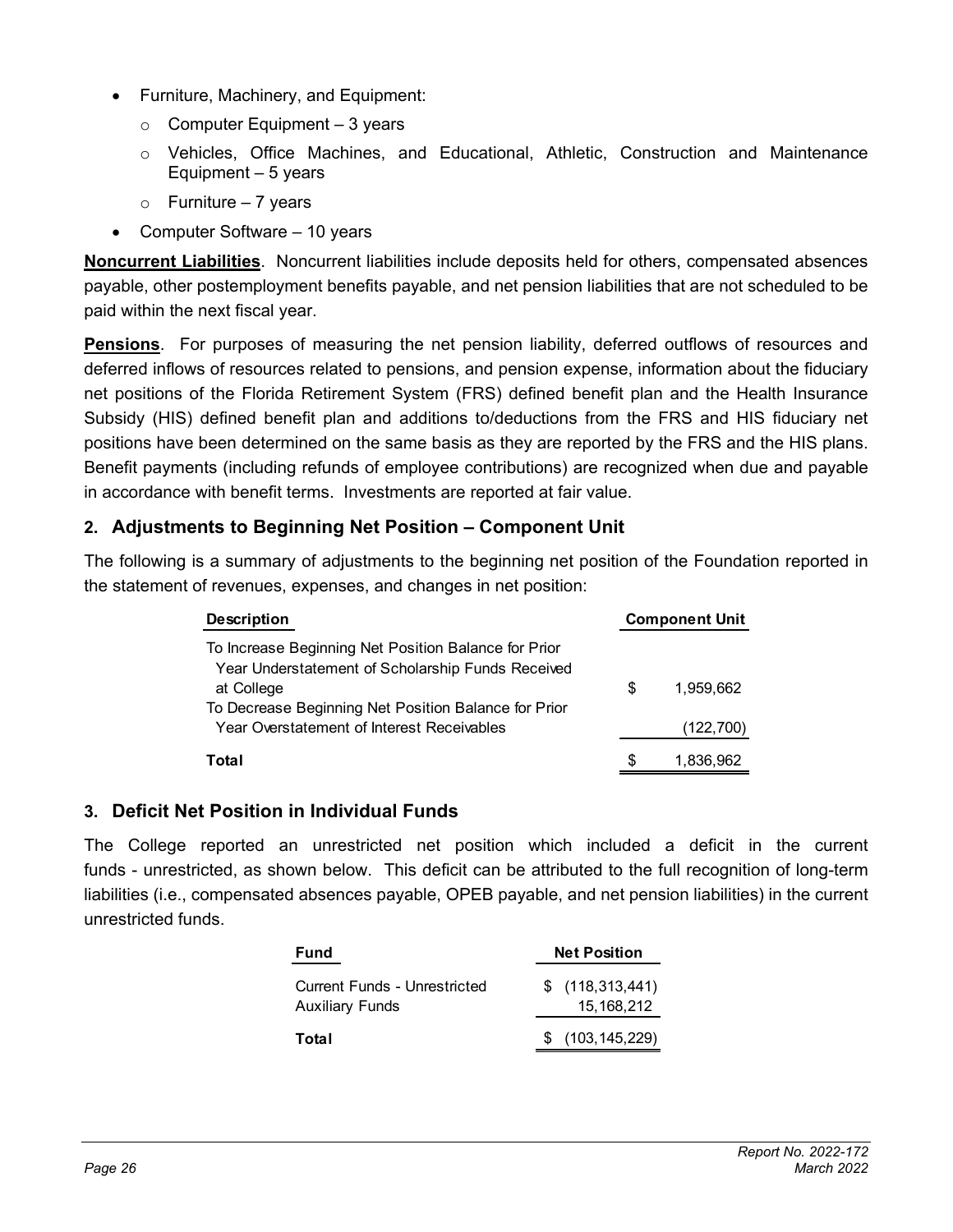## **4. Investments**

The Board of Trustees has adopted a written investment policy providing that surplus funds of the College shall be invested in those institutions and instruments permitted under the provisions of Florida Statutes. Section 218.415(16), Florida Statutes, authorizes the College to invest in the Florida PRIME investment pool administered by the SBA; Securities and Exchange Commission registered money market funds with the highest credit quality rating from a nationally recognized rating agency; interest-bearing time deposits and savings accounts in qualified public depositories, as defined by Section 280.02, Florida Statutes; direct obligations of the United States Treasury; obligations of Federal agencies and instrumentalities; securities of, or interests in, certain open-end or closed-end management type investment companies; and other investments approved by the Board of Trustees as authorized by law. SBE Rule 6A-14.0765(3), Florida Administrative Code, provides that College loan, endowment, annuity, and life income funds may also be invested pursuant to Section 215.47, Florida Statutes. Investments authorized by Section 215.47, Florida Statutes, include bonds, notes, commercial paper, and various other types of investments. Investments set aside to purchase or construct capital assets are classified as restricted.

The Board of Trustees also adopted an investment policy for the management of endowment assets and other investments, which include investment objectives, permitted types of securities in which the Board may invest, and evaluation criteria necessary to measure the investment performance of the program. Additionally, the College's investment policy provides that the goal of the investment program is to provide a real total return from assets invested that will preserve the purchasing power of endowment assets and other investments, while generating an income stream sufficient to support the established spending requirements. Investments are to be related to the short-, mid-, and long-term needs of the College, while considering the probable safety of their capital as well as the probable income to be derived from the investment. For endowment investments, four asset classes are targeted to ensure the proper level of diversification within the fund. These asset classes are domestic equity, international equity, domestic fixed-income, and cash and cash equivalents held solely for income or profit. For other investments, the highest priority is placed on the safety of the principal. The College's investment policy also provides investment managers with different investment styles (strategies). During the 2020-21 fiscal year, moneys of the Endowment Fund were invested by 14 investment managers, and other investments were invested by 6 investment managers.

Endowment investments and other investments are reported at a fair value of \$171,423,703 and \$349,251,011, respectively. The reporting of endowment investments at fair value resulted in an unrealized gain of \$27,722,714. The reporting of other investments at fair value resulted in an unrealized loss of \$8,063,503.

**Fair Value Measurement**. The College categorizes its fair value measurements within the fair value hierarchy established by generally accepted accounting principles. The hierarchy is based on the valuation inputs used to measure the fair value of the asset. Level 1 inputs are quoted prices in active markets for identical assets, Level 2 inputs are significant other observable inputs, and Level 3 inputs are significant unobservable inputs.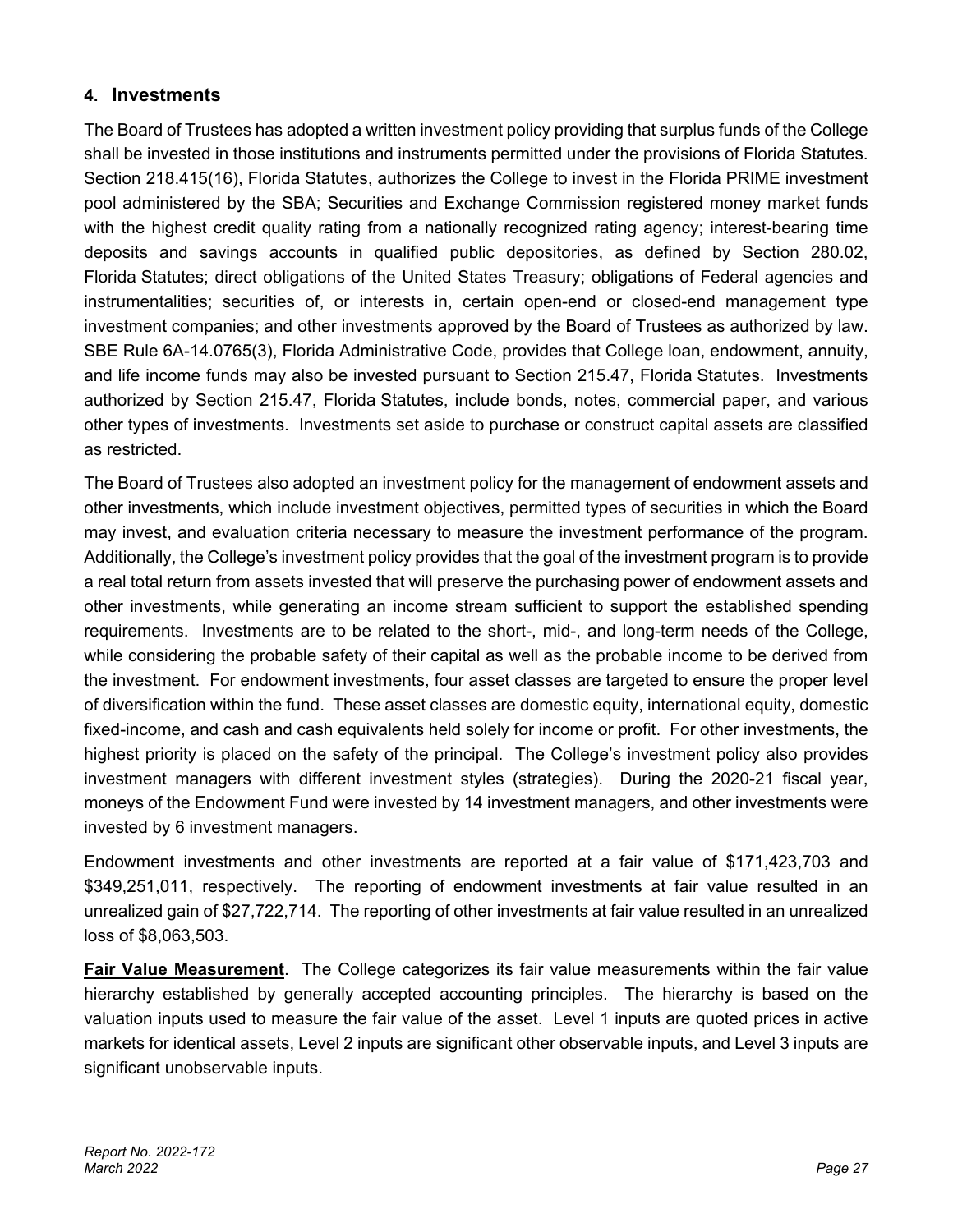All of the College's recurring fair value measurements as of June 30, 2021, are valued using quoted market prices (Level 1 inputs), except for domestic and international bonds and notes which are valued using matrix pricing models which may consider quoted prices for similar assets in markets that are not active and inputs other than quoted prices that are observable (Level 2 inputs). Short-term investments and alternative hedge funds, which are valued at the College's proportionate share of the underlying fair value of the hedge fund's net asset value of the measurement date, are measured at net asset value.

The College's investments at June 30, 2021, are reported as follows:

|                                                    |                   | <b>Fair Value Measurements Using</b> |                                                                                                 |    |                                                                  |                                                           |  |  |  |
|----------------------------------------------------|-------------------|--------------------------------------|-------------------------------------------------------------------------------------------------|----|------------------------------------------------------------------|-----------------------------------------------------------|--|--|--|
| Investments by fair value level                    | <b>Amount</b>     |                                      | <b>Quoted Prices</b><br>in Active<br><b>Markets for</b><br><b>Identical Assets</b><br>(Level 1) |    | Significant<br><b>Other</b><br>Observable<br>Inputs<br>(Level 2) | <b>Significant</b><br>Unobservable<br>Inputs<br>(Level 3) |  |  |  |
| <b>Federal Agency Obligations</b>                  | \$<br>35,532,965  | \$                                   | 35,532,965                                                                                      | \$ |                                                                  | \$                                                        |  |  |  |
| <b>Obligations of United States Government</b>     |                   |                                      |                                                                                                 |    |                                                                  |                                                           |  |  |  |
| Agencies and Instrumentalities - Domestic          | 75,318,064        |                                      | 75,318,064                                                                                      |    |                                                                  |                                                           |  |  |  |
| International Government Obligations               | 6,949,914         |                                      | 6,949,914                                                                                       |    |                                                                  |                                                           |  |  |  |
| <b>Real Estate</b>                                 | 11,434,399        |                                      | 11,434,399                                                                                      |    |                                                                  |                                                           |  |  |  |
| Bonds and Notes - Domestic                         | 127, 147, 879     |                                      |                                                                                                 |    | 127, 147, 879                                                    |                                                           |  |  |  |
| Bonds and Notes - International                    | 13,140,969        |                                      |                                                                                                 |    | 13,140,969                                                       |                                                           |  |  |  |
| Stocks and Other Equity Securities - Domestic      | 61,355,704        |                                      | 61,355,704                                                                                      |    |                                                                  |                                                           |  |  |  |
| Stocks and Other Equity Securities - International | 71,068,903        |                                      | 71,068,903                                                                                      |    |                                                                  |                                                           |  |  |  |
| Total investments by fair value level              | 401,948,797       | S                                    | 261,659,949                                                                                     | S  | 140,288,848                                                      | -\$                                                       |  |  |  |
| Investments measured at the net asset value (NAV)  |                   |                                      |                                                                                                 |    |                                                                  |                                                           |  |  |  |
| Short-term Investments                             | 40, 153, 741      |                                      |                                                                                                 |    |                                                                  |                                                           |  |  |  |
| Alternative Hedge Funds (1)                        | 78,572,176        |                                      |                                                                                                 |    |                                                                  |                                                           |  |  |  |
| Total investments measured at NAV                  | 118,725,917       |                                      |                                                                                                 |    |                                                                  |                                                           |  |  |  |
| Total investments measured at fair value           | \$<br>520,674,714 |                                      |                                                                                                 |    |                                                                  |                                                           |  |  |  |

(1) The value of investments held in this fund involve significant uncertainties and judgments and cannot be determined with precision. Due to the inherent uncertainty of valuation, those estimated values may differ from the value that would have been used had a ready market for these investments existed, and the differences could be material.

The valuation method for investments measured at the net asset value (NAV) per share (or its equivalent) is presented in the following table:

| Investments measured at the NAV              | <b>Fair Value</b> | <b>Unfunded</b><br><b>Commitments</b> |   | Redemption<br><b>Frequency (if</b><br><b>Currently Eligible)</b> | Redemption<br><b>Notice</b><br>Period |
|----------------------------------------------|-------------------|---------------------------------------|---|------------------------------------------------------------------|---------------------------------------|
| Short-term investments                       | \$<br>40.153.741  | \$                                    |   | Daily                                                            | 1 Dav                                 |
| Alternative Hedge Funds:                     |                   |                                       |   |                                                                  |                                       |
| Carolina Securitized Credit Opportunities    | 42.680.780        |                                       | ۰ | Monthly                                                          | 60 days                               |
| Morgan Stanley Opportunistic Mortgage Income | 35,891,396        |                                       | - | Quarterly                                                        | 60 days                               |
| Total investments measured at the NAV        | 118.725.917       |                                       |   |                                                                  |                                       |

#### **Net Asset Value**.

GASB Statement No. 72, *Fair Value Measurement and Application*, permits the fair value of certain equity and debt investments that do not have readily available fair values to be based on their net asset value (NAV) per share. The investments held at net asset value reflect: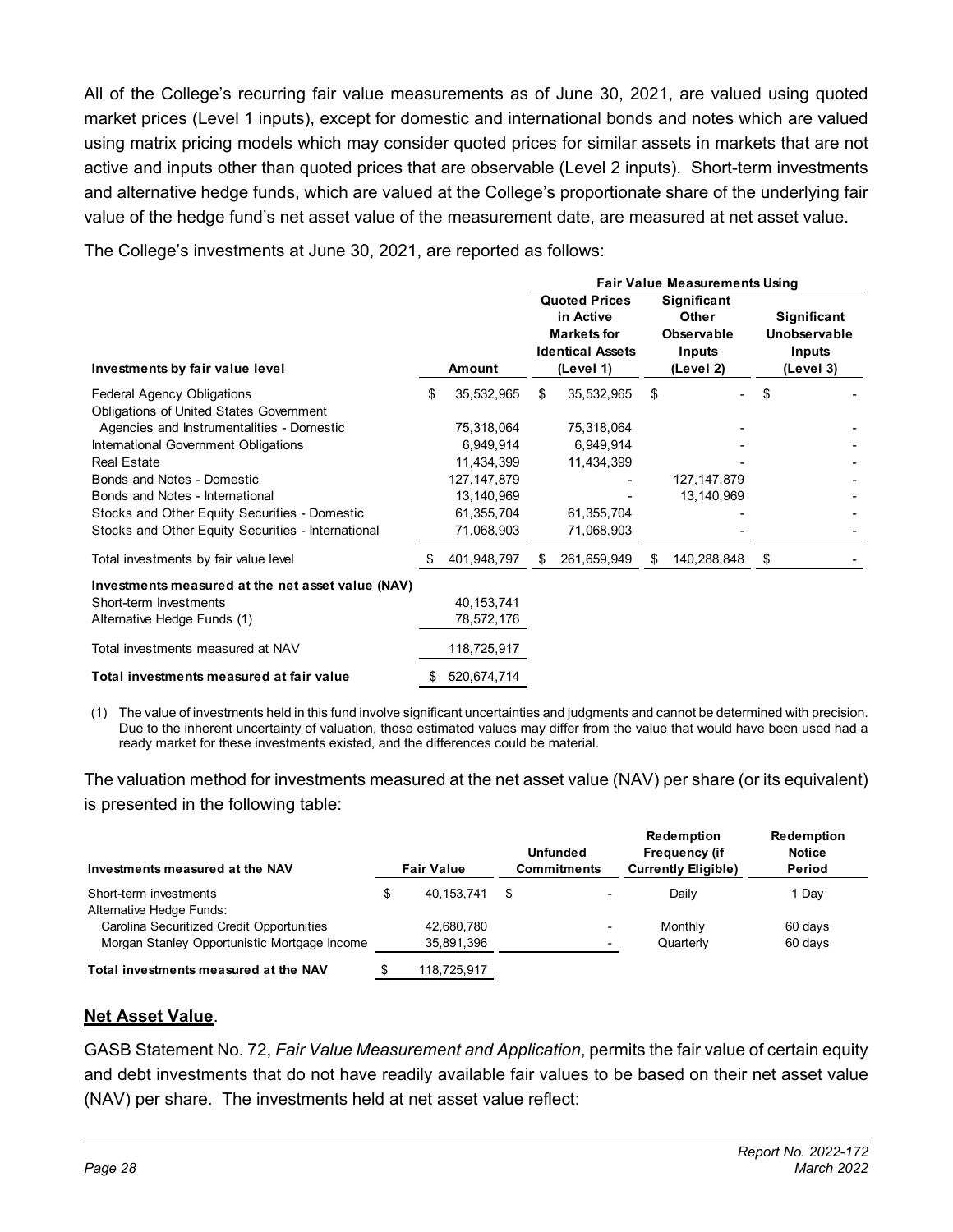*Short-Term Investments*: This category includes investments in short-term instruments designed to preserve capital, liquidity, and current income.

*Carolina Securitized Credit Opportunities Fund*: The primary objective of this fund is to generate an attractive absolute return through investing and trading in the full opportunity set of securitized and structured credit securities, including non-agency and agency residential and commercial mortgage-backed securities, asset-backed securities, and other structured credit fixed-income securities. The fair value of the Trading Company's assets and liabilities which qualify as financial instruments approximates the carrying amounts presented in the Trading Company's Statement of Financial Condition.

*Morgan Stanley Opportunistic Mortgage Income Funds*: These funds invest primarily in residential mortgage-backed securities, commercial mortgage-backed securities, and derivatives related thereto. Valuation of the assets are based on prices provided by a pricing service. Alternatively, if a valuation is not available from an outside pricing service, the security may be valued at its latest reported sale price. All other securities for which market values are not readily available are valued at fair value as determined in good faith under procedures adopted by the General Partner.

## **Component Unit Investments**.

All of the College's component unit's recurring fair value measurements as of March 31, 2021, are valued using quoted market prices (Level 1 inputs), with the exception of debt securities and fund of funds investments. Debt securities are valued using recently executed transactions, market price quotations (where observable), bond spreads or credit default swap spreads or cash flow models with yield curves, bond, or single-name credit default swap spreads and recovery rates based on collateral values as key inputs (Level 2 inputs). As of March 31, 2021, the component unit did not have investments valued using significant unobservable inputs (Level 3 inputs). Fund of funds and mutual fund investments are valued at the component unit's proportionate share of the underlying fair value of the funds' net asset value where the component unit has the ability to redeem its investment at the reported net asset valuation as of the measurement date, and where the component unit's ability to redeem the investment is restricted or uncertain in the near term.

Investments held by the College's component unit at March 31, 2021, are reported as follows: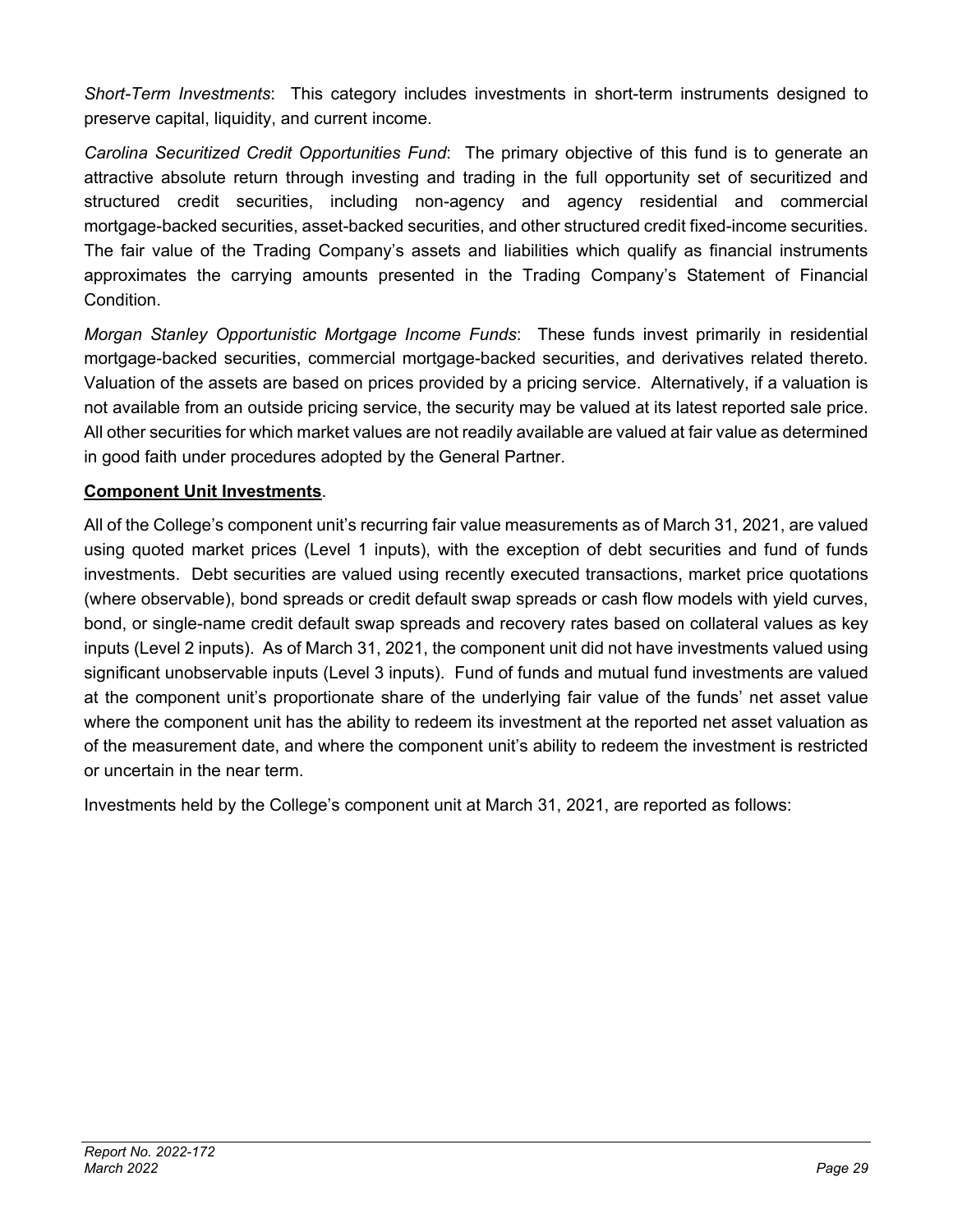|                                                                                                            |                                                           |    |                                                                                                 |      | <b>Fair Value Measurements Using</b>                                                  |                                                           |  |
|------------------------------------------------------------------------------------------------------------|-----------------------------------------------------------|----|-------------------------------------------------------------------------------------------------|------|---------------------------------------------------------------------------------------|-----------------------------------------------------------|--|
| Investments by fair value level                                                                            | <b>Amount</b>                                             |    | <b>Quoted Prices</b><br>in Active<br><b>Markets for</b><br><b>Identical Assets</b><br>(Level 1) |      | <b>Significant</b><br><b>Other</b><br><b>Observable</b><br><b>Inputs</b><br>(Level 2) | <b>Significant</b><br>Unobservable<br>Inputs<br>(Level 3) |  |
| Short-term Investments<br>Federal Agency Obligations<br><b>Debt Securities</b><br><b>Equity Securities</b> | \$<br>4,427,452<br>12,898,649<br>3,446,665<br>130,095,548 | \$ | 4,427,452<br>12,898,649<br>130,095,548                                                          | -\$  | 3,446,665                                                                             | \$                                                        |  |
| Total investments by fair value level                                                                      | 150,868,314                                               | S  | 147,421,649                                                                                     | - \$ | 3.446,665                                                                             | \$                                                        |  |
| Investments measured at the net asset value (NAV)<br>Fund of Funds - Domestic                              | 33,781,605                                                |    |                                                                                                 |      |                                                                                       |                                                           |  |
| Total investments measured at NAV                                                                          | 33,781,605                                                |    |                                                                                                 |      |                                                                                       |                                                           |  |
| Total investments measured at fair value                                                                   | 184.649.919                                               |    |                                                                                                 |      |                                                                                       |                                                           |  |

For the College's component unit, the valuation method for investments measured at the NAV per share (or its equivalent) is presented in the following table:

| Investments measured at the NAV          | <b>Fair Value</b> | <b>Unfunded</b><br><b>Commitments</b> | <b>Redemption</b><br>Frequency<br>(if Currently)<br>Eligible) | Redemption<br><b>Notice</b><br>Period | Liquidity<br><b>Restrictions</b> |
|------------------------------------------|-------------------|---------------------------------------|---------------------------------------------------------------|---------------------------------------|----------------------------------|
| Alternative Hedge Funds (Fund of Funds): |                   |                                       |                                                               |                                       |                                  |
| Renaissance                              | \$<br>5.414.907   | \$<br>$\blacksquare$                  | Quarterly                                                     | 45 Days                               | None                             |
| American Strategic Value Realty Fund     | 6,154,677         | $\blacksquare$                        | <b>Fund's Discretion</b>                                      | 90 Days                               | One Year                         |
| Ironwood                                 | 13,493,577        | ٠                                     | Quarterly                                                     | 95 Days                               | None                             |
| Ironwood                                 | 4,168,826         | $\blacksquare$                        | Semi-annual                                                   | 95 Davs                               | None                             |
| Mutual Fund:                             |                   |                                       |                                                               |                                       |                                  |
| Equities                                 | 4.549.618         | -                                     |                                                               |                                       |                                  |
| Total investments measured at the NAV    | 33,781,605        |                                       |                                                               |                                       |                                  |

The component unit's investment in the private equity fund may not be withdrawn for any reason other than the dissolution and liquidation of the private equity fund. Unless otherwise extended or terminated as defined in the investment agreement, the private equity fund is scheduled to terminate as follows:

| Investments by liquidation restrictions                                                        |  | <b>Fair Value</b>    |   | Unfunded<br><b>Commitments</b>      | <b>Redemption</b><br>Frequency (if<br><b>Currently Eligible)</b> | <b>Redemption</b><br><b>Notice</b><br>Period | Liquidity<br><b>Restrictions</b> |  |
|------------------------------------------------------------------------------------------------|--|----------------------|---|-------------------------------------|------------------------------------------------------------------|----------------------------------------------|----------------------------------|--|
| <b>Private Equity Funds:</b><br>DTC Private Equity II-Q, LP<br>Highbrook Property Fund III, LP |  | 253.299<br>4.296.319 | S | $\overline{\phantom{a}}$<br>999.463 | Not Permitted<br>Not Permitted                                   | Not Applicable<br>Not Applicable             | None<br>10/5/2025                |  |
| <b>Total Private Equity Fund investments</b>                                                   |  | 4,549,618            |   |                                     |                                                                  |                                              |                                  |  |

#### **Net Asset Value – Component Unit**.

*Fund of Funds*: The component unit invests in fund of funds. Each fund of funds allocated their assets in a select group of private investment funds (commonly known as hedge funds) and pursue multiple strategies to diversify risks and reduce volatility. The fair value is based on the Foundation's proportionate share of the underlying fair value of the fund of funds' net asset value as provided by each fund of funds' investment manager at the close of business each month.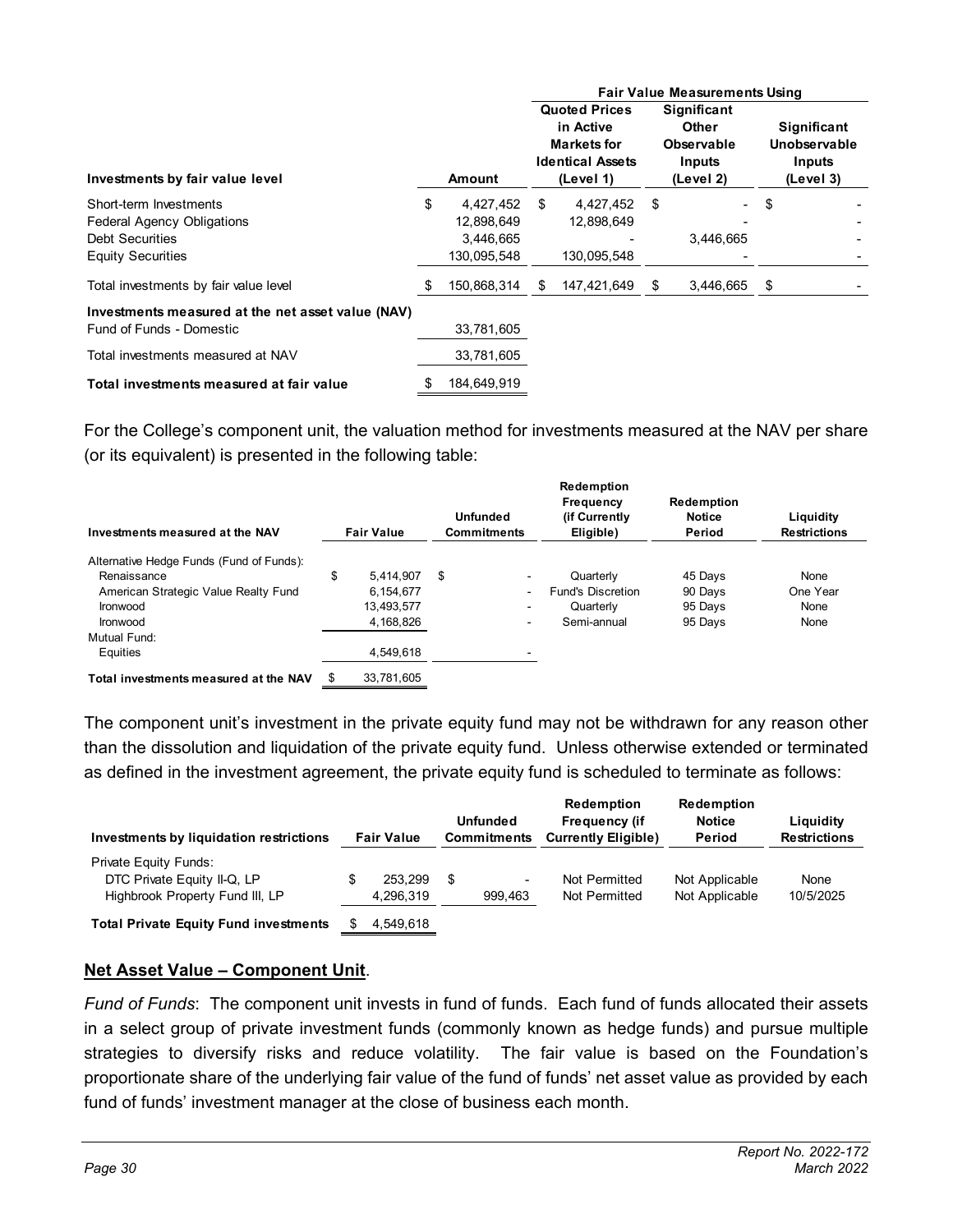*Mutual Funds*: The component unit invests in mutual funds which include investments in international equity. The fair values are determined daily and are quoted on a national exchange.

## **Other Investments**.

The College invested in various debt securities, equity securities, and money market funds. The following risks apply to the College.

*Interest Rate Risk*: Interest rate risk is the risk that changing interest rates will adversely affect the fair value of an investment. The College's investment policy for endowment investments, as a means of managing its exposure to fair value losses arising from increasing interest rates, states that investment managers are engaged to reduce the overall volatility of the portfolio and to provide a highly predictable and dependable source of income. It is expected that investments made by the investment managers will be flexibly allocated among maturities of different lengths according to interest rate prospects. The College's investment policy for other investments states that investments shall be made with the same judgment and care, under circumstance prevailing, which persons of prudence, discretion, and intelligence exercise in the management of their own affairs. At June 30, 2021, the College had investments in debt securities and short-term investments as follows:

|                         |    |                   | Investment Types (1) |                          |      |           |     |            |      |                                                          |      |                                                   |                                         |            |  |                                                           |  |                                                         |  |                                  |  |
|-------------------------|----|-------------------|----------------------|--------------------------|------|-----------|-----|------------|------|----------------------------------------------------------|------|---------------------------------------------------|-----------------------------------------|------------|--|-----------------------------------------------------------|--|---------------------------------------------------------|--|----------------------------------|--|
| <b>Average Duration</b> |    | <b>Fair Value</b> |                      |                          |      |           |     |            |      | <b>United States</b><br>Government<br><b>Obligations</b> |      | International<br>Government<br><b>Obligations</b> | Federal<br>Agency<br><b>Obligations</b> |            |  | <b>Domestic</b><br>Corporate<br><b>Bonds</b><br>and Notes |  | International<br>Corporate<br><b>Bonds</b><br>and Notes |  | <b>Short-Term</b><br>Investments |  |
| Endowment Investments:  |    |                   |                      |                          |      |           |     |            |      |                                                          |      |                                                   |                                         |            |  |                                                           |  |                                                         |  |                                  |  |
| 90 Days                 | \$ | 19.965.899        | S                    |                          | $-5$ | $\sim$    | \$  |            | $-5$ |                                                          | $-5$ | $\sim$                                            | \$                                      | 19,965,899 |  |                                                           |  |                                                         |  |                                  |  |
| 2.24 Years              |    | 6.433.186         |                      | $\overline{\phantom{0}}$ |      | 6,433,186 |     |            |      |                                                          |      |                                                   |                                         |            |  |                                                           |  |                                                         |  |                                  |  |
| 6.20 Years              |    | 12,266,679        |                      | 4,418,510                |      | -         |     | 3.460.312  |      | 4, 155, 182                                              |      | 232.675                                           |                                         |            |  |                                                           |  |                                                         |  |                                  |  |
| Other Investments:      |    |                   |                      |                          |      |           |     |            |      |                                                          |      |                                                   |                                         |            |  |                                                           |  |                                                         |  |                                  |  |
| 90 Days                 |    | 20,042,316        |                      |                          |      |           |     |            |      |                                                          |      |                                                   |                                         | 20.042.316 |  |                                                           |  |                                                         |  |                                  |  |
| 3.91 Years              |    | 56.698.386        |                      | 17.545.236               |      | 516.728   |     | 11.477.683 |      | 23,666,556                                               |      | 3.492.183                                         |                                         |            |  |                                                           |  |                                                         |  |                                  |  |
| 4.20 Years              |    | 130,729,759       |                      | 53,354,318               |      |           |     | 20,594,970 |      | 47,364,360                                               |      | 9,416,111                                         |                                         |            |  |                                                           |  |                                                         |  |                                  |  |
| Total                   | \$ | 246.136.225       | S                    | 75.318.064               | S    | 6.949.914 | \$. | 35.532.965 | \$   | 75.186.098                                               | \$   | 13.140.969                                        | \$                                      | 40.008.215 |  |                                                           |  |                                                         |  |                                  |  |

#### **College Investment Durations**

(1) These duration investments are for debt securities including United States and International Government Obligations, Federal Agency Obligations, Domestic and International Corporate Bonds and Notes, and Short-Term Investments. Interest rate risk disclosure is not required for the other College investments in Equity Securities or Alternative Hedge Funds.

*Credit Risk*: Credit risk is the risk that an issuer or other counterparty to an investment will not fulfill its obligations. Obligations explicitly guaranteed by the United States Government are not considered to have credit risk and do not require disclosure of credit quality. The College's investment policy for endowment investments provides that each manager's overall portfolio should exhibit at least an investment grade rating by either Moody's or Standard & Poor's. The College's investment policy for other investments states that the weighted average quality rating of the collective funds invested must maintain a rating higher than A. At June 30, 2021, the College had investments with quality rating by nationally recognized rating agencies (e.g., Standard & Poor's) as follows: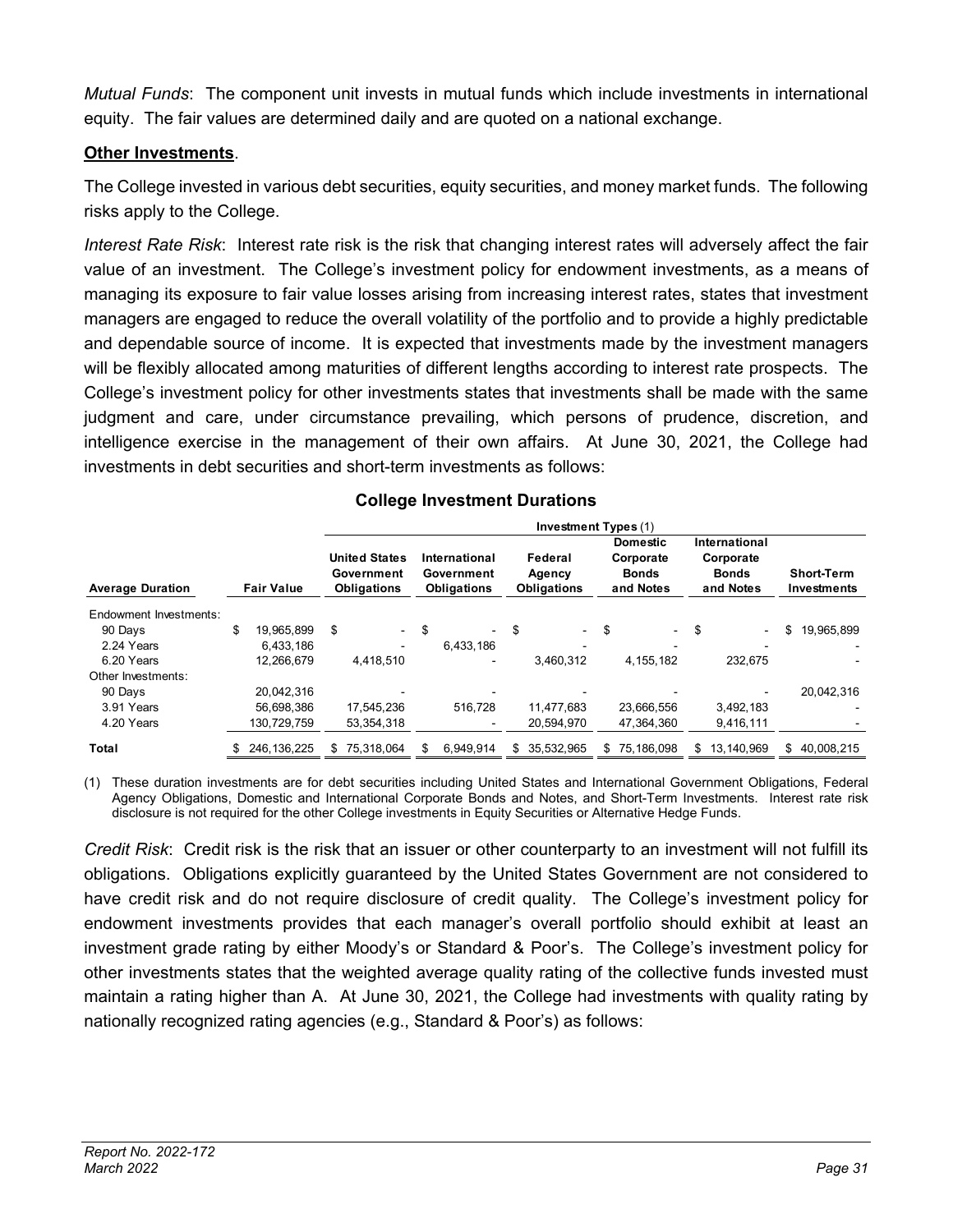| Investment Type (1)                     |    | <b>Fair Value</b> |   | Aa2         |    | AA-/Aa3/AA- |   | Rating<br>Unavailable |  |
|-----------------------------------------|----|-------------------|---|-------------|----|-------------|---|-----------------------|--|
| Endowment Investments:                  |    |                   |   |             |    |             |   |                       |  |
| Domestic Corporate Bonds and Notes      | \$ | 4, 155, 182       | S | 4, 155, 182 | \$ |             | S |                       |  |
| International Corporate Bonds and Notes |    | 232,675           |   | 232,675     |    |             |   |                       |  |
| <b>Federal Agency Obligations</b>       |    | 3,234,463         |   | 3,234,463   |    |             |   |                       |  |
| International Government Obligations    |    | 6,433,186         |   |             |    | 6,433,186   |   |                       |  |
| Short-Term Investments                  |    | 506,291           |   |             |    |             |   | 506,291               |  |
| Other Investments:                      |    |                   |   |             |    |             |   |                       |  |
| Domestic Corporate Bonds and Notes      |    | 71,030,916        |   | 47,364,360  |    | 23.666.556  |   |                       |  |
| International Corporate Bonds and Notes |    | 12,908,294        |   | 9,416,111   |    | 3,492,183   |   |                       |  |
| <b>Federal Agency Obligations</b>       |    | 31,398,325        |   | 19,926,567  |    | 11,471,758  |   |                       |  |
| International Government Obligations    |    | 516,728           |   |             |    | 516.728     |   |                       |  |
| Short-Term Investments                  |    | 5,912,847         |   |             |    |             |   | 5,912,847             |  |
| Total                                   |    | \$136,328,907     |   | 84,329,358  | S. | 45,580,411  |   | 6,419,138             |  |
|                                         |    |                   |   |             |    |             |   |                       |  |

## **College Investments Quality Rating**

(1) These credit quality ratings are for Domestic and International Corporate Bonds and Notes, Federal Agency Obligations, United States and International Government Obligations, and Short-Term Investments not explicitly guaranteed by the United States Government. Credit risk disclosure is not required for the other College investments.

*Custodial Credit Risk*: Custodial credit risk is the risk that, in the event of the failure of the counterparty to a transaction, the College will not be able to recover that value of investments or collateral securities that are in the possession of an outside party. Investments purchased on behalf of the College pursuant to Section 418.415, Florida Statutes, must be properly earmarked and (1) if registered with the issuer or its agents, the investment must be immediately placed for safekeeping in a location that protects the College's interest in the security; (2) if in a book-entry form, the investment must be held for the credit of the College by a depository chartered by the Federal Government, the State, or any other State or territory of the United States, that has a branch or principal place of business in this State, or by a national association organized and existing under the laws of the United States that is authorized to accept and execute trusts and which is doing business in this State, and must be kept by the depository in an account separate and apart from the assets of the financial institution; or (3) if physically issued to the holder but not registered with the issuer or its agents, must be immediately placed for safekeeping in a secured vault. The College's investment of \$78,572,176 in alternative hedge funds, \$13,215,500 in domestic stock and equities, \$66,201,822 in international equities, \$6,433,186 in international government obligations, as well as \$17,899,552 in money market funds are held by the safekeeping agent in the name of the College.

*Concentration of Credit Risk*: Concentration of credit risk is the risk of loss attributed to the magnitude of the College's investments in a single issuer. The College's investment policy for endowment investments allows for investment allocations of 30 to 60 percent in domestic equity securities, 15 to 40 percent in international equity securities, and 5 to 25 percent in domestic fixed-income securities. In addition, no more than 10 percent of the market value of any manager's portfolio may be invested in the securities of any one company unless recommended by the Investment Committee and with and expressed written permission granted by the Senior Vice Provost for Business Affairs in consultation with the College President. The College's investment policy for other investments provides that a maximum of 5 percent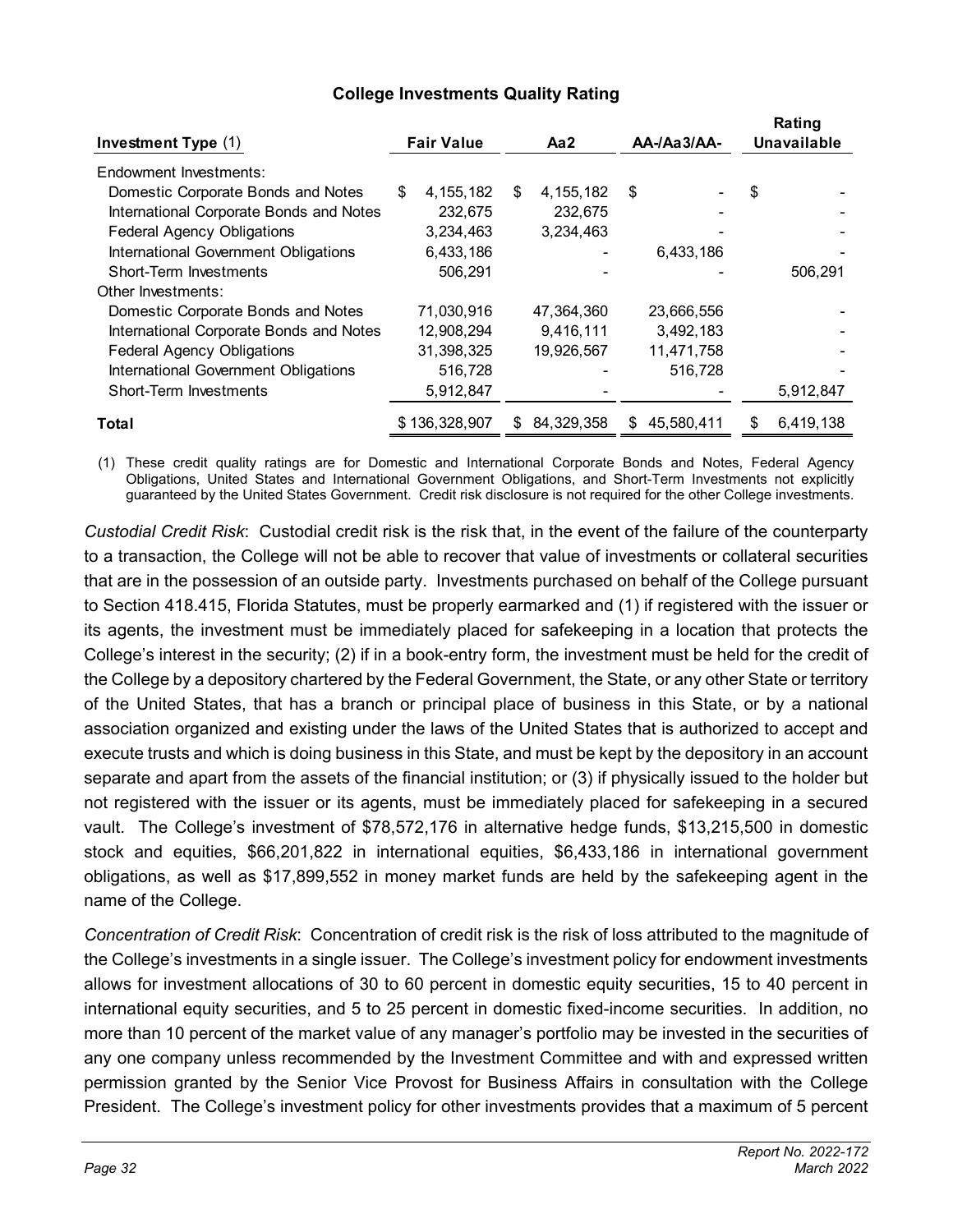may be invested in securities of any single issuer, except for United States Government and United States Government agency securities.

## **Securities Lending**.

The College participates in a securities lending program as a means to augment income. This program is managed by the College's custodial bank that serves as a lending agent for the College and receives securities or cash as collateral. The College's securities are transferred to broker-dealers and other entities (borrowers) for collateral with a simultaneous agreement to return the collateral for cash or the same securities in the future.

Securities loans immediately terminate by either the College or its agent, or by the borrower, upon notice and delivery of equivalent securities. Securities lent for collateral received exceeded the fair value of such investments during the period of loan. All borrowers are required to provide additional collateral if the value falls to less than 102 percent of the fair value of securities lent.

The types of securities lent during the year, to lenders domiciled or who reside in the United States, included United States Government Obligations, corporate bonds, and stocks and other equity securities. Asset-backed securities were specifically excluded as allowable collateral securities from the agreement. As of June 30, 2021, the College had loaned certain securities, with fair value of \$618,835 and \$70,859,352 and had received cash and noncash collateral of \$635,220 and \$75,117,150, respectively for the loaned securities. As of June 30, 2021, the College had net investment income of \$69,711 for securities lending transactions.

| <b>Securities Lending -</b>                                                                                                                                                                                                    |    |                                                                              |    |                                               |     |                                                                                     |                                                                 |
|--------------------------------------------------------------------------------------------------------------------------------------------------------------------------------------------------------------------------------|----|------------------------------------------------------------------------------|----|-----------------------------------------------|-----|-------------------------------------------------------------------------------------|-----------------------------------------------------------------|
| Investments Lent and Collateral Received (at Fair Value)                                                                                                                                                                       |    |                                                                              |    |                                               |     |                                                                                     |                                                                 |
| <b>Securities Lent</b>                                                                                                                                                                                                         |    | <b>Fair Value</b><br>of Underlying<br><b>Securities</b><br>(Cash Collateral) |    | <b>Cash Collateral</b><br>Investment<br>Value |     | <b>Fair Value</b><br>of Underlying<br><b>Securities</b><br>(Non Cash<br>Collateral) | Non Cash<br><b>Collateral</b><br>Investment<br>Value            |
| For Cash Collateral (Endowment):<br><b>Stock and Other Equity Securities</b><br>U.S. Government Fixed<br><b>Corporate Bonds</b><br>For Cash Collateral (Other Investments):<br><b>Corporate Bonds</b><br>U.S. Government Fixed | \$ | 211.818<br>407,017                                                           | \$ | 217,977<br>417.243                            | \$  | 6,421,475<br>2,804,125<br>169,008<br>2,485,392<br>58,979,352                        | \$ 6,796,735<br>2,981,488<br>175,044<br>2,577,863<br>62,586,020 |
| Total                                                                                                                                                                                                                          |    | 618,835                                                                      | \$ | 635.220                                       | \$. | 70,859,352                                                                          | \$75,117,150                                                    |

The contract with the College's custodian requires them to indemnify the funds if the borrowers fail to return the securities (and if the collateral is inadequate to replace the securities lent) or fail to pay the funds for income distributions by the securities' issuers while the securities are on loan.

*Credit Risk*: At June 30, 2021, the College had no credit risk exposure to borrowers because the amounts the College owed the borrowers exceeded the amounts the borrowers owed the College.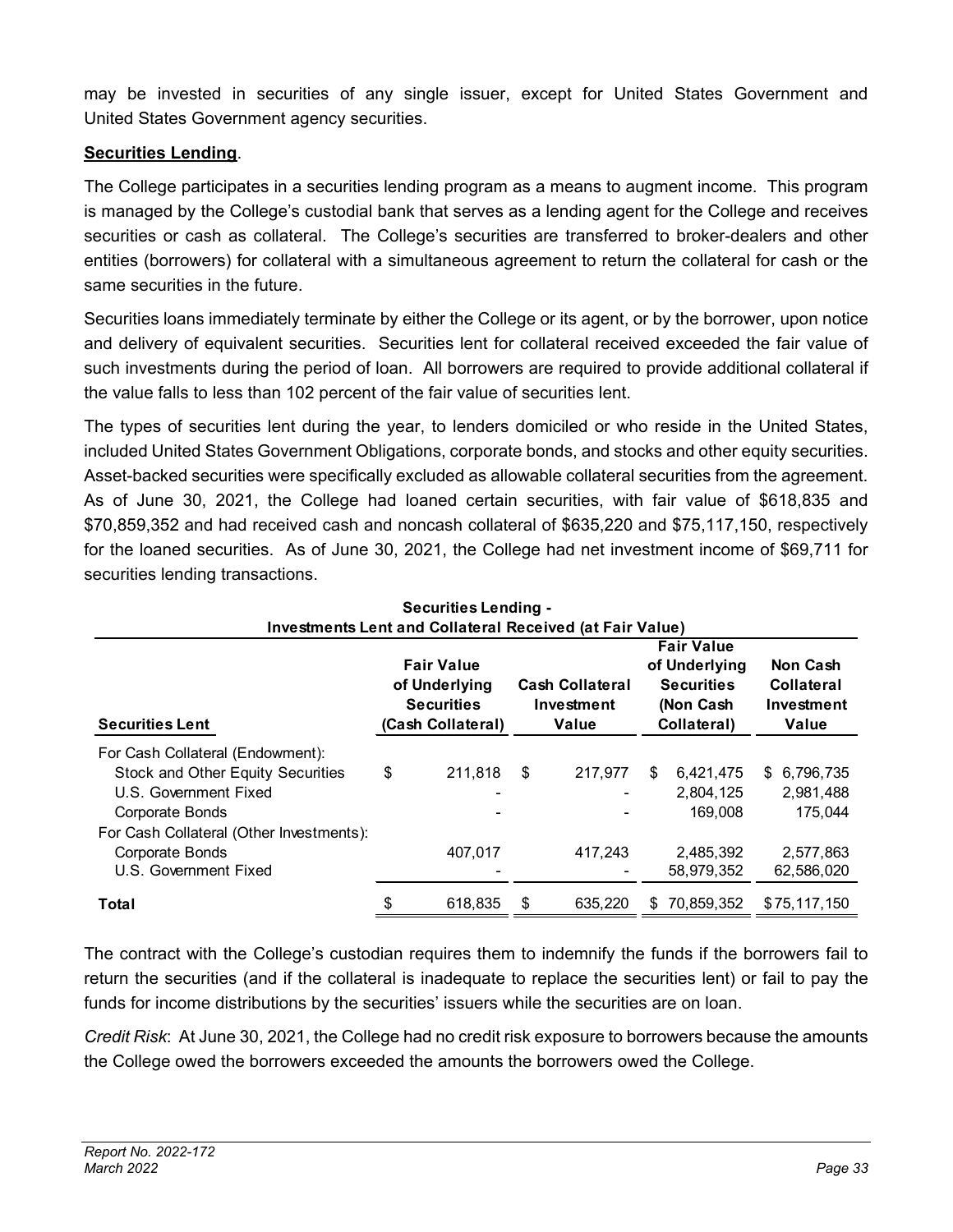*Custodial Credit Risk*: There is no custodial credit risk exposure associated with the investment of cash received for securities lent. These investments are held in the College's name by the custodial bank as an agent for the College.

## **Component Unit Securities Lending**.

The Foundation participates in a security lending program to optimize investment income. The Foundation loans certain investment securities for short periods of time in exchange for collateral initially equal to at least 102 percent of the fair value of the investment securities on loan. The fair value of the loaned investment securities is monitored on a daily basis, with additional collateral obtained or refunded as the fair value of the loaned investment security fluctuates. The collateral, which may be in the form of cash, letters of credit, or United States Government securities, is deposited by the borrower with an independent lending agent. The collateral is recorded as an asset on the Foundation's statement of financial position, along with a liability to reflect the Foundation's obligation to return the collateral. The collateral is invested by the lending agent according to the Foundation's investment guidelines. The Foundation does not have access to the collateral unless there is default by the borrower. Loaned securities continue to be carried as investments on the statements of financial position. Earnings on the invested collateral, net of expenses, are recorded as other income in the component unit's statement of activities.

## **5. Quasi-Endowment Fund**

Pursuant to a referendum held in September 1992, Miami-Dade County was authorized to exceed the constitutional millage limitation and levy an ad valorem tax of  $\frac{3}{4}$  of a mill for a 2-year period for the purpose of maintenance, improvement, and expansion of occupational, vocational, and educational programs at the College. The funds generated by this referendum were approximately \$94 million and were invested and deposited in the College's quasi-endowment fund, of which the Board established a maximum annual withdrawal of \$9.5 million for use by the College. At June 30, 2021, the College reported quasi-endowment investments of approximately \$171 million.

## **6. Accounts Receivable**

Accounts receivable represent amounts for student fee deferments, various student services provided by the College, returned checks, uncollected commissions for the bookstore, and contract and grant reimbursements due from third parties. The accounts receivable are reported net of a \$5,028,304 for doubtful accounts.

## **7. Notes Receivable**

Notes receivable represent student loans made under the Federal Perkins Loan Program of \$7,177,536, a short-term loan program of \$189,581, and an emergency loan program of \$7,332. Notes receivable are reported net of a \$672,258 allowance for doubtful notes.

## **8. Due From Other Governmental Agencies**

The amount due from other governmental agencies primarily consists of \$34,234,054 of Coronavirus Aid, Relief, and Economic Security (CARES) Act funding due from the Federal government, \$25,836,014 due from Federal and State governments for reimbursement of expenditures for grants and contracts, and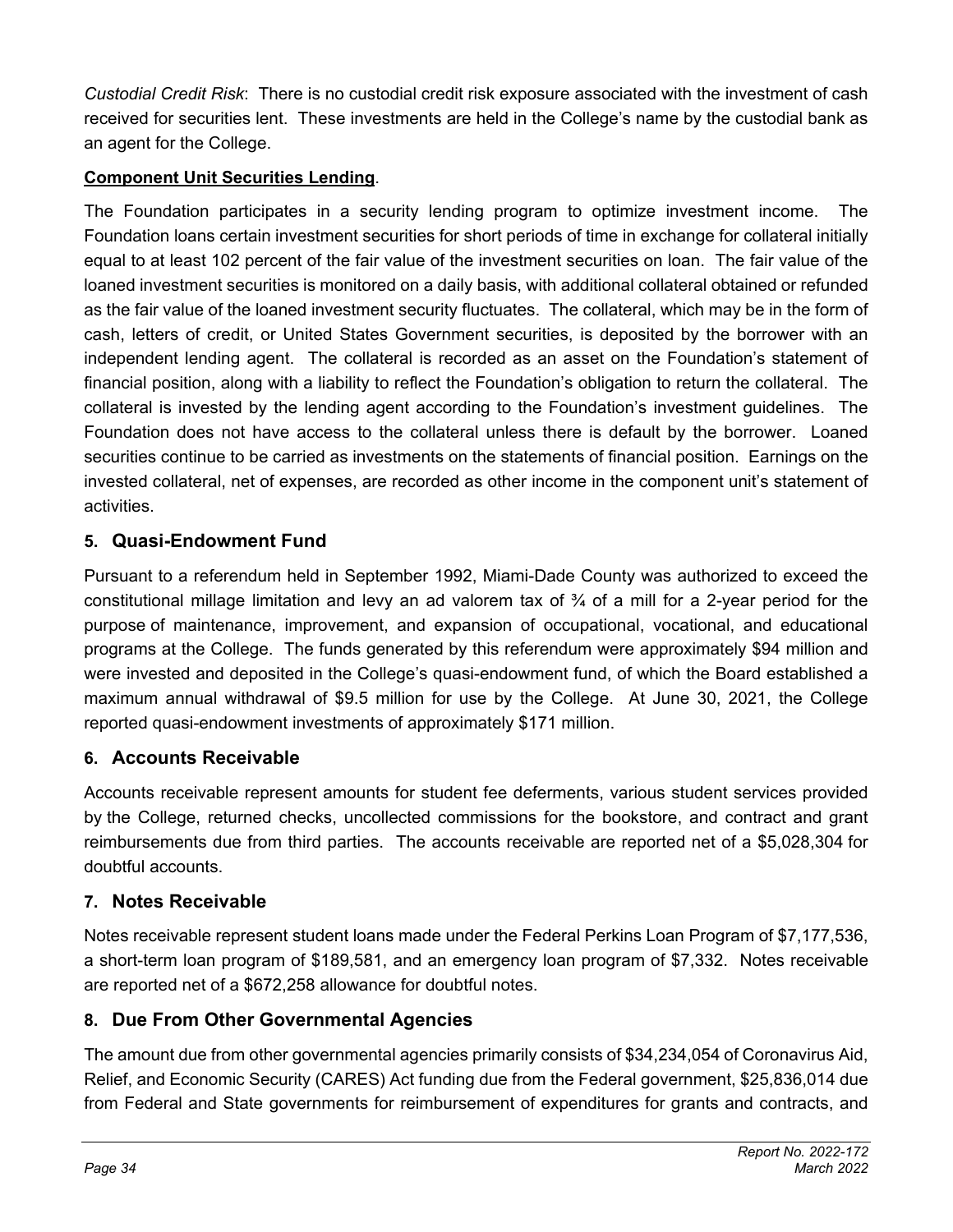\$21,815,685 of Public Education Capital Outlay allocations due from the State for construction of College facilities.

## **9. Due From and To Component Unit/College**

The \$16,424,326 due from component unit consists of amounts owed to the College by the Foundation, for scholarships and student aid, endowed teaching chair commitments, and other program support. The \$695,355 reported as due to component unit consists of amounts owed by the College to the Foundation pursuant to an agreement to support the Foundation's operations. The College's financial statements are reported for the fiscal year ended June 30, 2021. The College's component unit financial statements are reported for the fiscal year ended March 31, 2021. Accordingly, amounts reported by the College as due from and to component unit on the statement of net position do not agree with amounts reported by the component unit as due from and to the College.

## **10. Inventories**

Inventories consist of items for resale by the Vision Care Clinic and are valued using the retail method. Consumable laboratory supplies, teaching materials, and office supplies on hand in College departments are expensed when purchased and are not considered material. Accordingly, these items are not included in the reported inventory.

## **11. Capital Assets**

Capital assets activity for the fiscal year ended June 30, 2021, is shown in the following table:

|                                              |     | <b>Beginning</b> |    |                  |                   |            |                | Ending           |
|----------------------------------------------|-----|------------------|----|------------------|-------------------|------------|----------------|------------------|
| <b>Description</b>                           |     | <b>Balance</b>   |    | <b>Additions</b> | <b>Reductions</b> |            | <b>Balance</b> |                  |
| Nondepreciable Capital Assets:               |     |                  |    |                  |                   |            |                |                  |
| Land                                         | \$  | 96,949,942       | \$ |                  | \$                |            | \$             | 96,949,942       |
| Works of Art                                 |     | 477,850          |    | 23,375           |                   |            |                | 501,225          |
| <b>Construction in Progress</b>              |     | 45,065,360       |    | 61,005,652       |                   | 18,704,019 |                | 87,366,993       |
| <b>Total Nondepreciable Capital Assets</b>   | \$  | 142,493,152      | \$ | 61,029,027       | \$                | 18,704,019 | \$             | 184,818,160      |
| Depreciable Capital Assets:                  |     |                  |    |                  |                   |            |                |                  |
| <b>Buildings</b>                             | \$. | 997,545,985      | \$ | 18,704,019       | \$                | 3,809,681  |                | \$1,012,440,323  |
| Other Structures and Improvements            |     | 35,983,825       |    |                  |                   |            |                | 35,983,825       |
| Furniture, Machinery, and Equipment          |     | 81,017,448       |    | 2,758,922        |                   | 1,226,656  |                | 82,549,714       |
| <b>Computer Software</b>                     |     | 54,218,288       |    | 166,197          |                   |            |                | 54,384,485       |
| <b>Total Depreciable Capital Assets</b>      |     | 1,168,765,546    |    | 21,629,138       |                   | 5,036,337  |                | 1, 185, 358, 347 |
| Less, Accumulated Depreciation:              |     |                  |    |                  |                   |            |                |                  |
| <b>Buildings</b>                             |     | 433,500,239      |    | 25,916,736       |                   | 1,105,751  |                | 458,311,224      |
| Other Structures and Improvements            |     | 32,273,440       |    | 874,507          |                   |            |                | 33, 147, 947     |
| Furniture, Machinery, and Equipment          |     | 70,026,580       |    | 3,710,817        |                   | 1,198,333  |                | 72,539,064       |
| <b>Computer Software</b>                     |     | 23,042,772       |    | 5,437,357        |                   |            |                | 28,480,129       |
| <b>Total Accumulated Depreciation</b>        |     | 558,843,031      |    | 35,939,417       |                   | 2,304,084  |                | 592,478,364      |
| <b>Total Depreciable Capital Assets, Net</b> | \$  | 609,922,515      | S  | (14, 310, 279)   | \$                | 2,732,253  | S              | 592,879,983      |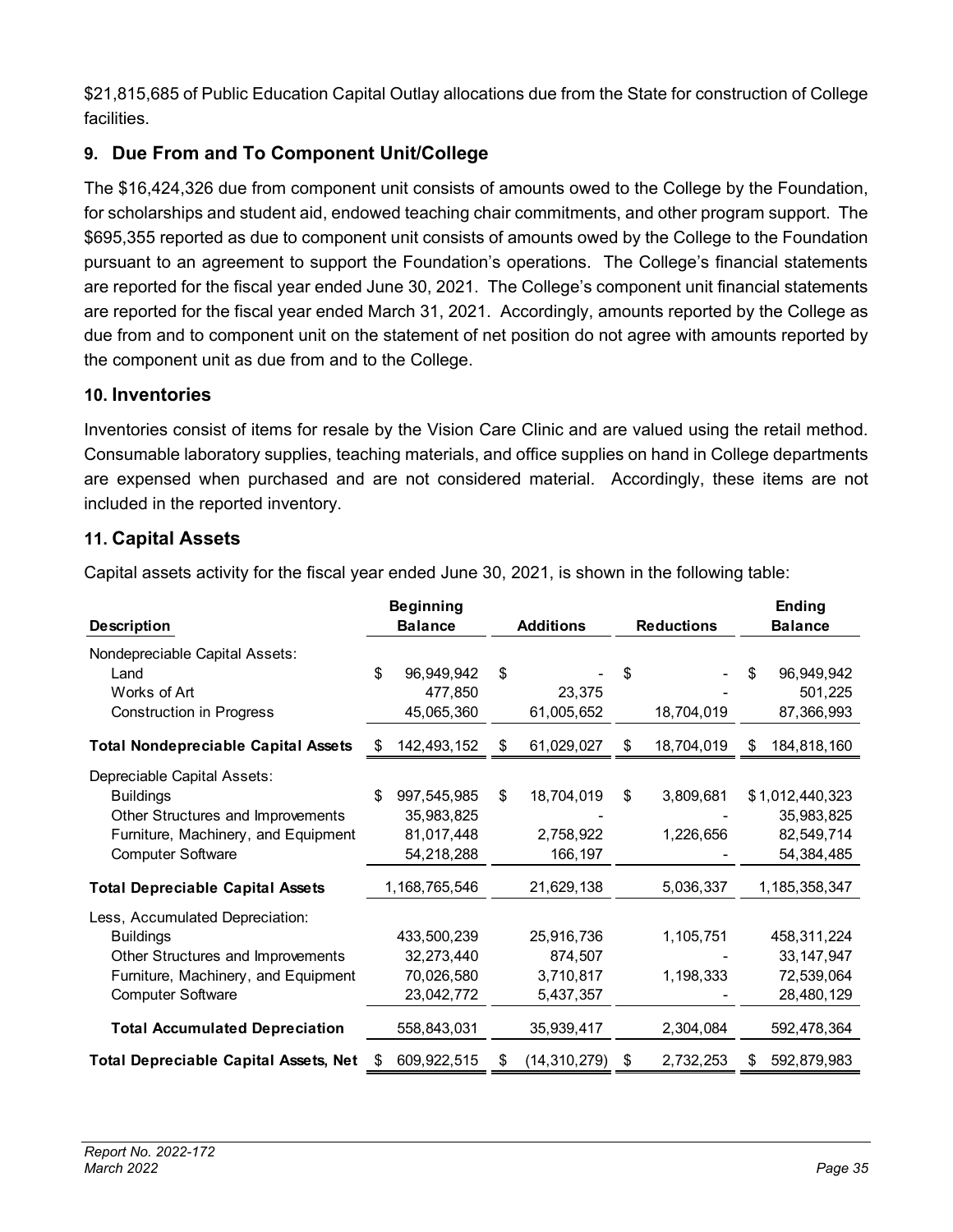## **12. Salary and Payroll Taxes Payable**

Salary and payroll taxes payable as of June 30, 2021, totaled \$14,961,459. This amount includes \$9,928,262 of salary and payroll taxes and \$5,033,197 of banked points liability. Under the bank point system, faculty members are allowed to bank overload teaching assignments. The instructor may use the banked points to offset future underloads, provide for additional leave time, or receive payment upon termination.

## **13. Unearned Revenue**

As of June 30, 2021, the College reported \$5,244,146 in unearned revenue for restricted grants and contracts revenue received prior to fiscal year end related to subsequent accounting periods. Restricted grants and contracts primarily consist of private donations designated for scholarships.

## **14. Long-Term Liabilities**

Long-term liabilities activity for the fiscal year ended June 30, 2021, is shown in the following table:

| <b>Description</b>                                              | <b>Beginning</b><br><b>Balance</b> | <b>Additions</b>            | <b>Reductions</b>           | <b>Ending</b><br><b>Balance</b> | <b>Current</b><br><b>Portion</b> |
|-----------------------------------------------------------------|------------------------------------|-----------------------------|-----------------------------|---------------------------------|----------------------------------|
| Deposits Held for Others<br><b>Compensated Absences Payable</b> | 33,841,280<br>S.<br>29,658,636     | \$663,186,251<br>28,631,758 | \$670,613,061<br>26,040,733 | 26.414.470<br>S.<br>32.249.661  | 26.409.470<br>S.<br>18,769,303   |
| Other Postemployment<br><b>Benefits Payable</b>                 | 29,887,112                         | 2,528,128                   | 5.979.368                   | 26,435,872                      | 876.241                          |
| Net Pension Liability                                           | 189,236,106                        | 122,302,923                 | 74,605,236                  | 236,933,793                     | 722,096                          |
| <b>Total Long-Term Liabilities</b>                              | \$282,623,134                      | \$816,649,060               | \$777,238,398               | \$322,033,796                   | 46,777,110<br>\$.                |

**Deposits Held for Others**. Deposits held for others primarily represent funds on deposit in the Agency Fund, which are derived from fund-raising activities of third parties, such as independent councils, student groups, and similar clubs. The funds are expended for purposes consistent with and supportive of the objectives of the third party or its members. As of June 30, 2021, the College reported a total liability of \$26,414,470, of which \$26,409,470 is considered a current liability as this amount is expected to be used in the coming year.

**Compensated Absences Payable**. College employees may accrue annual and sick leave based on length of service, subject to certain limitations regarding the amount that will be paid upon termination. The College reports a liability for the accrued leave; however, State noncapital appropriations fund only the portion of accrued leave that is used or paid in the current fiscal year. Although the College expects the liability to be funded primarily from future appropriations, generally accepted accounting principles do not permit the recording of a receivable in anticipation of future appropriations. At June 30, 2021, the estimated liability for compensated absences, which includes the College's share of the Florida Retirement System and FICA contributions, totaled \$32,249,661. The current portion of the compensated absences liability, \$18,769,303, is the amount expected to be paid in the coming fiscal year and represents a historical percentage of leave used applied to total accrued leave liability.

**Other Postemployment Benefits Payable**. The College follows GASB Statement No. 75, *Accounting and Financial Reporting by Employers for Postemployment Benefits Other Than Pensions*, for certain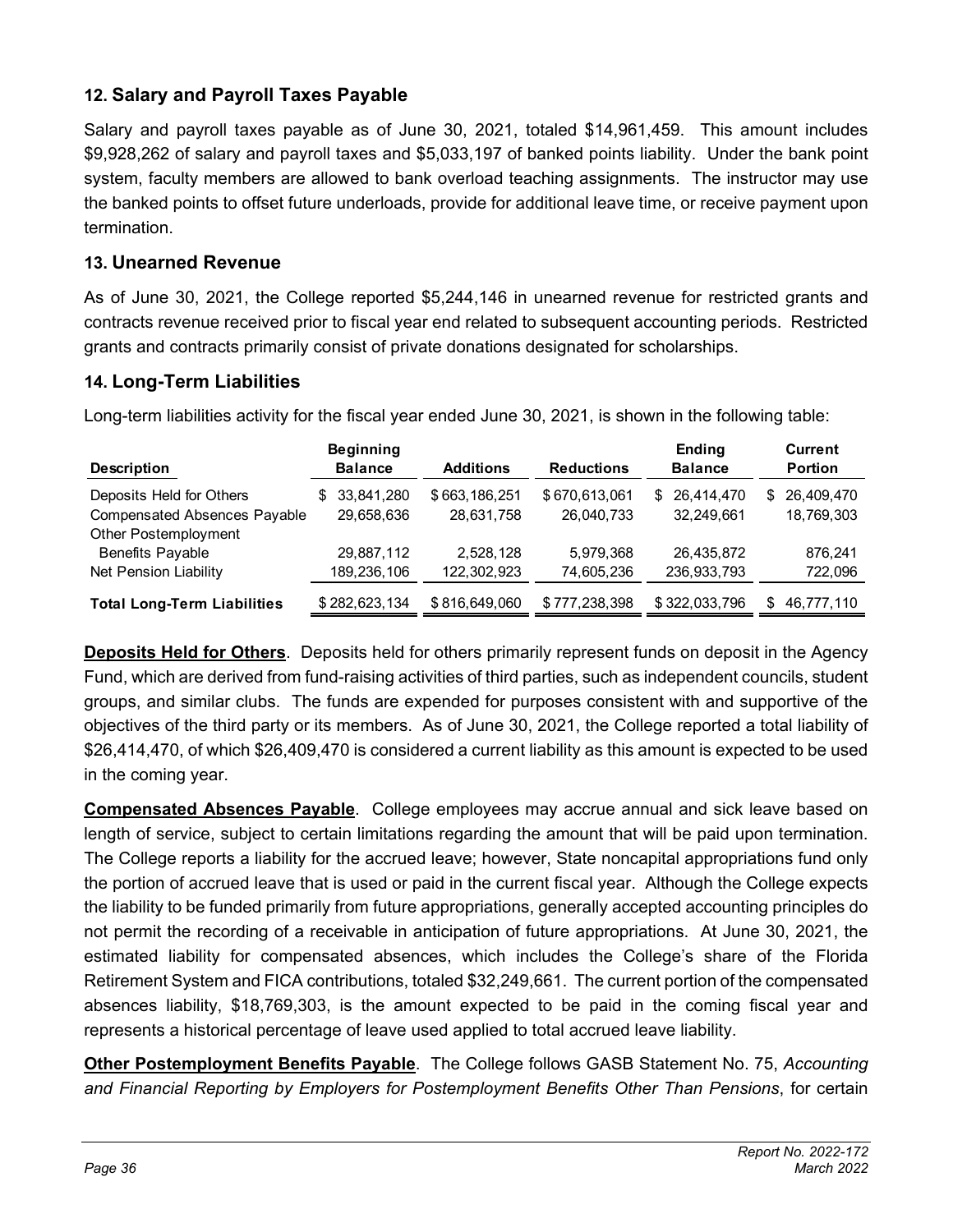other postemployment benefits administered by the College and life, dental, and long-term disability coverage insurance benefits through purchased commercial insurance.

## *General Information about the OPEB Plan*

*Plan Description*. The Other Postemployment Benefits Plan (OPEB Plan) is a single-employer defined benefit plan administered by the College that provides OPEB for all employees who satisfy the College's retirement eligibility provisions. Pursuant to the provisions of Section 112.0801, Florida Statutes, former employees who retire from the College are eligible to participate in the College's health and hospitalization plan for medical and prescription drug coverage. The College subsidizes the premium rates paid by retirees by allowing them to participate in the OPEB Plan at reduced or blended group (implicitly subsidized) premium rates for both active and retired employees. These rates provide an implicit subsidy for retirees because, on an actuarial basis, their current and future claims are expected to result in higher costs to the OPEB Plan on average than those of active employees. Additionally, certain retirees receive insurance coverage at lower (explicitly subsidized) premium rate than active employees. The benefits provided under this defined benefit plan are provided for a maximum of 7 years or until the retiree reaches age 65, whichever occurs earlier. The premium discount is determined at the time of retirement based on the number of years worked for the College. Additional OPEB Plan benefits include life, dental, and legal insurance, and are provided to retirees on a full cost basis, without an implicit subsidy. Retirees are required to enroll in the Federal Medicare (Medicare) program for their primary coverage as soon as they are eligible. The College does not issue a stand-alone report, and the OPEB Plan is not included in the annual report of a public employee retirement system or another entity. The OPEB Plan contribution requirements and benefit terms of the College and the OPEB Plan members are established and may be amended by action from the Board. No assets are accumulated in a trust that meet the criteria in paragraph 4 of GASB Statement No. 75.

*Benefits Provided*. The OPEB Plan provides healthcare benefits for retirees and their dependents. The OPEB Plan only provides an implicit subsidy as described above.

*Employees Covered by Benefit Terms*. At June 30, 2019, the following employees were covered by the benefit terms:

| Inactive Employees or Beneficiaries Currently Receiving Benefits | 123   |
|------------------------------------------------------------------|-------|
| Inactive Employees Entitled to But Not Yet Receiving Benefits    | 150   |
| <b>Active Employees</b>                                          | 2.290 |
| Total                                                            | 2.563 |

## *Total OPEB Liability*

The College's total OPEB liability of \$26,435,872 was measured as of June 30, 2020, and was determined by an actuarial valuation as of June 30, 2019.

*Actuarial Assumptions and Other Inputs*. The total OPEB liability in the June 30, 2019, actuarial valuation was determined using the following actuarial assumptions and other inputs, applied to all periods included in the measurement, unless otherwise specified: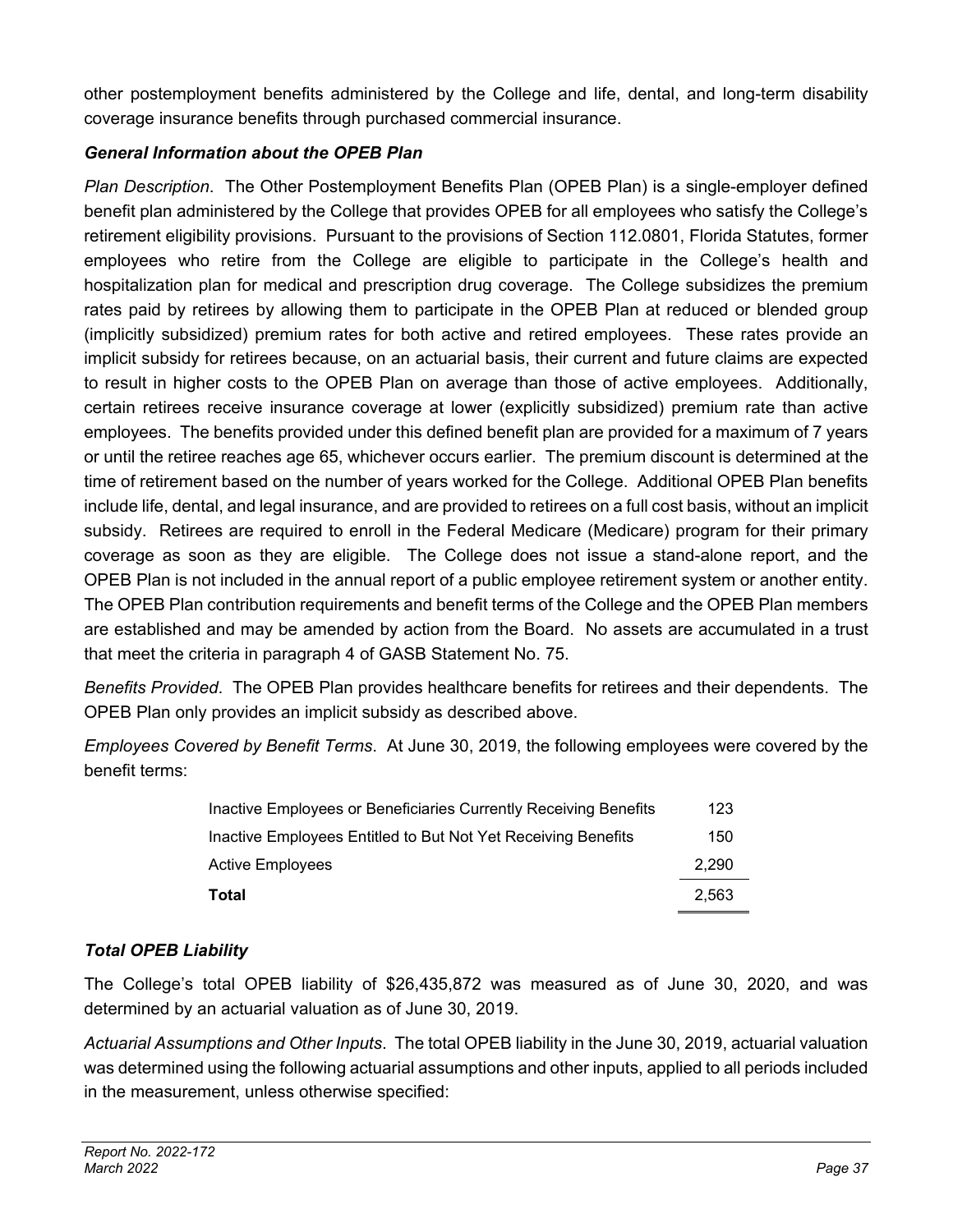| Inflation                                                         | 2.40 percent                                                                                                                                                                                   |
|-------------------------------------------------------------------|------------------------------------------------------------------------------------------------------------------------------------------------------------------------------------------------|
| Salary increases<br><b>Regular Employees</b><br>Senior Management | $3.40$ percent $-7.80$ percent<br>4.10 percent $-8.20$ percent                                                                                                                                 |
| Discount rate                                                     | 3.50 percent - At Prior Measurement Date<br>2.21 percent - At Measurement Date                                                                                                                 |
| Healthcare cost trend rates                                       | Pre-Medicare – 7.00 percent for 2019, decreasing<br>to an ultimate rate of 4.60 percent by 2026<br>Medicare - 5.00 percent for 2019, decreasing to<br>an ultimate rate of 4.60 percent by 2021 |

The discount rate was based on the Bond Buyer General Obligation 20-year Municipal Bond Index.

Mortality rates were based on the PUB-2010 mortality tables, with adjustments for FRS experience and generational mortality improvements using Scale MP-2018.

The demographic actuarial assumptions for retirement, disability incidence, withdrawal, and salary increases used in the June 30, 2020, valuation were based on the results of an actuarial experience study for the period July 1, 2013, through June 30, 2018, adopted by the FRS.

The remaining actuarial assumptions (e.g., initial per capita costs, health care cost trends, rate of plan participation, rates of plan election, etc.) used in the June 30, 2020, valuation were based on a review of recent plan experience done concurrently with the June 30, 2019, valuation.

#### *Changes in the Total OPEB Liability*

|                                                    |   | Amount        |
|----------------------------------------------------|---|---------------|
| Balance at 6/30/20                                 | S | 29,887,112    |
| Changes for the year:                              |   |               |
| Service Cost                                       |   | 1,300,536     |
| Interest                                           |   | 1,070,056     |
| Differences Between Expected and Actual Experience |   | 157,536       |
| Changes in Assumptions or Other Inputs             |   | (4,739,420)   |
| <b>Benefit Payments</b>                            |   | (1, 239, 948) |
| <b>Net Changes</b>                                 |   | (3,451,240)   |
| Balance at 6/30/21                                 |   | 26,435,872    |

Changes of assumptions and other inputs reflect a change in the discount rate from 3.50 percent in 2019 to 2.21 percent in 2020.

*Sensitivity of the Total OPEB Liability to Changes in the Discount Rate*. The following table presents the total OPEB liability of the College, as well as what the College's total OPEB liability would be if it were calculated using a discount rate that is 1 percentage point lower (1.21 percent) or 1 percentage point higher (3.21 percent) than the current rate: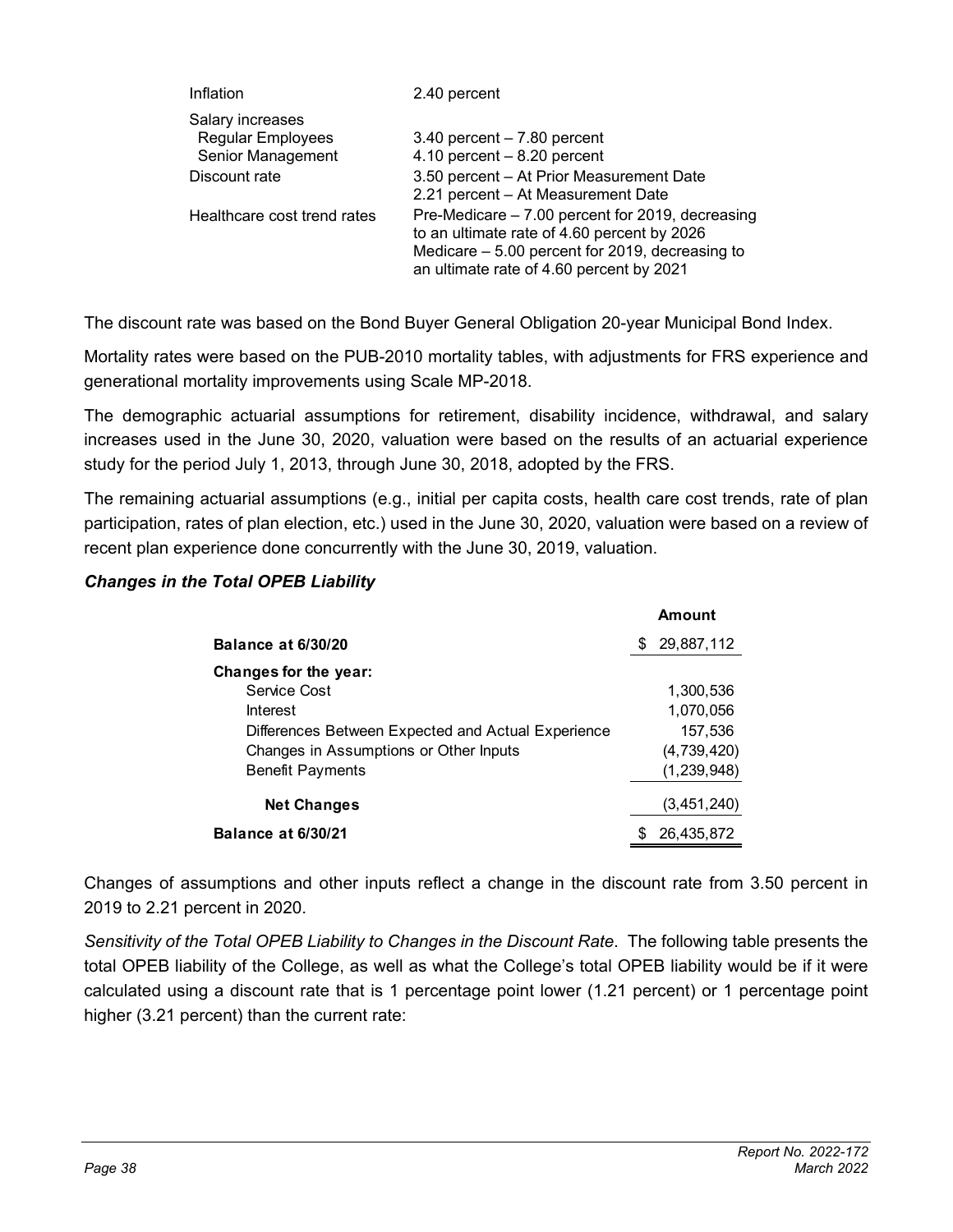|                      | 1%                            | <b>Current</b>                     | $1\%$                         |
|----------------------|-------------------------------|------------------------------------|-------------------------------|
|                      | <b>Decrease</b><br>$(1.21\%)$ | <b>Discount Rate</b><br>$(2.21\%)$ | <b>Increase</b><br>$(3.21\%)$ |
| Total OPEB liability | \$28,617,493                  | \$26.435.872                       | \$24.475.063                  |

*Sensitivity of the Total OPEB Liability to Changes in the Healthcare Cost Trend Rates*. The following table presents the total OPEB liability of the College, as well as what the College's total OPEB liability would be if it were calculated using healthcare cost trend rates that are 1 percentage point lower or 1 percentage point higher than the current healthcare cost trend rates:

|                             |                    | <b>Healthcare</b><br><b>Cost Trend</b> |              |
|-----------------------------|--------------------|----------------------------------------|--------------|
|                             | <b>1% Decrease</b> | <b>Rates</b>                           | 1% Increase  |
| <b>Total OPEB liability</b> | \$22,673,163       | \$26.435.872                           | \$31.207.745 |

## *OPEB Expense and Deferred Outflows of Resources and Deferred Inflows of Resources Related to OPEB*

For the fiscal year ended June 30, 2021, the College recognized OPEB expense of \$2,294,013. At June 30, 2021, the College reported deferred outflows of resources and deferred inflows of resources related to OPEB from the following sources:

| <b>Description</b>                                                                             |    | <b>Deferred Outflows</b><br>of Resources |    | Deferred Inflows<br>of Resources |  |
|------------------------------------------------------------------------------------------------|----|------------------------------------------|----|----------------------------------|--|
| Differences between expected<br>and actual experience<br>Change of assumptions or other inputs | \$ | 5.174.782                                | -S | 6,671,395                        |  |
| Total                                                                                          | S  | 5, 174, 782                              | S  | 6,671,395                        |  |

The amounts reported as deferred outflows of resources and deferred inflows of resources related to OPEB will be recognized in OPEB expense as follows:

| <b>Fiscal Year Ending June 30</b> | Amount |               |  |
|-----------------------------------|--------|---------------|--|
| 2022                              | \$     | (76, 579)     |  |
| 2023                              |        | (76, 579)     |  |
| 2024                              |        | (76, 579)     |  |
| 2025                              |        | (76, 579)     |  |
| 2026                              |        | (76, 579)     |  |
| Thereafter                        |        | (1, 113, 718) |  |
| Total                             |        | (1, 496, 613) |  |

**Net Pension Liability**. As a participating employer in the Florida Retirement System (FRS), the College recognizes its proportionate share of the collective net pension liabilities of the FRS cost-sharing multiple-employer defined benefit plans. As of June 30, 2021, the College's proportionate share of the net pension liabilities totaled \$236,933,793. Note 15. includes a complete discussion of defined benefit pension plans.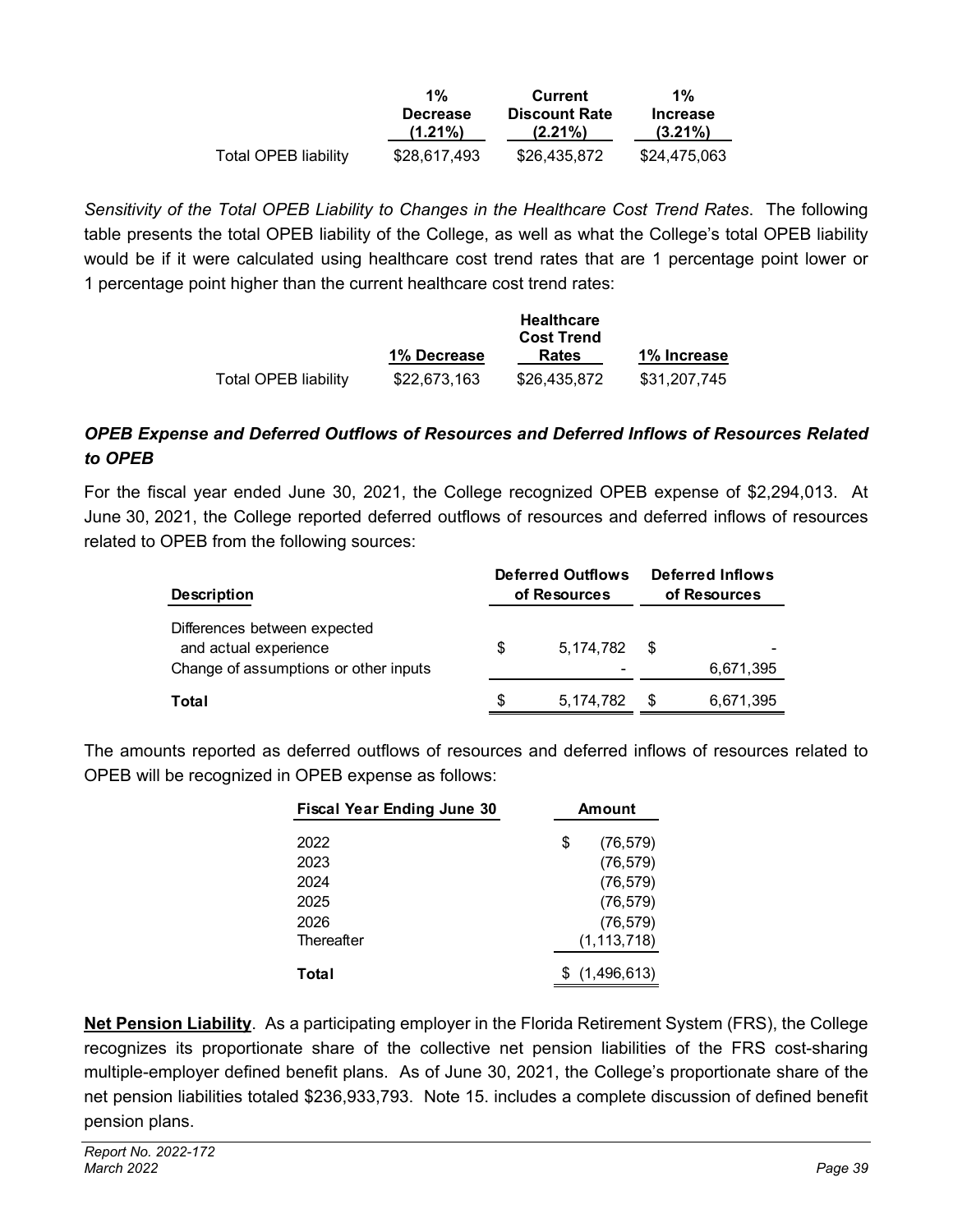## **15. Retirement Plans – Defined Benefit Pension Plans**

## *General Information about the Florida Retirement System (FRS)*

The FRS was created in Chapter 121, Florida Statutes, to provide a defined benefit pension plan for participating public employees. The FRS was amended in 1998 to add the Deferred Retirement Option Program (DROP) under the defined benefit plan and amended in 2000 to provide a defined contribution plan alternative to the defined benefit plan for FRS members effective July 1, 2002. This integrated defined contribution pension plan is the FRS Investment Plan. Chapter 112, Florida Statutes, established the HIS Program, a cost-sharing multiple-employer defined benefit pension plan to assist retired members of any State-administered retirement system in paying the costs of health insurance.

Essentially all regular employees of the College are eligible to enroll as members of the State-administered FRS. Provisions relating to the FRS are established by Chapters 121 and 122, Florida Statutes; Chapter 112, Part IV, Florida Statutes; Chapter 238, Florida Statutes; and FRS Rules, Chapter 60S, Florida Administrative Code; wherein eligibility, contributions, and benefits are defined and described in detail. Such provisions may be amended at any time by further action from the Florida Legislature. The FRS is a single retirement system administered by the Florida Department of Management Services, Division of Retirement, and consists of two cost-sharing multiple-employer defined benefit plans and other nonintegrated programs. An annual comprehensive financial report of the FRS, which includes its financial statements, required supplementary information, actuarial report, and other relevant information, is available from the Florida Department of Management Services Web site (www.dms.myflorida.com).

The College's FRS and HIS pension expense totaled \$40,589,288 for the fiscal year ended June 30, 2021.

#### **FRS Pension Plan**

*Plan Description*. The FRS Pension Plan (Plan) is a cost-sharing multiple-employer defined benefit pension plan, with a DROP for eligible employees. The general classes of membership are as follows:

- *Regular Class* Members of the FRS who do not qualify for membership in the other classes.
- *Senior Management Service Class* (SMSC) Members in senior management level positions.

Employees enrolled in the Plan prior to July 1, 2011, vest at 6 years of creditable service and employees enrolled in the Plan on or after July 1, 2011, vest at 8 years of creditable service. All vested members, enrolled prior to July 1, 2011, are eligible for normal retirement benefits at age 62 or at any age after 30 years of creditable service. All members enrolled in the Plan on or after July 1, 2011, once vested, are eligible for normal retirement benefits at age 65 or any time after 33 years of creditable service. Employees enrolled in the Plan may include up to 4 years of credit for military service toward creditable service. The Plan also includes an early retirement provision; however, there is a benefit reduction for each year a member retires before his or her normal retirement date. The Plan provides retirement, disability, death benefits, and annual cost-of-living adjustments to eligible participants.

The DROP, subject to provisions of Section 121.091, Florida Statutes, permits employees eligible for normal retirement under the Plan to defer receipt of monthly benefit payments while continuing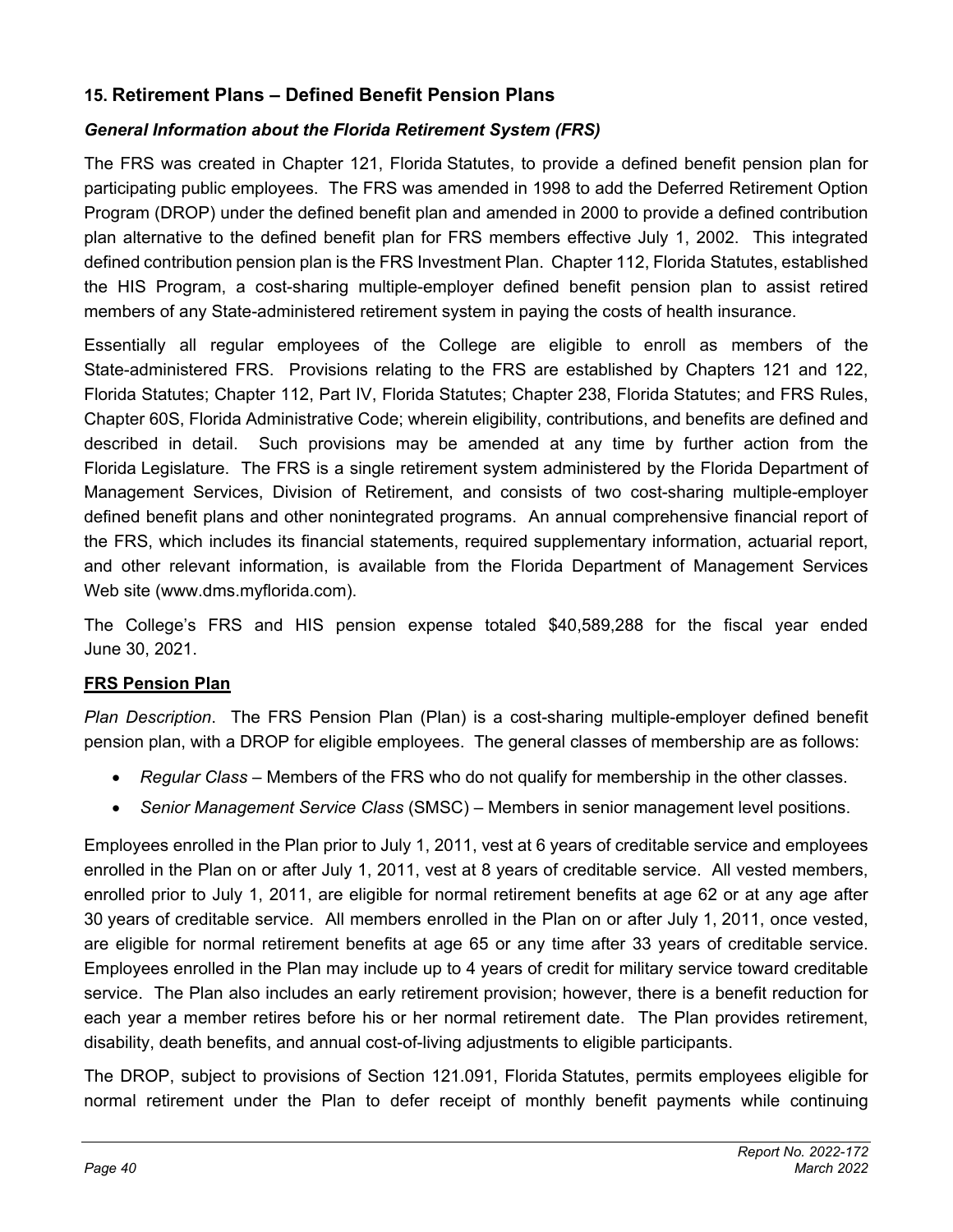employment with an FRS-participating employer. An employee may participate in DROP for a period not to exceed 60 months after electing to participate. During the period of DROP participation, deferred monthly benefits are held in the FRS Trust Fund and accrue interest. The net pension liability does not include amounts for DROP participants, as these members are considered retired and are not accruing additional pension benefits.

*Benefits Provided*. Benefits under the Plan are computed on the basis of age and/or years of service, average final compensation, and service credit. Credit for each year of service is expressed as a percentage of the average final compensation. For members initially enrolled before July 1, 2011, the average final compensation is the average of the 5 highest fiscal years' earnings; for members initially enrolled on or after July 1, 2011, the average final compensation is the average of the 8 highest fiscal years' earnings. The total percentage value of the benefit received is determined by calculating the total value of all service, which is based on retirement plan and/or the class to which the member belonged when the service credit was earned. Members are eligible for in-line-of-duty or regular disability and survivors' benefits. The following table shows the percentage value for each year of service credit earned:

| Class, Initial Enrollment, and Retirement Age/Years of Service    | % Value |
|-------------------------------------------------------------------|---------|
| Regular Class members initially enrolled before July 1, 2011      |         |
| Retirement up to age 62 or up to 30 years of service              | 1.60    |
| Retirement at age 63 or with 31 years of service                  | 1.63    |
| Retirement at age 64 or with 32 years of service                  | 1.65    |
| Retirement at age 65 or with 33 or more years of service          | 1.68    |
| Regular Class members initially enrolled on or after July 1, 2011 |         |
| Retirement up to age 65 or up to 33 years of service              | 1.60    |
| Retirement at age 66 or with 34 years of service                  | 1.63    |
| Retirement at age 67 or with 35 years of service                  | 1.65    |
| Retirement at age 68 or with 36 or more years of service          | 1.68    |
| <b>Senior Management Service Class</b>                            | 2.00    |

As provided in Section 121.101, Florida Statutes, if the member was initially enrolled in the Plan before July 1, 2011, and all service credit was accrued before July 1, 2011, the annual cost-of-living adjustment is 3 percent per year. If the member was initially enrolled before July 1, 2011, and has service credit on or after July 1, 2011, there is an individually calculated cost-of-living adjustment. The annual cost-of-living adjustment is a proportion of 3 percent determined by dividing the sum of the pre-July 2011 service credit by the total service credit at retirement multiplied by 3 percent. Plan members initially enrolled on or after July 1, 2011, will not have a cost-of-living adjustment after retirement.

*Contributions*. The Florida Legislature establishes contribution rates for participating employers and employees. Contribution rates during the 2020-21 fiscal year were: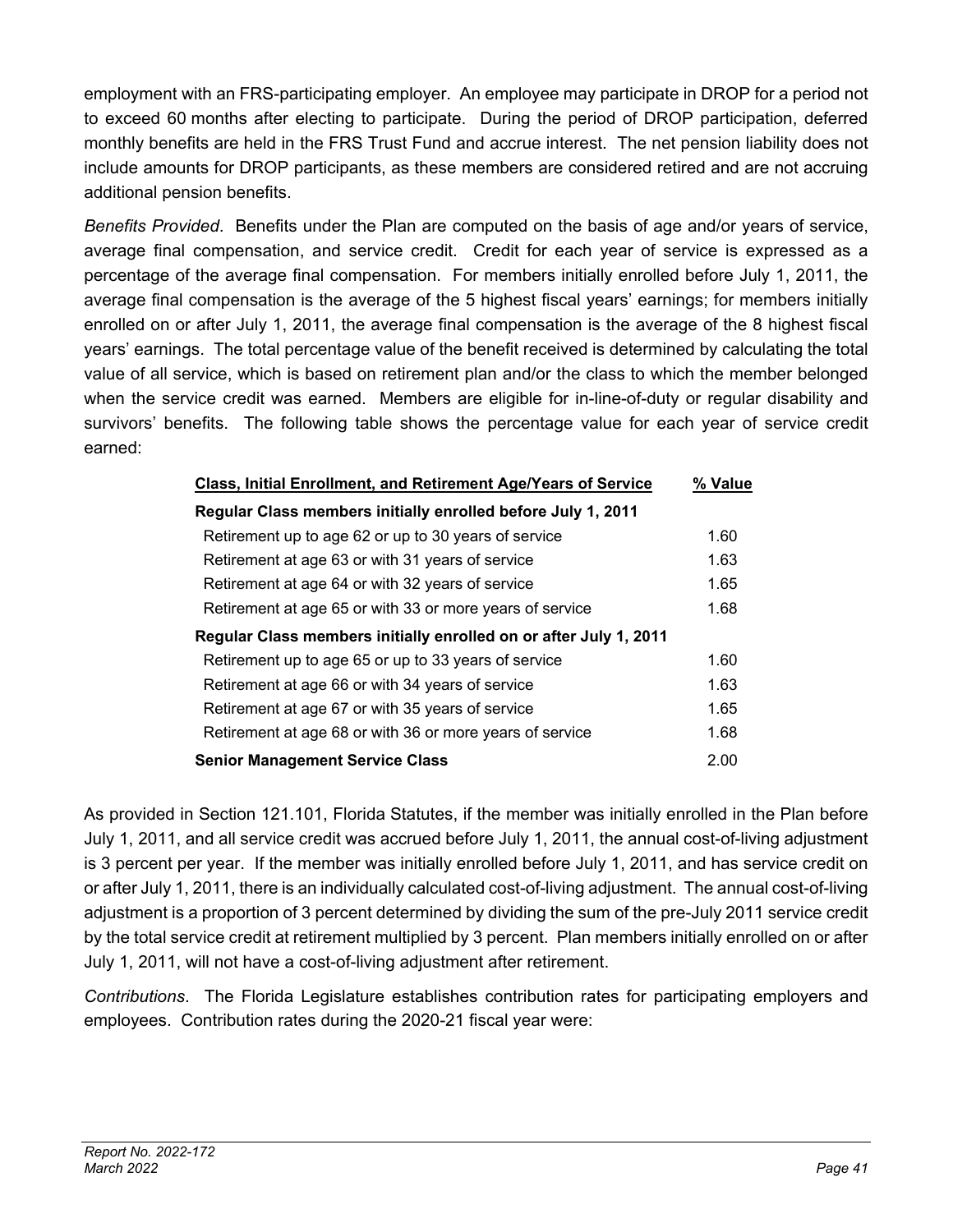|                                                                                             | <b>Percent of Gross Salary</b> |             |  |  |
|---------------------------------------------------------------------------------------------|--------------------------------|-------------|--|--|
| <b>Class</b>                                                                                | <b>Employee</b>                | Emplover(1) |  |  |
| FRS, Regular                                                                                | 3.00                           | 10.00       |  |  |
| FRS, Senior Management Service                                                              | 3.00                           | 27.29       |  |  |
| Deferred Retirement Option Program (applicable to<br>members from all of the above classes) | 0.00                           | 16.98       |  |  |
| FRS, Reemployed Retiree                                                                     | (2)                            | (2)         |  |  |

(1) Employer rates include 1.66 percent for the postemployment health insurance subsidy. Also, employer rates, other than for DROP participants, include 0.06 percent for administrative costs of the Investment Plan.

(2) Contribution rates are dependent upon retirement class in which reemployed.

The College's contributions to the Plan totaled \$15,474,768 for the fiscal year ended June 30, 2021.

*Pension Liabilities, Pension Expense, and Deferred Outflows of Resources and Deferred Inflows of Resources Related to Pensions*. At June 30, 2021, the College reported a liability of \$167,668,211 for its proportionate share of the net pension liability. The net pension liability was measured as of June 30, 2020, and the total pension liability used to calculate the net pension liability was determined by an actuarial valuation as of July 1, 2020. The College's proportionate share of the net pension liability was based on the College's 2019-20 fiscal year contributions relative to the total 2019-20 fiscal year contributions of all participating members. At June 30, 2020, the College's proportionate share was 0.386853969 percent, which was an increase of 0.015205916 from its proportionate share measured as of June 30, 2019.

For the fiscal year ended June 30, 2021, the College recognized pension expense of \$34,639,490. In addition, the College reported deferred outflows of resources and deferred inflows of resources related to pensions from the following sources:

| <b>Description</b>                            | <b>Deferred Outflows</b><br>of Resources |            | <b>Deferred Inflows</b><br>of Resources |           |
|-----------------------------------------------|------------------------------------------|------------|-----------------------------------------|-----------|
| Differences between expected and              |                                          |            |                                         |           |
| actual experience                             | \$                                       | 6.417.004  | \$                                      |           |
| Change of assumptions                         |                                          | 30.353.280 |                                         |           |
| Net difference between projected and actual   |                                          |            |                                         |           |
| earnings on FRS Plan investments              |                                          | 9.983.127  |                                         |           |
| Changes in proportion and differences between |                                          |            |                                         |           |
| College FRS contributions and proportionate   |                                          |            |                                         |           |
| share of contributions                        |                                          | 3.253.884  |                                         | 3,874,493 |
| College FRS contributions subsequent to       |                                          |            |                                         |           |
| the measurement date                          |                                          | 15,474,768 |                                         |           |
| Total                                         | \$                                       | 65.482.063 | S                                       | 3.874.493 |

The deferred outflows of resources totaling \$15,474,768, resulting from College contributions subsequent to the measurement date will be recognized as a reduction of the net pension liability in the fiscal year ending June 30, 2022. Other amounts reported as deferred outflows of resources and deferred inflows of resources related to pensions will be recognized in pension expense as follows: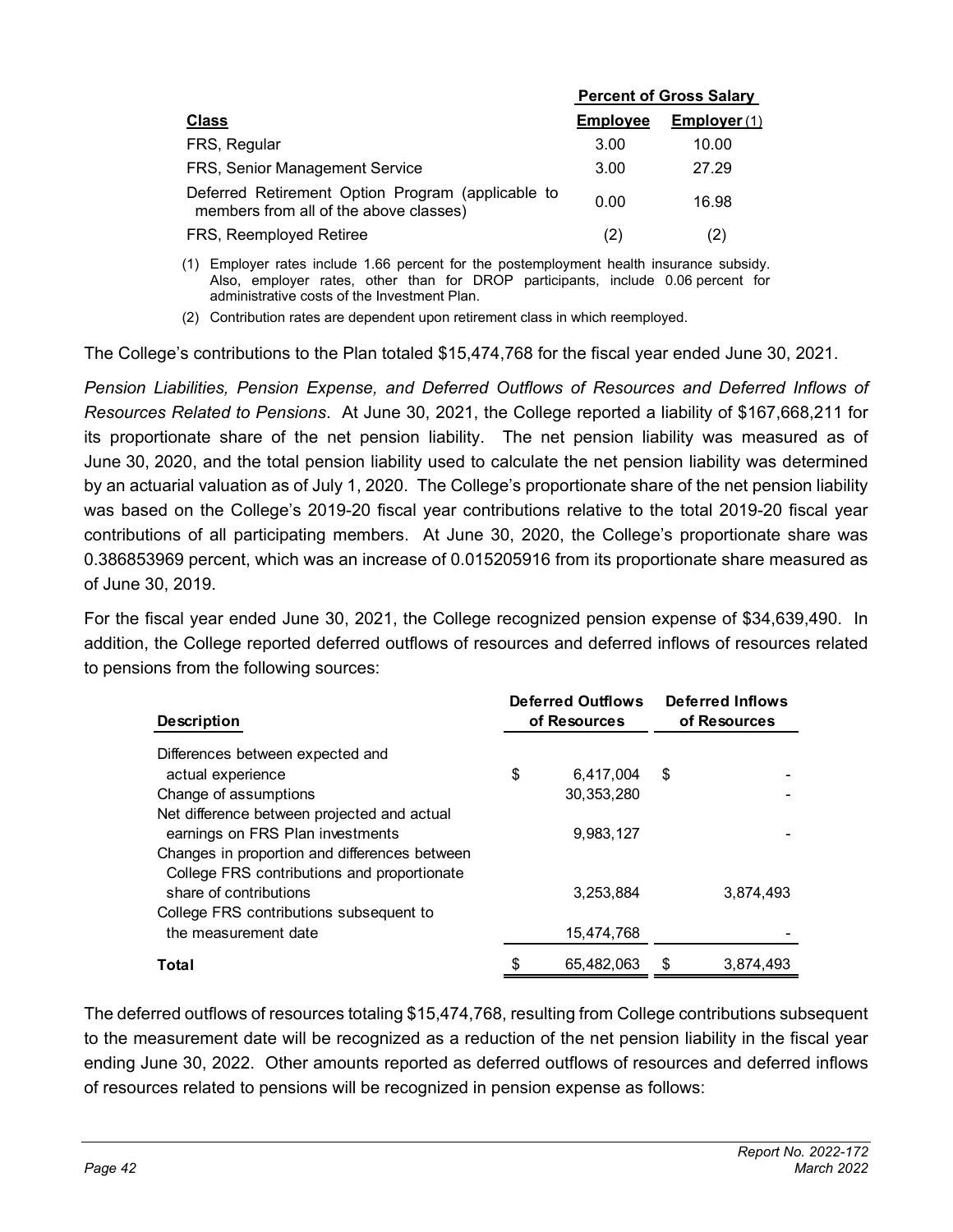| <b>Fiscal Year Ending June 30</b> | <b>Amount</b> |
|-----------------------------------|---------------|
| 2022                              | \$ 8,716,328  |
| 2023                              | 14,483,707    |
| 2024                              | 12,641,581    |
| 2025                              | 7,982,153     |
| 2026                              | 2,309,033     |
| Total                             | \$46,132,802  |

*Actuarial Assumptions*. The total pension liability in the July 1, 2020, actuarial valuation was determined using the following actuarial assumptions, applied to all periods included in the measurement:

| Inflation                 | 2.40 percent                                                                 |
|---------------------------|------------------------------------------------------------------------------|
| Salary increases          | 3.25 percent, average, including inflation                                   |
| Investment rate of return | 6.80 percent, net of pension plan investment<br>expense, including inflation |

Mortality rates were based on the PUB-2010 base table, projected generationally with Scale MP-2018.

The actuarial assumptions used in the July 1, 2020, valuation were based on the results of an actuarial experience study for the period July 1, 2013, through June 30, 2018.

The long-term expected rate of return on pension plan investments was not based on historical returns, but instead is based on a forward-looking capital market economic model. The allocation policy's description of each asset class was used to map the target allocation to the asset classes shown below. Each asset class assumption is based on a consistent set of underlying assumptions, and includes an adjustment for the inflation assumption. The target allocation and best estimates of arithmetic and geometric real rates of return for each major asset class are summarized in the following table:

| <b>Asset Class</b>           | <b>Target</b><br>Allocation (1) | Annual<br><b>Arithmetic</b><br>Return | Compound<br>Annual<br>(Geometric)<br>Return | <b>Standard</b><br><b>Deviation</b> |
|------------------------------|---------------------------------|---------------------------------------|---------------------------------------------|-------------------------------------|
| Cash                         | 1.0%                            | $2.2\%$                               | $2.2\%$                                     | 1.2%                                |
| Fixed Income                 | 19.0%                           | 3.0%                                  | 2.9%                                        | 3.5%                                |
| <b>Global Equity</b>         | 54.2%                           | $8.0\%$                               | 6.7%                                        | 17.1%                               |
| Real Estate (Property)       | 10.3%                           | 6.4%                                  | 5.8%                                        | 11.7%                               |
| <b>Private Equity</b>        | 11.1%                           | 10.8%                                 | 8.1%                                        | 25.7%                               |
| <b>Strategic Investments</b> | 4.4%                            | 5.5%                                  | 5.3%                                        | 6.9%                                |
| <b>Total</b>                 | 100.0%                          |                                       |                                             |                                     |
| Assumed inflation - Mean     |                                 |                                       | 2.4%                                        | 1.7%                                |

(1) As outlined in the Plan's investment policy.

*Discount Rate*. The discount rate used to measure the total pension liability was 6.80 percent. The Plan's fiduciary net position was projected to be available to make all projected future benefit payments of current active and inactive employees. Therefore, the discount rate for calculating the total pension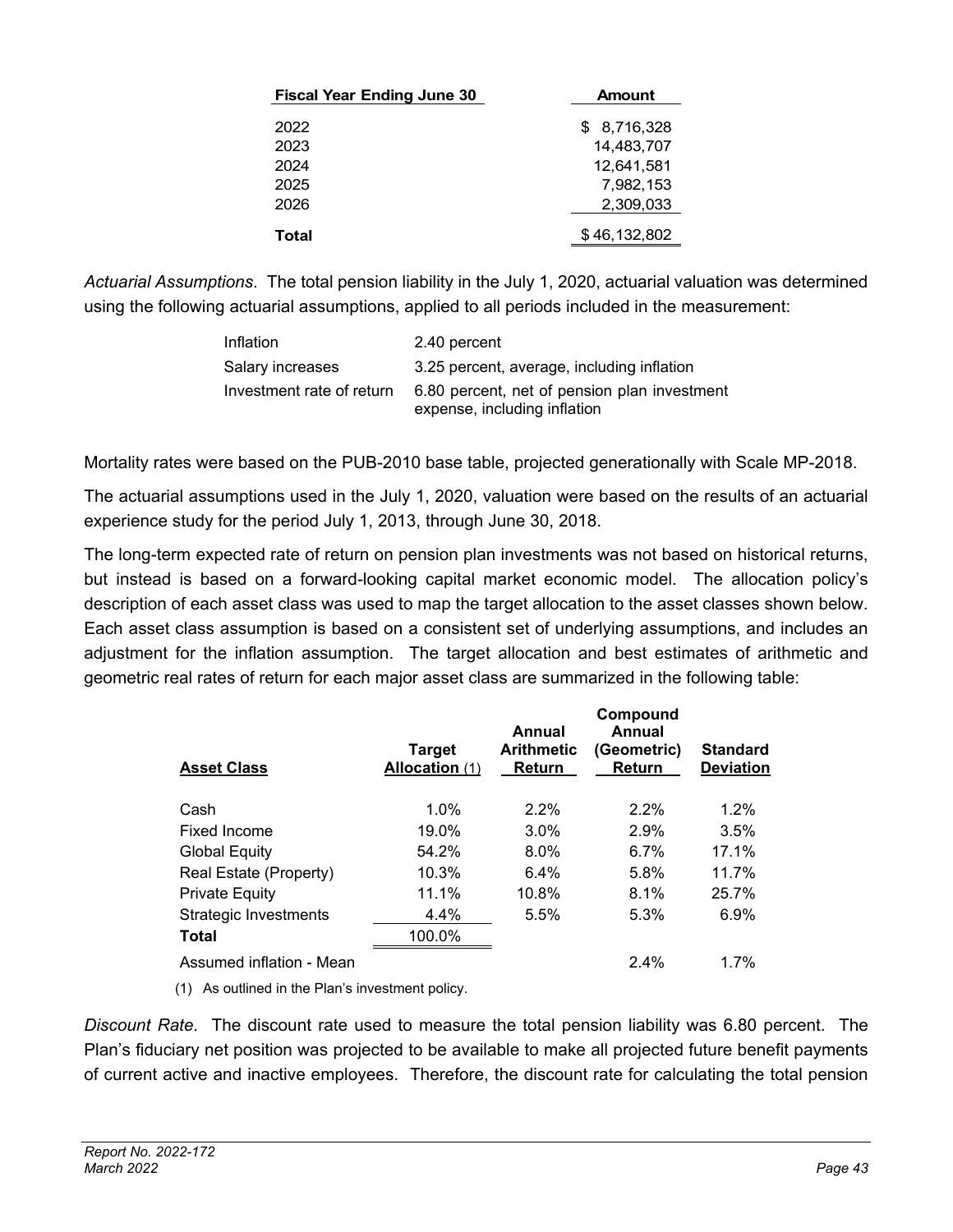liability is equal to the long-term expected rate of return. The discount rate used in the 2020 valuation was updated from 6.90 percent to 6.80 percent.

*Sensitivity of the College's Proportionate Share of the Net Pension Liability to Changes in the Discount Rate*. The following presents the College's proportionate share of the net pension liability calculated using the discount rate of 6.80 percent, as well as what the College's proportionate share of the net pension liability would be if it were calculated using a discount rate that is 1 percentage point lower (5.80 percent) or 1 percentage point higher (7.80 percent) than the current rate:

|                                                               | 1%              | Current              | $1\%$           |
|---------------------------------------------------------------|-----------------|----------------------|-----------------|
|                                                               | <b>Decrease</b> | <b>Discount Rate</b> | <b>Increase</b> |
|                                                               | $(5.80\%)$      | $(6.80\%)$           | $(7.80\%)$      |
| College's proportionate share<br>of the net pension liability | \$267,737,956   | \$167,668,211        | \$84,089,525    |

*Pension Plan Fiduciary Net Position*. Detailed information about the Plan's fiduciary net position is available in the separately issued FRS Pension Plan and Other State Administered Systems Annual Comprehensive Financial Report.

## **HIS Pension Plan**

*Plan Description*. The HIS Pension Plan (HIS Plan) is a cost-sharing multiple-employer defined benefit pension plan established under Section 112.363, Florida Statutes. The benefit is a monthly payment to assist retirees of State-administered retirement systems in paying their health insurance costs and is administered by the Florida Department of Management Services, Division of Retirement.

*Benefits Provided*. For the fiscal year ended June 30, 2021, eligible retirees and beneficiaries received a monthly HIS payment of \$5 for each year of creditable service completed at the time of retirement with a minimum HIS payment of \$30 and a maximum HIS payment of \$150 per month, pursuant to Section 112.363, Florida Statutes. To be eligible to receive a HIS benefit, a retiree under a State-administered retirement system must provide proof of health insurance coverage, which can include Medicare.

*Contributions*. The HIS Plan is funded by required contributions from FRS participating employers as set by the Florida Legislature. Employer contributions are a percentage of gross compensation for all active FRS members. For the fiscal year ended June 30, 2021, the contribution rate was 1.66 percent of payroll pursuant to Section 112.363, Florida Statutes. The College contributed 100 percent of its statutorily required contributions for the current and preceding 3 years. HIS Plan contributions are deposited in a separate trust fund from which HIS payments are authorized. HIS Plan benefits are not guaranteed and are subject to annual legislative appropriation. In the event the legislative appropriation or available funds fail to provide full subsidy benefits to all participants, benefits may be reduced or canceled.

The College's contributions to the HIS Plan totaled \$3,205,321 for the fiscal year ended June 30, 2021.

*Pension Liabilities, Pension Expense, and Deferred Outflows of Resources and Deferred Inflows of Resources Related to Pensions*. At June 30, 2021, the College reported a net pension liability of \$69,265,582 for its proportionate share of the net pension liability. The current portion of the net pension liability is the College's proportionate share of benefit payments expected to be paid within 1 year, net of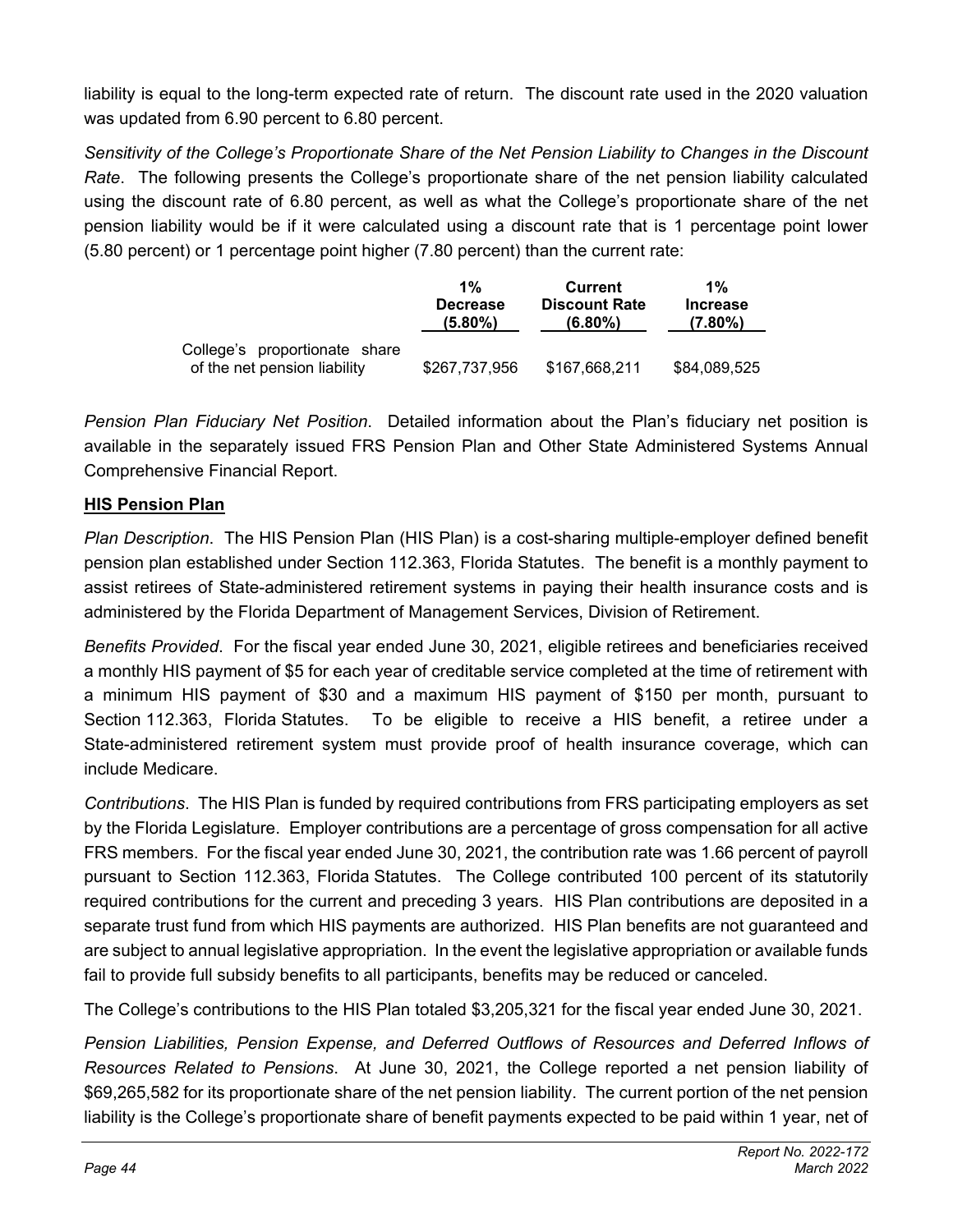the College's proportionate share of the HIS Plan's fiduciary net position available to pay that amount. The net pension liability was measured as of June 30, 2020, and the total pension liability used to calculate the net pension liability was determined by an actuarial valuation as of July 1, 2020. The College's proportionate share of the net pension liability was based on the College's 2019-20 fiscal year contributions relative to the total 2019-20 fiscal year contributions of all participating members. At June 30, 2020, the College's proportionate share was 0.567293255 percent, which was an increase of 0.019919096 from its proportionate share measured as of June 30, 2019.

For the fiscal year ended June 30, 2021, the College recognized pension expense of \$5,949,798. In addition, the College reported deferred outflows of resources and deferred inflows of resources related to pensions from the following sources:

| <b>Description</b>                                                                           | <b>Deferred Outflows</b><br>of Resources |            | <b>Deferred Inflows</b><br>of Resources |             |
|----------------------------------------------------------------------------------------------|------------------------------------------|------------|-----------------------------------------|-------------|
| Differences between expected and actual                                                      |                                          |            |                                         |             |
| experience                                                                                   | \$                                       | 2,833,380  | \$                                      | 53,435      |
| Change of assumptions                                                                        |                                          | 7,448,023  |                                         | 4,027,523   |
| Net difference between projected and actual<br>earnings on HIS Plan investments              |                                          | 55.302     |                                         |             |
| Changes in proportion and differences between<br>College HIS contributions and proportionate |                                          |            |                                         |             |
| share of HIS contributions                                                                   |                                          | 2,665,432  |                                         | 2, 187, 281 |
| College contributions subsequent to the                                                      |                                          |            |                                         |             |
| measurement date                                                                             |                                          | 3,205,321  |                                         |             |
| Total                                                                                        | \$                                       | 16.207.458 | S                                       | 6.268.239   |

The deferred outflows of resources totaling \$3,205,321, resulting from College contributions subsequent to the measurement date will be recognized as a reduction of the net pension liability in the fiscal year ending June 30, 2022. Other amounts reported as deferred outflows of resources and deferred inflows of resources related to pensions will be recognized in pension expense as follows:

| <b>Fiscal Year Ending June 30</b> | Amount          |  |
|-----------------------------------|-----------------|--|
| 2022                              | 1,836,346<br>\$ |  |
| 2023                              | 1,187,006       |  |
| 2024                              | 185,373         |  |
| 2025                              | 770,995         |  |
| 2026                              | 1,416,639       |  |
| Thereafter                        | 1,337,539       |  |
| Total                             | 6,733,898<br>S  |  |

*Actuarial Assumptions.* The total pension liability at July 1, 2020, actuarial valuation was determined using the following actuarial assumptions, applied to all periods included in the measurement:

| Inflation           | 2.40 percent                               |
|---------------------|--------------------------------------------|
| Salary increases    | 3.25 percent, average, including inflation |
| Municipal bond rate | 2.21 percent                               |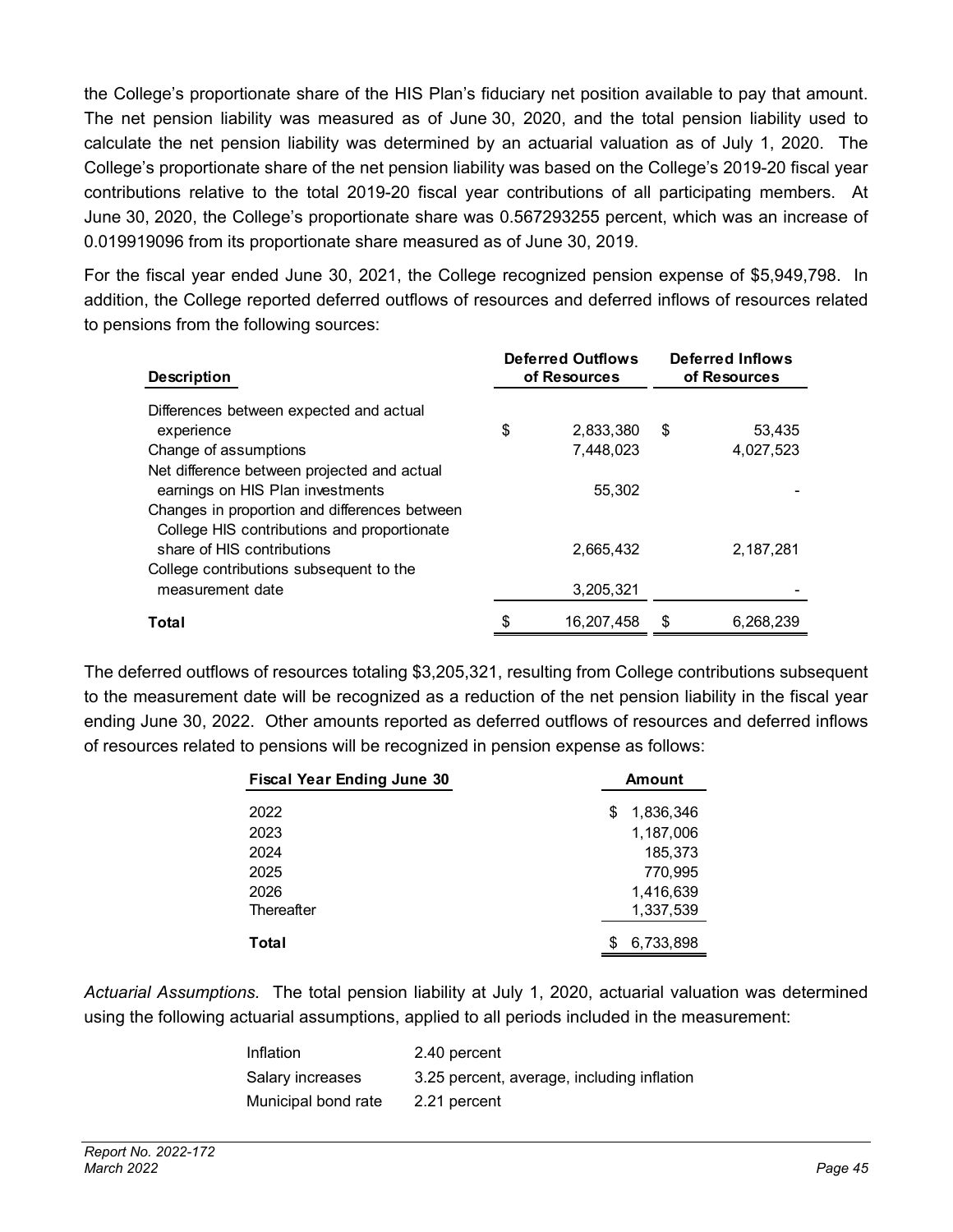Mortality rates were based on the PUB-2010 base table, projected generationally with Scale MP-2018. This is a change from the prior year mortality assumption which was based on the Generational RP-2000 with Projection Scale BB tables.

While an experience study had not been completed for the HIS Plan, the actuarial assumptions that determined the total pension liability for the HIS Plan were based on certain results of the most recent experience study for the FRS Plan.

*Discount Rate*. The discount rate used to measure the total pension liability was 2.21 percent. In general, the discount rate for calculating the total pension liability is equal to the single rate equivalent to discounting at the long-term expected rate of return for benefit payments prior to the projected depletion date. Because the HIS benefit is essentially funded on a pay-as-you-go basis, the depletion date is considered to be immediate, and the single equivalent discount rate is equal to the municipal bond rate selected by the plan sponsor. The Bond Buyer General Obligation 20-Bond Municipal Bond Index was adopted as the applicable municipal bond index. The discount rate used in the 2020 valuation was updated from 3.50 percent to 2.21 percent.

*Sensitivity of the College's Proportionate Share of the Net Pension Liability to Changes in the Discount Rate*. The following presents the College's proportionate share of the net pension liability calculated using the discount rate of 2.21 percent, as well as what the College's proportionate share of the net pension liability would be if it were calculated using a discount rate that is 1 percentage point lower (1.21 percent) or 1 percentage point higher (3.21 percent) than the current rate:

|                                                               | 1%              | <b>Current</b>       | 1%              |
|---------------------------------------------------------------|-----------------|----------------------|-----------------|
|                                                               | <b>Decrease</b> | <b>Discount Rate</b> | <b>Increase</b> |
|                                                               | $(1.21\%)$      | $(2.21\%)$           | $(3.21\%)$      |
| College's proportionate share<br>of the net pension liability | \$80,067,922    | \$69,265,582         | \$60,423,899    |

*Pension Plan Fiduciary Net Position*. Detailed information about the HIS Plan's fiduciary net position is available in the separately issued FRS Pension Plan and Other State Administered Systems Annual Comprehensive Financial Report.

## **16. Retirement Plans – Defined Contribution Pension Plans**

**FRS Investment Plan**. The SBA administers the defined contribution plan officially titled the FRS Investment Plan (Investment Plan). The Investment Plan is reported in the SBA's annual financial statements and in the State's Annual Comprehensive Financial Report.

As provided in Section 121.4501, Florida Statutes, eligible FRS members may elect to participate in the Investment Plan in lieu of the FRS defined benefit plan. College employees already participating in the State College System Optional Retirement Program or DROP are not eligible to participate in the Investment Plan. Employer and employee contributions are defined by law, but the ultimate benefit depends in part on the performance of investment funds. Service retirement benefits are based upon the value of the member's account upon retirement. Benefit terms, including contribution requirements, are established and may be amended by the Florida Legislature. The Investment Plan is funded with the same employer and employee contributions rates, that are based on salary and membership class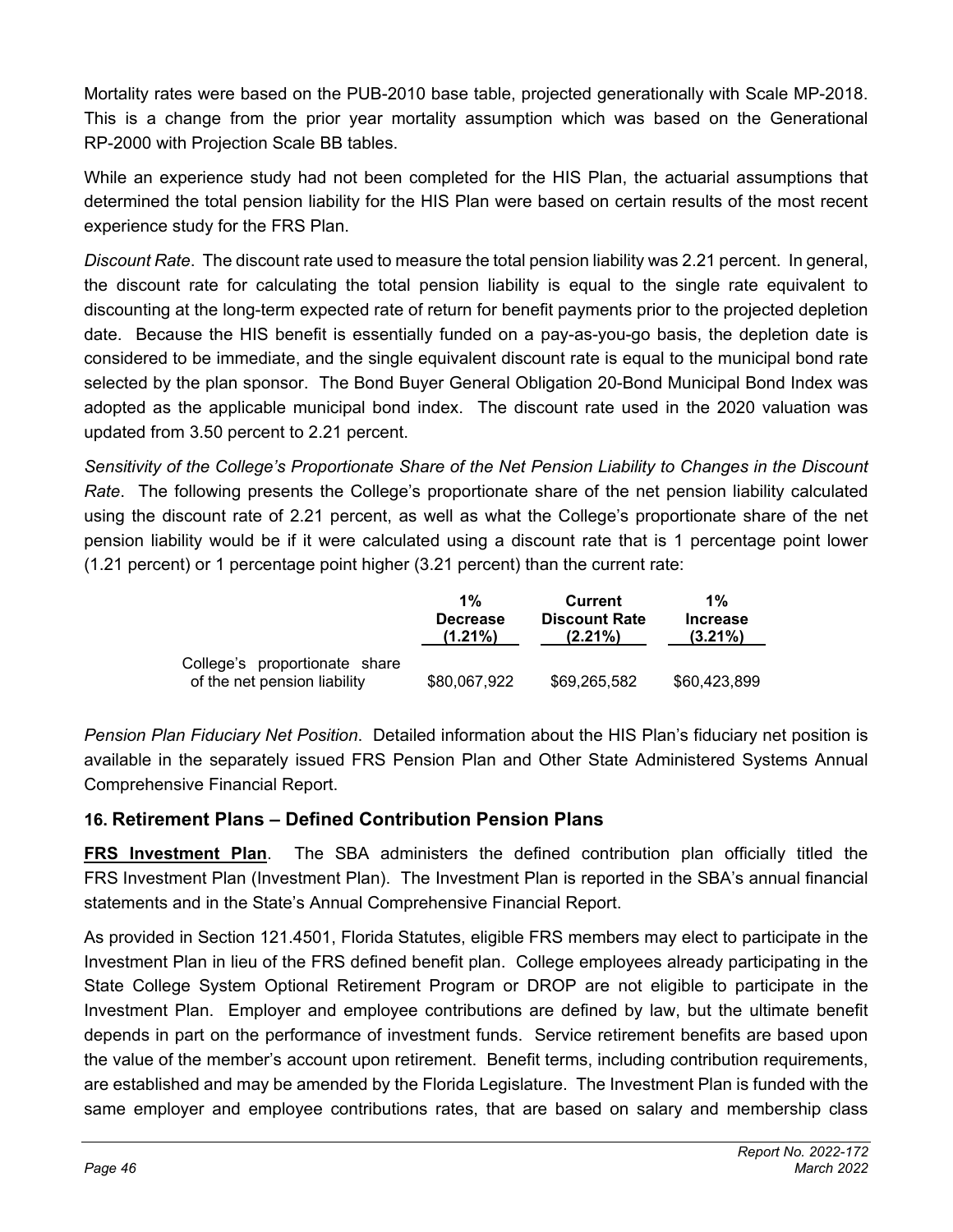(Regular Class, Senior Management Service Class, etc.), as the FRS defined benefit plan. Contributions are directed to individual member accounts and the individual members allocate contributions and account balances among various approved investment choices. Costs of administering the Investment Plan, including the FRS Financial Guidance Program, are funded through an employer contribution of 0.06 percent of payroll and by forfeited benefits of Investment Plan members. Allocations to the Investment Plan member accounts during the 2020-21 fiscal year were as follows:

|                                | Percent of   |  |
|--------------------------------|--------------|--|
|                                | Gross        |  |
| <b>Class</b>                   | Compensation |  |
| FRS, Regular                   | 6.30         |  |
| FRS, Senior Management Service | 7 67         |  |

For all membership classes, employees are immediately vested in their own contributions and are vested after 1 year of service for employer contributions and investment earnings regardless of membership class. If an accumulated benefit obligation for service credit originally earned under the FRS Pension Plan is transferred to the Investment Plan, the member must have the years of service required for FRS Pension Plan vesting (including the service credit represented by the transferred funds) to be vested for these funds and the earnings on the funds. Nonvested employer contributions are placed in a suspense account for up to 5 years. If the employee returns to FRS-covered employment within the 5-year period, the employee will regain control over their account. If the employee does not return within the 5-year period, the employee will forfeit the accumulated account balance. For the fiscal year ended June 30, 2021, the information for the amount of forfeitures was unavailable from the SBA; however, management believes that these amounts, if any, would be immaterial to the College.

After termination and applying to receive benefits, the member may roll over vested funds to another qualified plan, structure a periodic payment under the Investment Plan, receive a lump-sum distribution, leave the funds invested for future distribution, or any combination of these options. Disability coverage is provided in which the member may either transfer the account balance to the FRS Pension Plan when approved for disability retirement to receive guaranteed lifetime monthly benefits under the FRS Pension Plan, or remain in the Investment Plan and rely upon that account balance for retirement income.

The College's Investment Plan pension expense totaled \$5,460,692 for the fiscal year ended June 30, 2021.

## **17. Construction Commitments**

The College's major construction commitments at June 30, 2021, were as follows: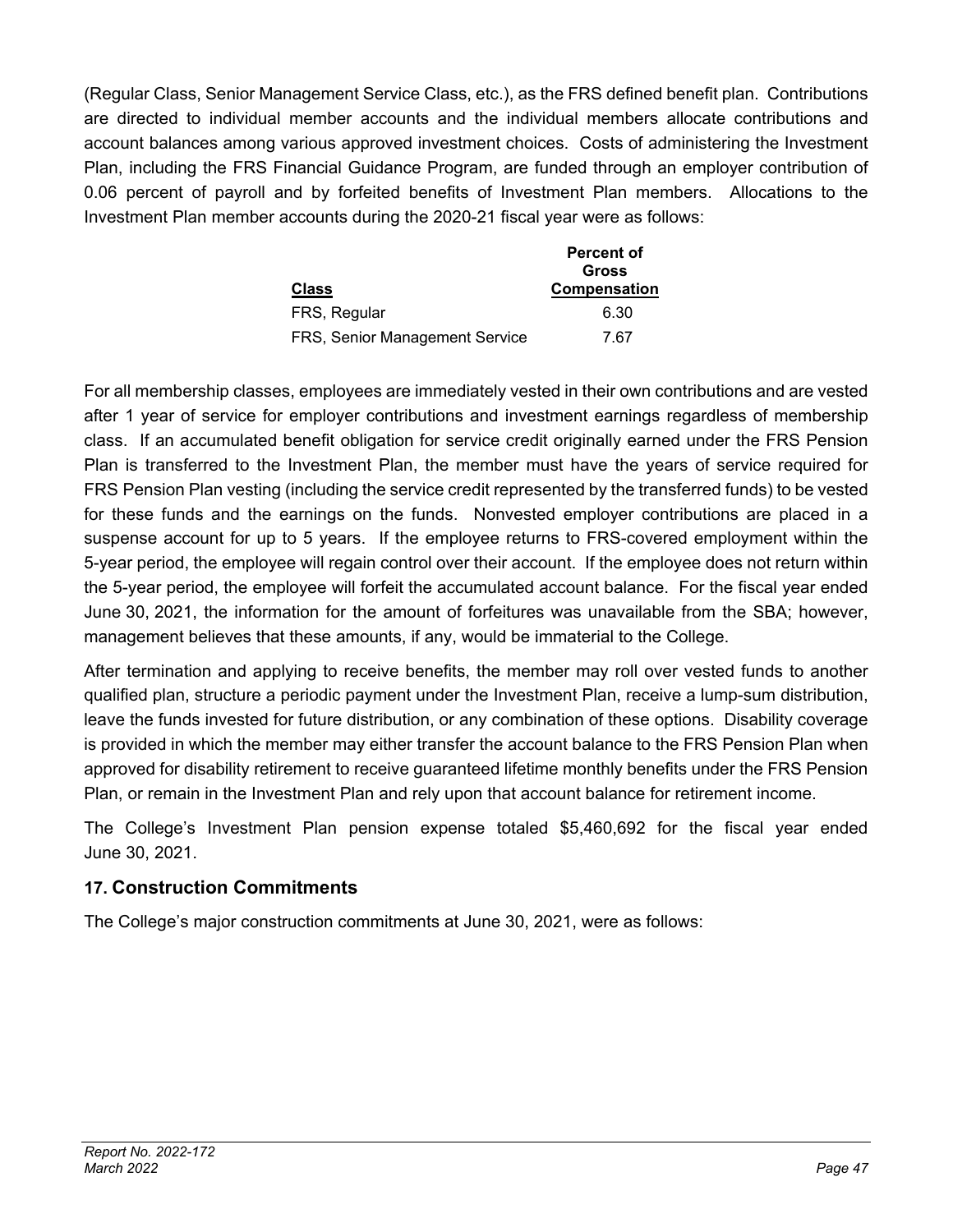| <b>Project Description</b>                   | Total<br><b>Commitment</b> | <b>Completed</b><br>to Date | <b>Balance</b><br>Committed |  |
|----------------------------------------------|----------------------------|-----------------------------|-----------------------------|--|
| <b>Wolfson Campus:</b>                       |                            |                             |                             |  |
| <b>Dyer Courthouse Building</b>              | 60,000,000<br>\$           | 12,474,420<br>\$            | 47,525,580<br>\$.           |  |
| Homestead Campus:                            |                            |                             |                             |  |
| <b>Student Success Center</b>                | 36, 112, 262               | 1,837,434                   | 34,274,828                  |  |
| North Campus:                                |                            |                             |                             |  |
| School of Justice Tactical Training Facility | 37,559,708                 | 5,966,013                   | 31,593,695                  |  |
| West Campus:                                 |                            |                             |                             |  |
| Building 2 Renovation/Remodeling Phase III   | 24,373,988                 | 5,560,633                   | 18,813,355                  |  |
| Total                                        | \$158,045,958              | 25,838,500<br>S             | \$132,207,458               |  |

## **18. Risk Management Programs**

The College is exposed to various risks of loss related to torts; theft of, damage to, and destruction of assets; errors and omissions; injuries to employees; and natural disasters. The College provided coverage for these risks primarily through the Florida College System Risk Management Consortium (Consortium), which was created under authority of Section 1001.64(27), Florida Statutes, by the boards of trustees of the Florida public colleges for the purpose of joining a cooperative effort to develop, implement, and participate in a coordinated Statewide college risk management program. The Consortium is self-sustaining through member assessments (premiums) and purchases excess insurance through commercial companies for claims in excess of specified amounts. Excess insurance from commercial companies provided coverage of up to \$110 million from July 1, 2020, to February 28, 2021, and up to \$100 million from March 1, 2021, to June 30, 2021, for property insurance. Insurance coverage obtained through the Consortium included fire and extended property, general and automobile liability, workers' compensation, and other liability coverage. Settled claims resulting from these risks have not exceeded commercial coverage in any of the past 3 fiscal years.

Health and hospitalization, life, dental, and long-term disability coverage are provided through purchased commercial insurance.

#### **19. Litigation**

The College is involved in several pending and threatened legal actions. The range of potential loss from all such claims and actions, as estimated by the College's legal counsel and management, should not materially affect the College's financial position.

## **20. Functional Distribution of Operating Expenses**

The functional classification of an operating expense (instruction, academic support, etc.) is assigned to a department based on the nature of the activity, which represents the material portion of the activity attributable to the department. For example, activities of an academic department for which the primary departmental function is instruction may include some activities other than direct instruction such as public service. However, when the primary mission of the department consists of instructional program elements, all expenses of the department are reported under the instruction classification. The operating expenses on the statement of revenues, expenses, and changes in net position are presented by natural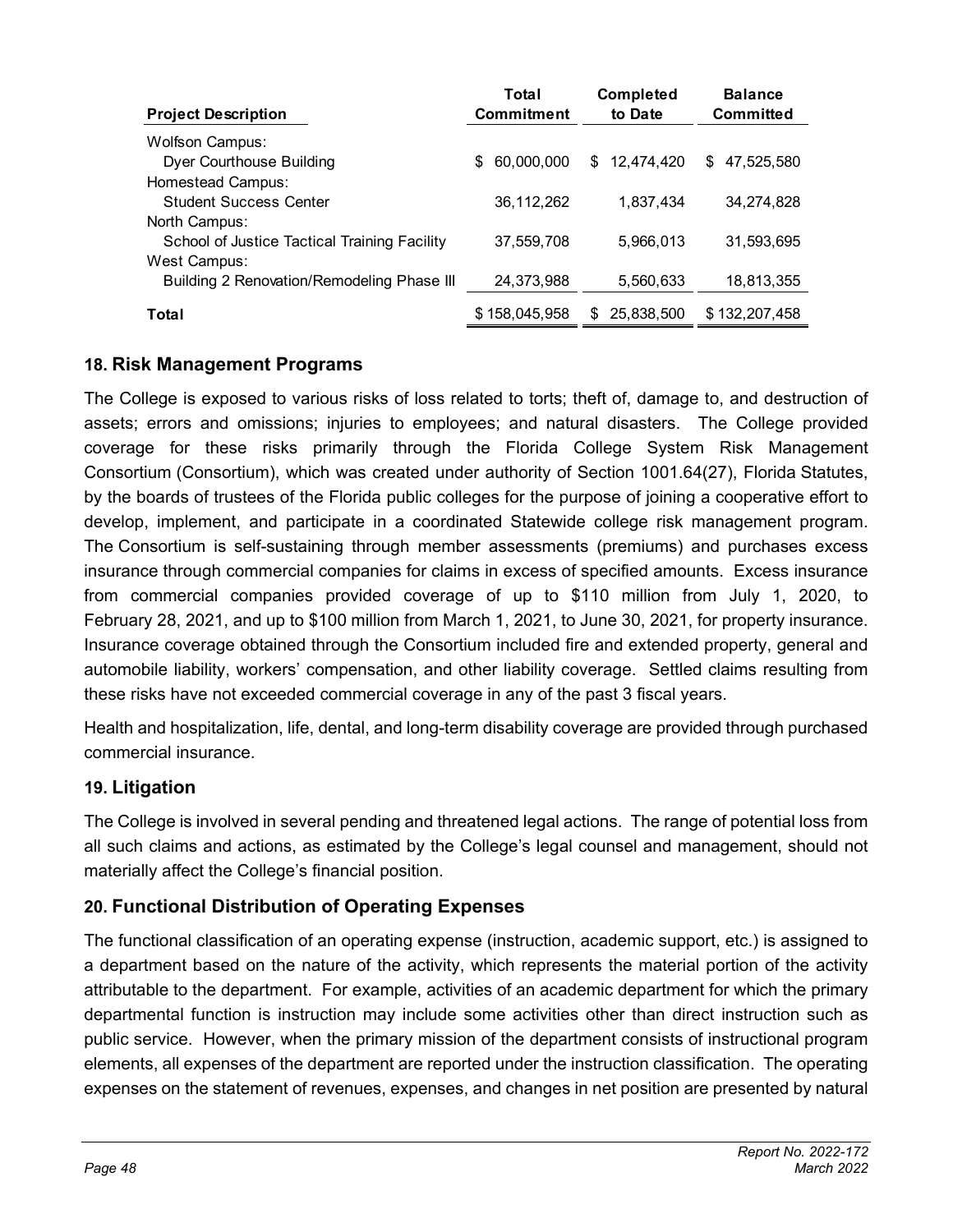classifications. The following are those same expenses presented in functional classifications as recommended by NACUBO:

| <b>Functional Classification</b>   | Amount             |
|------------------------------------|--------------------|
| Instruction                        | \$157.993.145      |
| <b>Public Services</b>             | 5,754,815          |
| Academic Support                   | 50.995.145         |
| <b>Student Services</b>            | 78,646,530         |
| <b>Institutional Support</b>       | 48,574,865         |
| Operation and Maintenance of Plant | 74,877,164         |
| Scholarships and Waivers           | 156,914,999        |
| Depreciation                       | 35,939,417         |
| <b>Auxiliary Enterprises</b>       | 43,934,098         |
| <b>Total Operating Expenses</b>    | 653,630,178<br>SS. |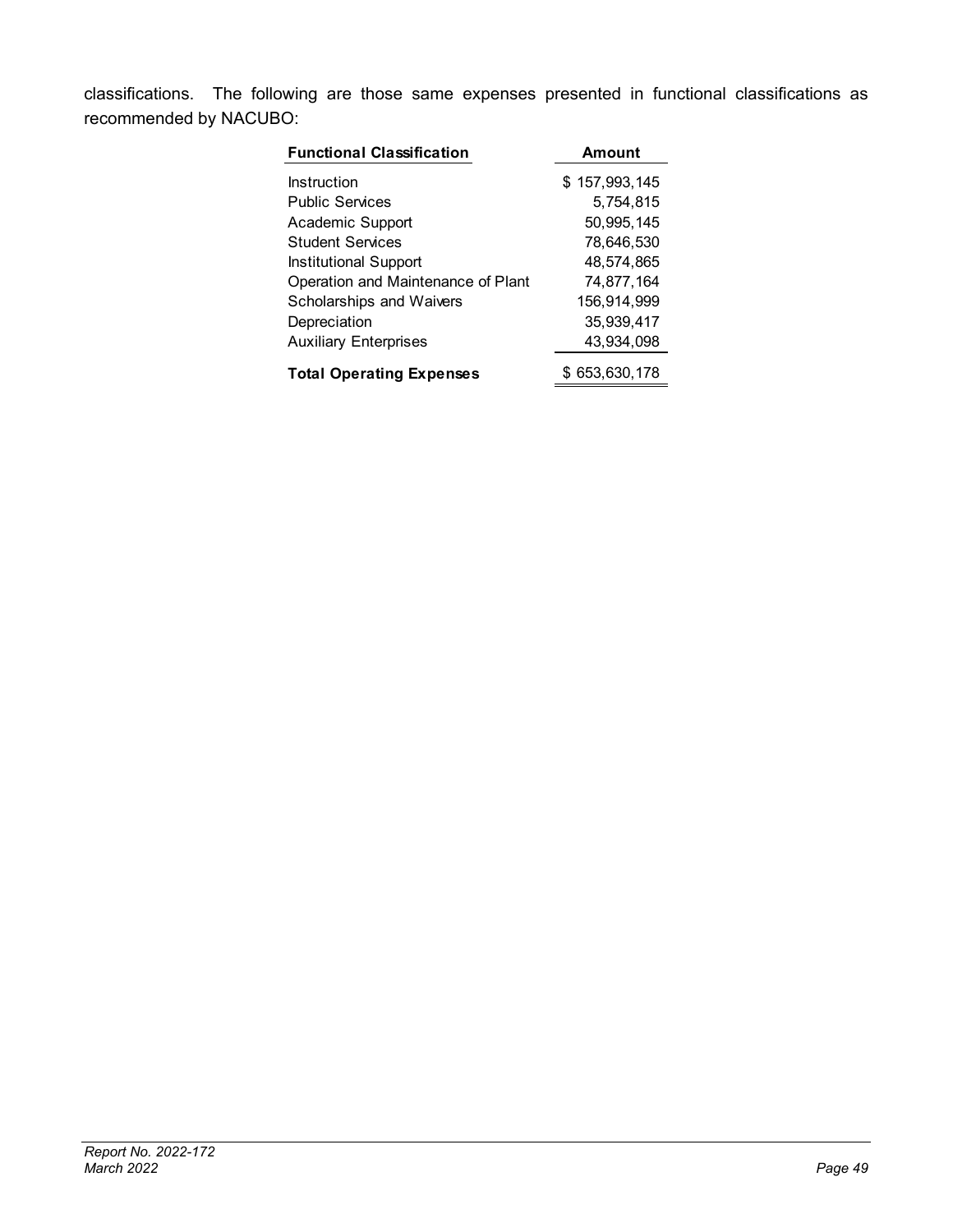## <span id="page-53-0"></span>*OTHER REQUIRED SUPPLEMENTARY INFORMATION*

|                                                                            | 2020            | 2019             |    | 2018          |    | 2017          |
|----------------------------------------------------------------------------|-----------------|------------------|----|---------------|----|---------------|
| <b>Total OPEB Liability</b>                                                |                 |                  |    |               |    |               |
| Service cost                                                               | \$<br>1,300,536 | \$<br>1,242,190  | \$ | 1,270,808     | \$ | 1,357,417     |
| <b>Interest</b>                                                            | 1,070,056       | 919,607          |    | 828,098       |    | 703,303       |
| Difference between expected and                                            |                 |                  |    |               |    |               |
| actual experience                                                          | 157,536         | 5,997,713        |    | 208,072       |    | 171,021       |
| Changes of assumptions or other inputs                                     | (4,739,420)     | (1, 477, 948)    |    | (652, 307)    |    | (1, 186, 587) |
| <b>Benefit Payments</b>                                                    | (1, 239, 948)   | (1, 103, 312)    |    | (1,203,480)   |    | (1,097,907)   |
| Net change in total OPEB liability                                         | (3,451,240)     | 5,578,250        |    | 451,191       |    | (52, 753)     |
| Total OPEB Liability - beginning                                           | 29,887,112      | 24,308,862       |    | 23,857,671    |    | 23,910,424    |
| <b>Total OPEB Liability - ending</b>                                       | 26,435,872      | \$<br>29,887,112 | S. | 24,308,862    | S. | 23,857,671    |
| Covered-Employee Payroll                                                   | \$143,813,096   | \$143,813,096    |    | \$137,099,284 |    | \$137,099,284 |
| <b>Total OPEB Liability as a percentage</b><br>of covered-employee payroll | 18.38%          | 20.78%           |    | 17.73%        |    | 17.40%        |

#### **Schedule of Changes in the College's Total Other Postemployment Benefits Liability and Related Ratios**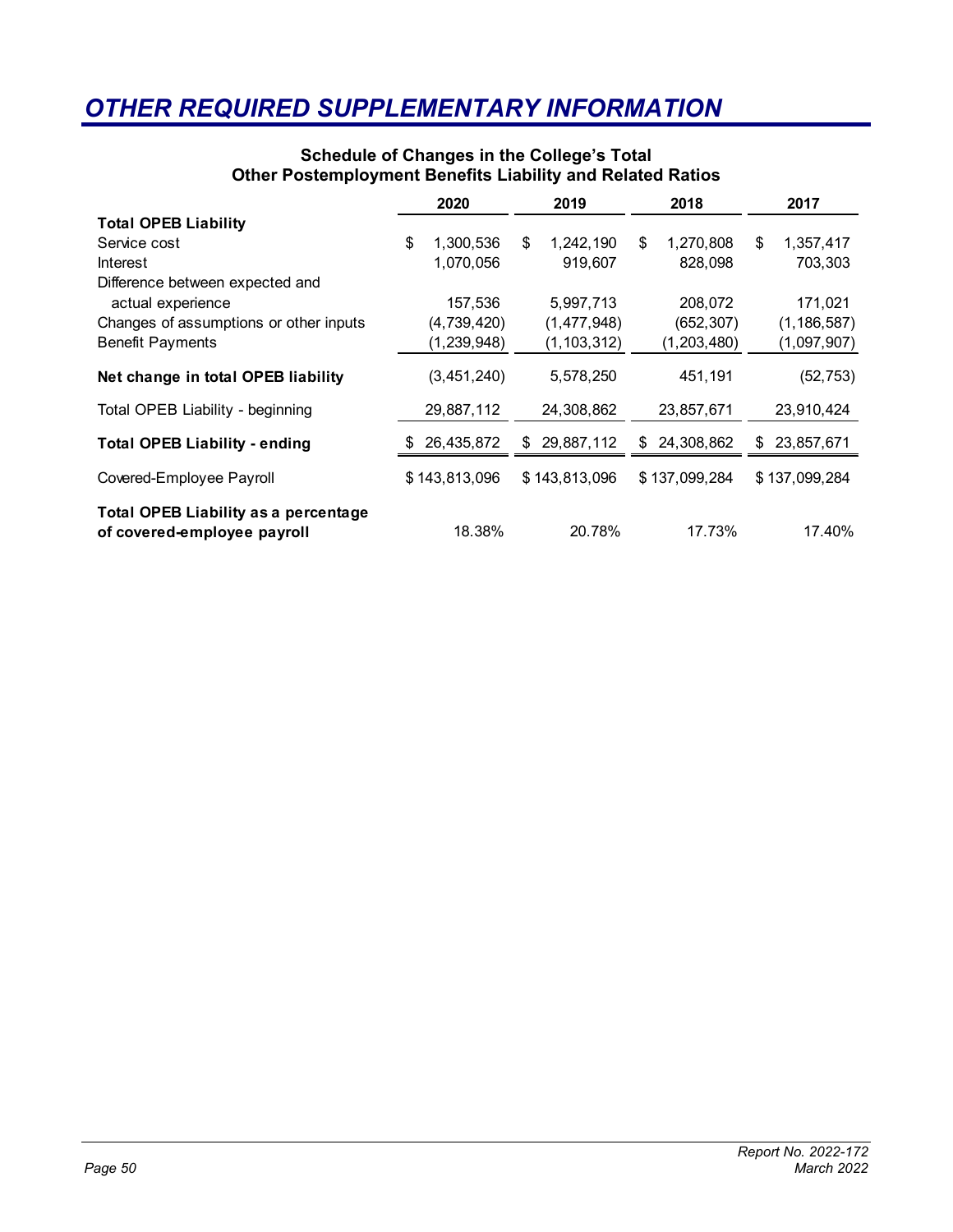THIS PAGE INTENTIONALLY LEFT BLANK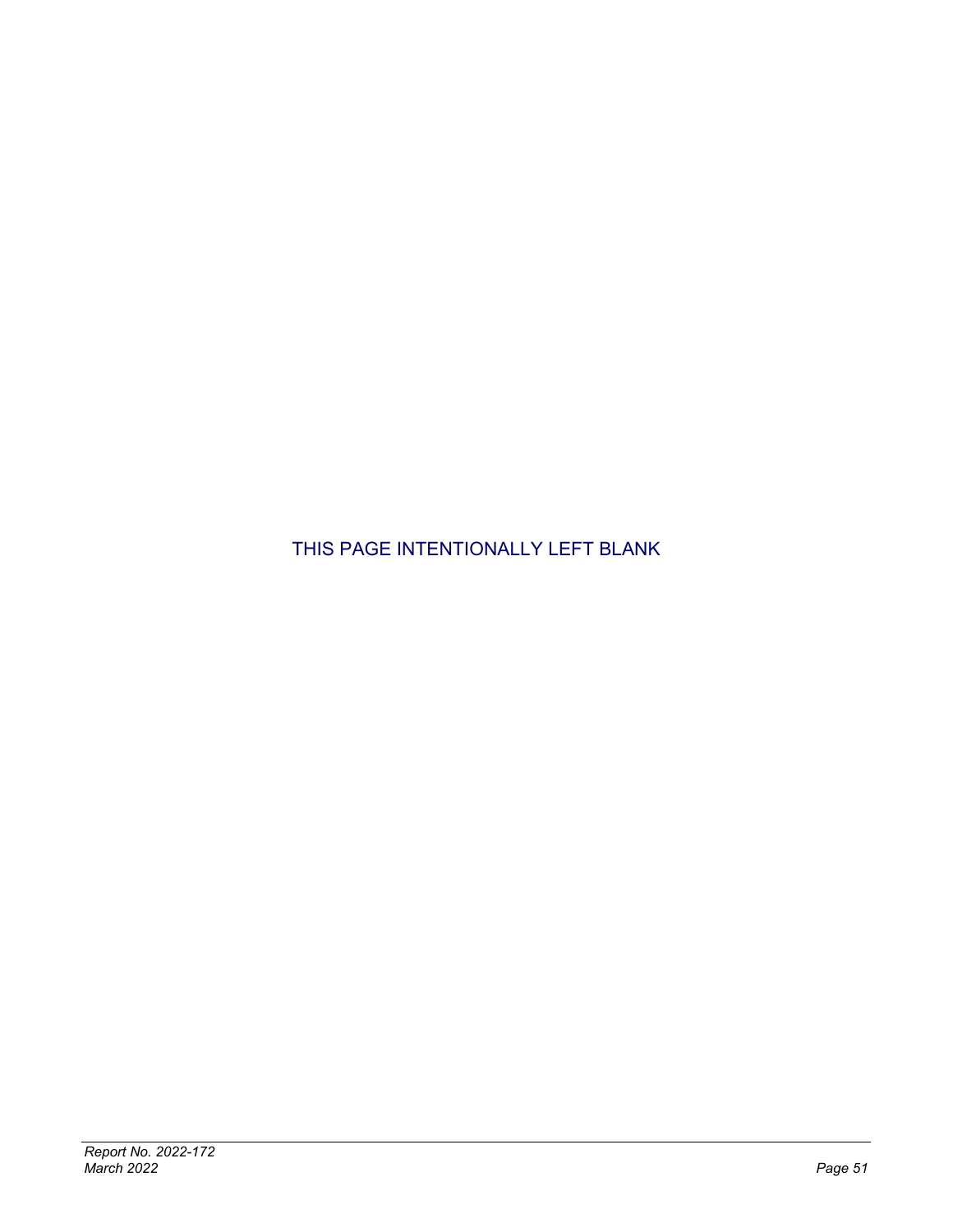#### **Schedule of the College's Proportionate Share of the Net Pension Liability – Florida Retirement System Pension Plan**

<span id="page-55-0"></span>

|                                                                                                             | 2020(1)           |    | 2019(1)        | 2018(1)        |   | 2017 (1      |
|-------------------------------------------------------------------------------------------------------------|-------------------|----|----------------|----------------|---|--------------|
| College's proportion of the FRS<br>net pension liability<br>College's proportionate share of                | 0.386853969%      |    | 0.371648053%   | 0.372885114%   |   | 0.396241426% |
| the FRS net pension liability                                                                               | \$<br>167,668,211 | S  | 127,990,415 \$ | 112,314,929    | S | 117,205,555  |
| College's covered payroll (2)                                                                               | \$<br>197,453,011 | \$ | 183,771,078 \$ | 177,331,748 \$ |   | 182,278,330  |
| College's proportionate share of<br>the FRS net pension liability as a<br>percentage of its covered payroll | 84.92%            |    | 69.65%         | 63.34%         |   | 64.30%       |
| FRS Plan fiduciary net position as<br>a percentage of the FRS total<br>pension liability                    | 78.85%            |    | 82.61%         | 84.26%         |   | 83.89%       |

(1) The amounts presented for each fiscal year were determined as of June 30.

(2) Covered payroll includes defined benefit plan actives, investment plan members, and members in DROP because total employer contributions are determined on a uniform basis (blended rate) as required by Part III of Chapter 121, Florida Statutes.

#### **Schedule of College Contributions – Florida Retirement System Pension Plan**

|                                                                             |    | 2021(1)        | 2020(1)        | 2019(1)        | 2018(1)      |
|-----------------------------------------------------------------------------|----|----------------|----------------|----------------|--------------|
| <b>Contractually required FRS</b><br>contribution                           | \$ | 15,474,768 \$  | 12,853,443 \$  | 11,523,771 \$  | 10,626,926   |
| FRS contributions in relation to the<br>contractually required contribution |    | (15, 474, 768) | (12, 853, 443) | (11,523,771)   | (10,626,926) |
| FRS contribution deficiency<br>(excess)                                     |    |                |                |                |              |
| College's covered payroll (2)                                               | S  | 193,930,774 \$ | 197,453,011 \$ | 183,771,078 \$ | 177.331.748  |
| FRS contributions as a percentage<br>of covered payroll                     |    | 7.98%          | 6.51%          | 6.27%          | 5.99%        |

(1) The amounts presented for each fiscal year were determined as of June 30.

(2) Covered payroll includes defined benefit plan actives, investment plan members, and members in DROP because total employer contributions are determined on a uniform basis (blended rate) as required by Part III of Chapter 121, Florida Statutes.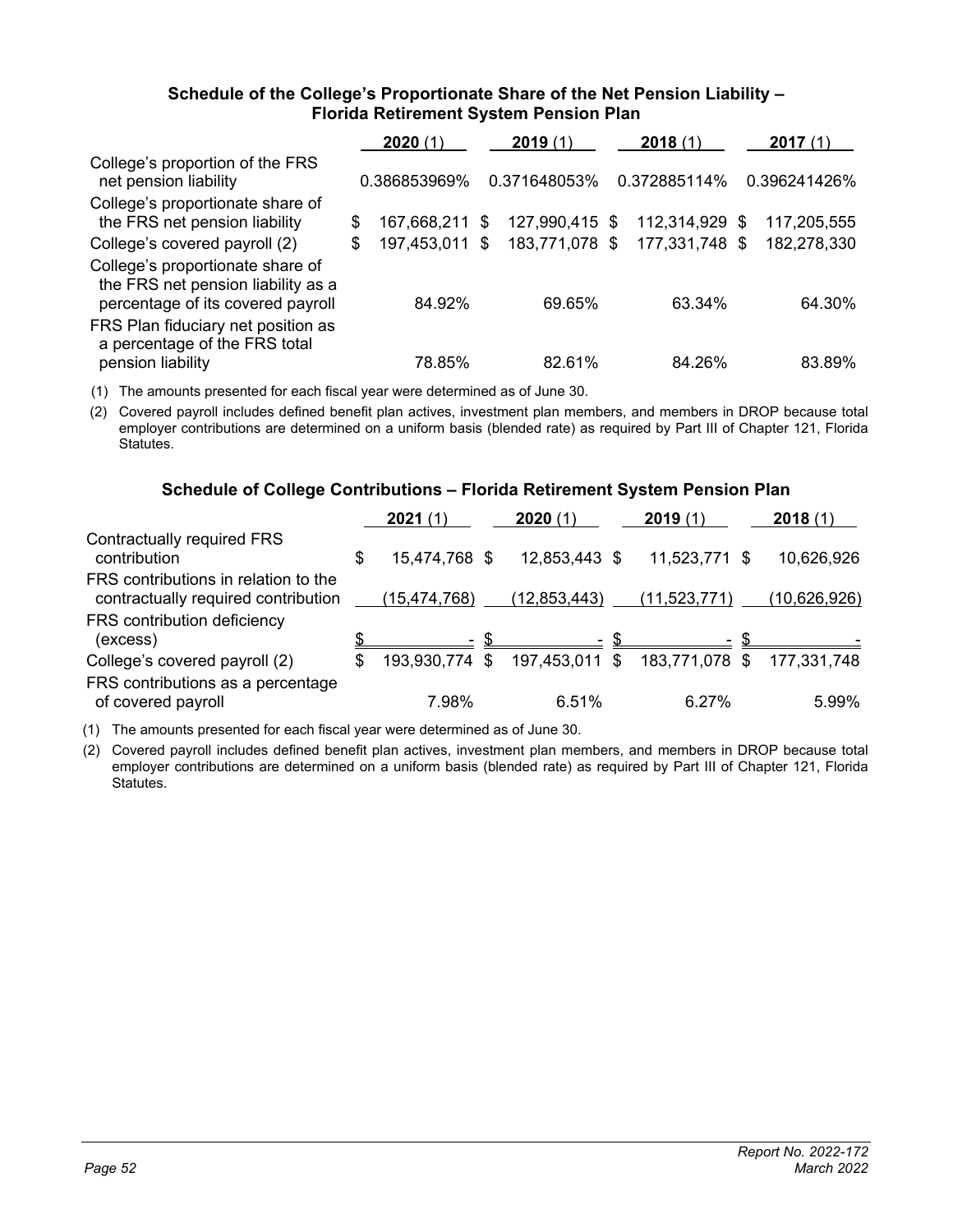|          | 2016(1)                          | 2015(1)                   |           | 2014(1)                         | 2013(1)                   |
|----------|----------------------------------|---------------------------|-----------|---------------------------------|---------------------------|
|          | 0.404501013%                     | 0.437300896%              |           | 0.432379370%                    | 0.400564282%              |
| \$<br>\$ | 102,136,823 \$<br>179,535,484 \$ | 56,483,276<br>175,597,041 | - \$<br>S | 26,381,500 \$<br>166,967,034 \$ | 68,954,941<br>158,914,601 |
|          | 56.89%                           | 32.17%                    |           | 15.80%                          | 43.39%                    |
|          | 84.88%                           | 92.00%                    |           | 96.09%                          | 88.54%                    |

| 2017 (1              | 2016(1)                       | 2015(1)       | 2014(       |
|----------------------|-------------------------------|---------------|-------------|
| \$<br>10,315,140 \$  | 9,864,402 \$                  | 10,661,767 \$ | 9,470,943   |
| (10, 315, 140)       | (9,864,402)                   | (10,661,767)  | (9,470,943) |
| \$<br>182,278,330 \$ | 179,535,484 \$ 175,597,041 \$ |               | 166,967,034 |
| 5.66%                | 5.49%                         | 6.07%         | 5.67%       |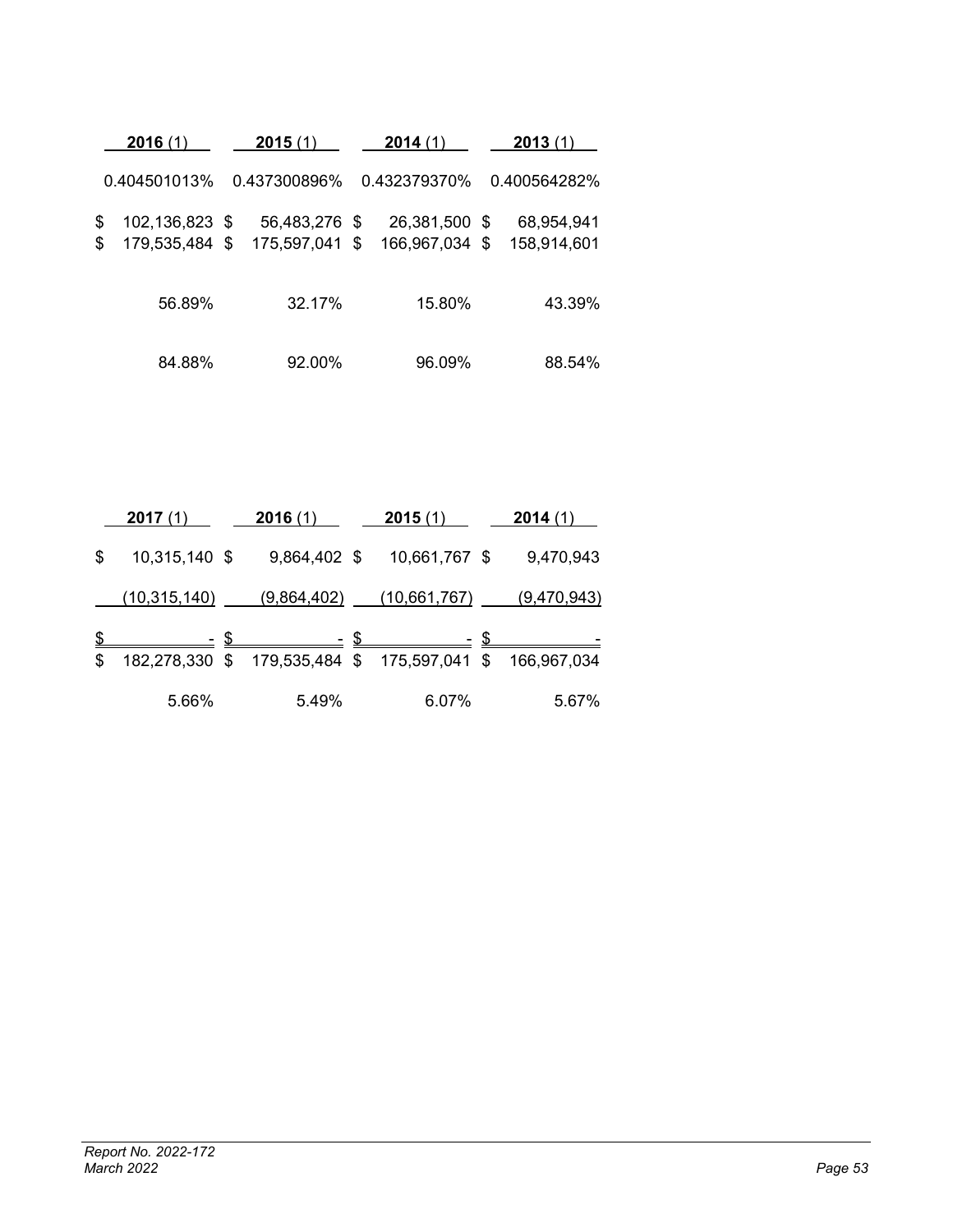#### **Schedule of the College's Proportionate Share of the Net Pension Liability – Health Insurance Subsidy Pension Plan**

<span id="page-57-0"></span>

|                                                                                                             | 2020(1)              | 2019(1)        | 2018(1)        | 2017         |
|-------------------------------------------------------------------------------------------------------------|----------------------|----------------|----------------|--------------|
| College's proportion of the HIS net<br>pension liability<br>College's proportionate share of                | 0.567293255%         | 0.547374159%   | 0.541037303%   | 0.569362581% |
| the HIS net pension liability                                                                               | \$<br>69,265,582 \$  | 61,245,691 \$  | 57,263,995 \$  | 60,878,874   |
| College's covered payroll (2)                                                                               | \$<br>197,453,011 \$ | 183,771,078 \$ | 177,331,748 \$ | 182,278,330  |
| College's proportionate share of<br>the HIS net pension liability as a<br>percentage of its covered payroll | 35.08%               | 33.33%         | 32.29%         | 33.40%       |
| HIS Plan fiduciary net position as<br>a percentage of the HIS total<br>pension liability                    | $3.00\%$             | 2.63%          | 2.15%          | 1.64%        |

(1) The amounts presented for each fiscal year were determined as of June 30.

(2) Covered payroll includes defined benefit plan actives, investment plan members, and members in DROP.

#### **Schedule of College Contributions – Health Insurance Subsidy Pension Plan**

|                                                                    | 2021(1)            | 2020(1)      | 2019(1)                       | 2018(1)     |
|--------------------------------------------------------------------|--------------------|--------------|-------------------------------|-------------|
| Contractually required HIS<br>contribution                         | \$<br>3,205,321 \$ | 3,269,045 \$ | 3,039,516 \$                  | 2,934,059   |
| HIS contributions in relation to the<br>contractually required HIS |                    |              |                               |             |
| contribution                                                       | (3,205,321)        | (3,269,045)  | (3,039,516)                   | (2,934,059) |
| HIS contribution deficiency                                        |                    |              |                               |             |
| (excess)                                                           |                    |              |                               |             |
| College's covered payroll (2)                                      | \$<br>193,930,774  | \$           | 197,453,011 \$ 183,771,078 \$ | 177,331,748 |
| HIS contributions as a percentage<br>of covered payroll            | 1.65%              | 1.66%        | 1.65%                         | 1.65%       |

(1) The amounts presented for each fiscal year were determined as of June 30.

(2) Covered payroll includes defined benefit plan actives, investment plan members, and members in DROP.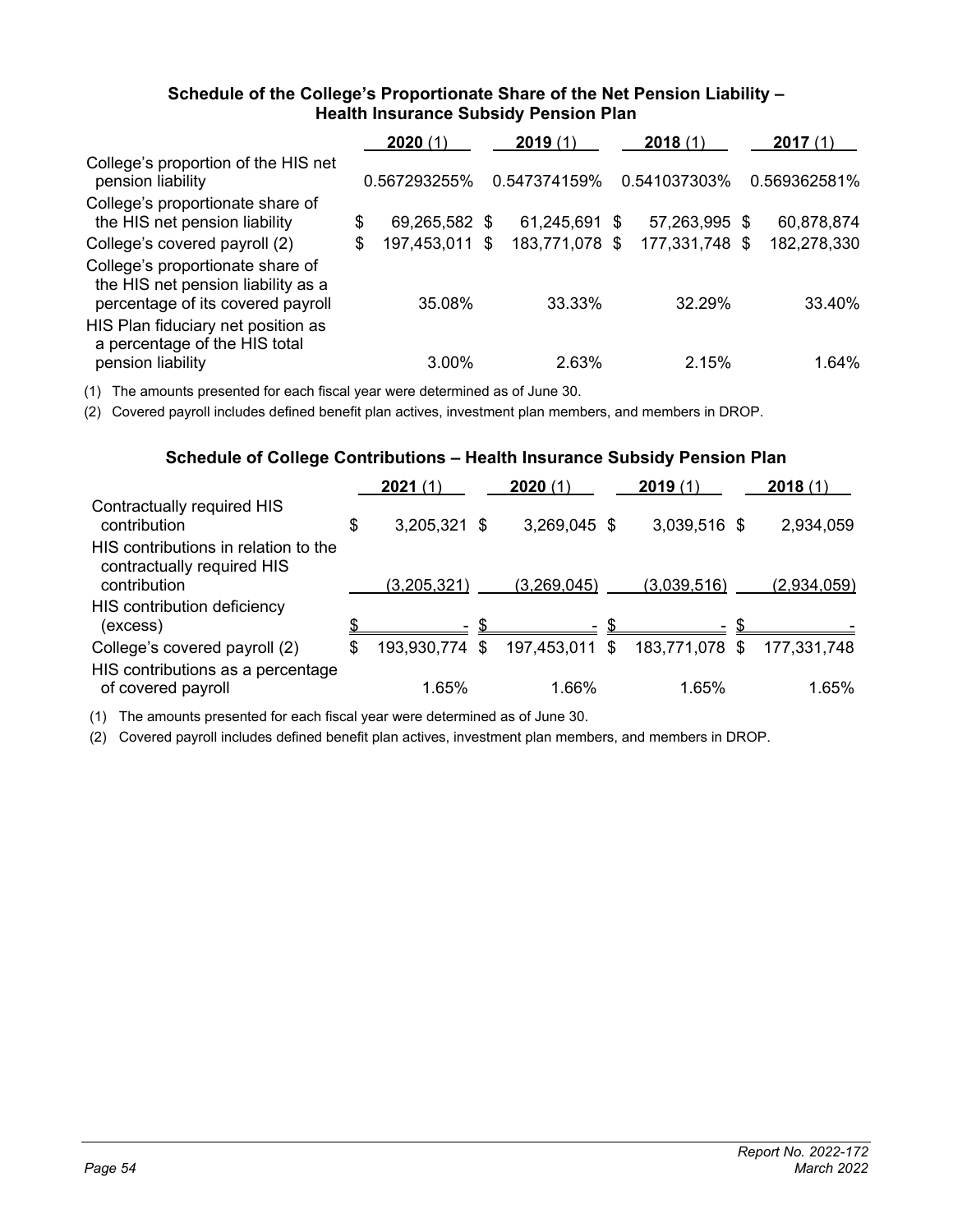|          | 2016(1)                         | 2015(1)                         | 2014(1)                         | 2013(1)                   |
|----------|---------------------------------|---------------------------------|---------------------------------|---------------------------|
|          | 0.581095007%                    | 0.578531220%                    | 0.561934377%                    | 0.547020762%              |
| \$<br>\$ | 67,724,216 \$<br>179,535,484 \$ | 59,001,084 \$<br>175,597,041 \$ | 52,542,236 \$<br>166,967,034 \$ | 47,625,350<br>158,914,601 |
|          | 37.72%                          | 33.60%                          | 31.47%                          | 29.97%                    |
|          | 0.97%                           | 0.50%                           | $0.99\%$                        | 1.78%                     |

| 2017(1)              | 2016(1)      | 2015(1)                                      | 2014(1)     |
|----------------------|--------------|----------------------------------------------|-------------|
| \$<br>$3,013,231$ \$ | 2,978,482 \$ | 2,211,506 \$                                 | 1,924,998   |
| (3,013,231)          | (2,978,482)  | (2,211,506)                                  | (1,924,998) |
|                      |              |                                              |             |
| \$                   |              | 182,278,330 \$ 179,535,484 \$ 175,597,041 \$ | 166,967,034 |
| 1.65%                | 1.66%        | 1.26%                                        | 1.15%       |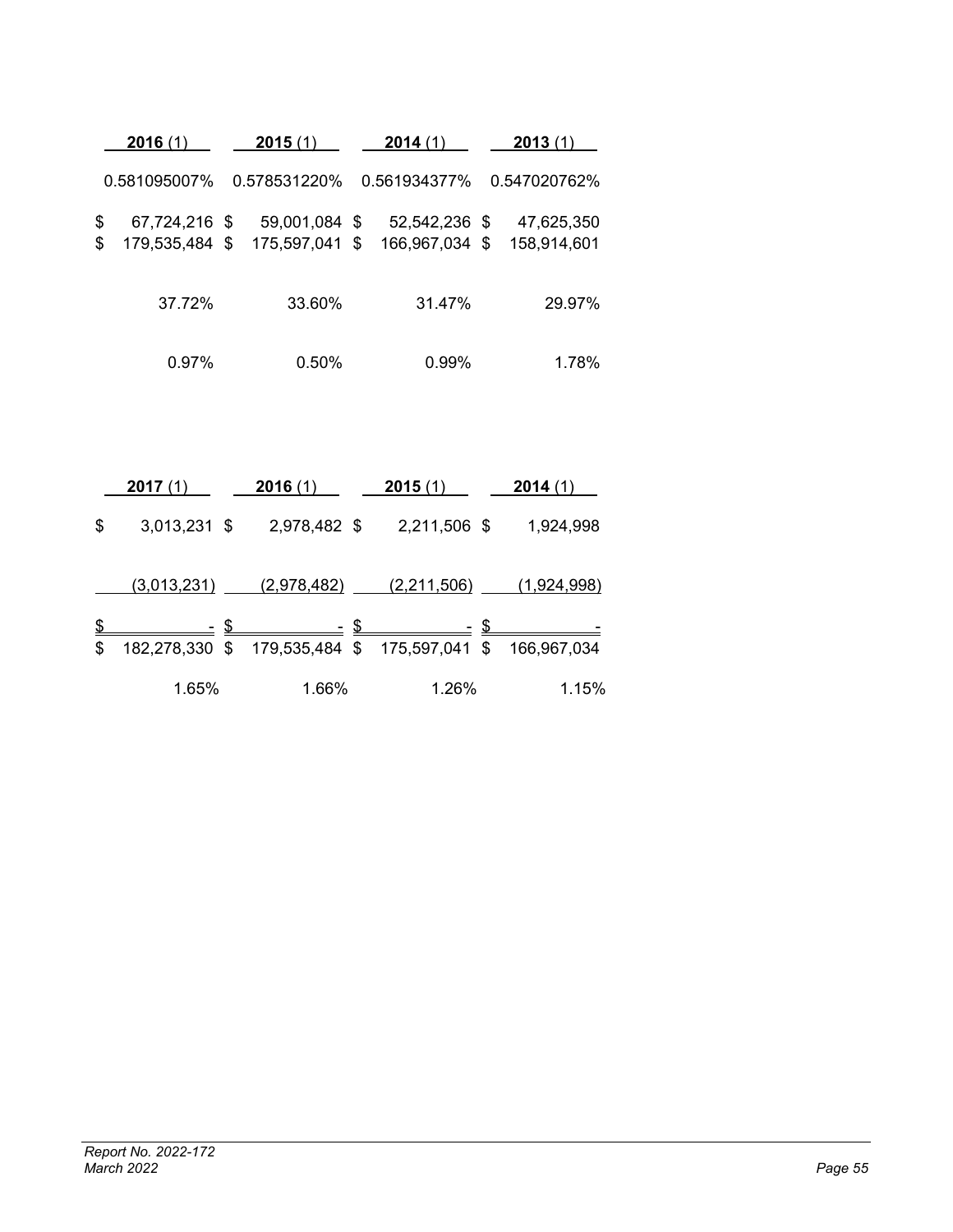## <span id="page-59-0"></span>**1. Schedule of Changes in the College's Total Other Postemployment Benefits Liability and Related Ratios**

No assets are accumulated in a trust that meet the criteria in paragraph 4 of GASB Statement No. 75 to pay related benefits.

*Changes of Assumptions*. The Municipal Bond Index Rate used to determine total OPEB liability decreased from 3.50 percent at the prior measurement date to 2.21 percent at the current measurement date.

### **2. Schedule of Net Pension Liability and Schedule of Contributions – Florida Retirement System Pension Plan**

*Changes of Assumptions.* The long-term expected rate of return was decreased from 6.90 percent to 6.80 percent.

## **3. Schedule of Net Pension Liability and Schedule of Contributions – Health Insurance Subsidy Pension Plan**

*Changes of Assumptions.* The municipal rate used to determine total pension liability decreased from 3.50 percent to 2.21 percent, and the active member mortality assumption was updated.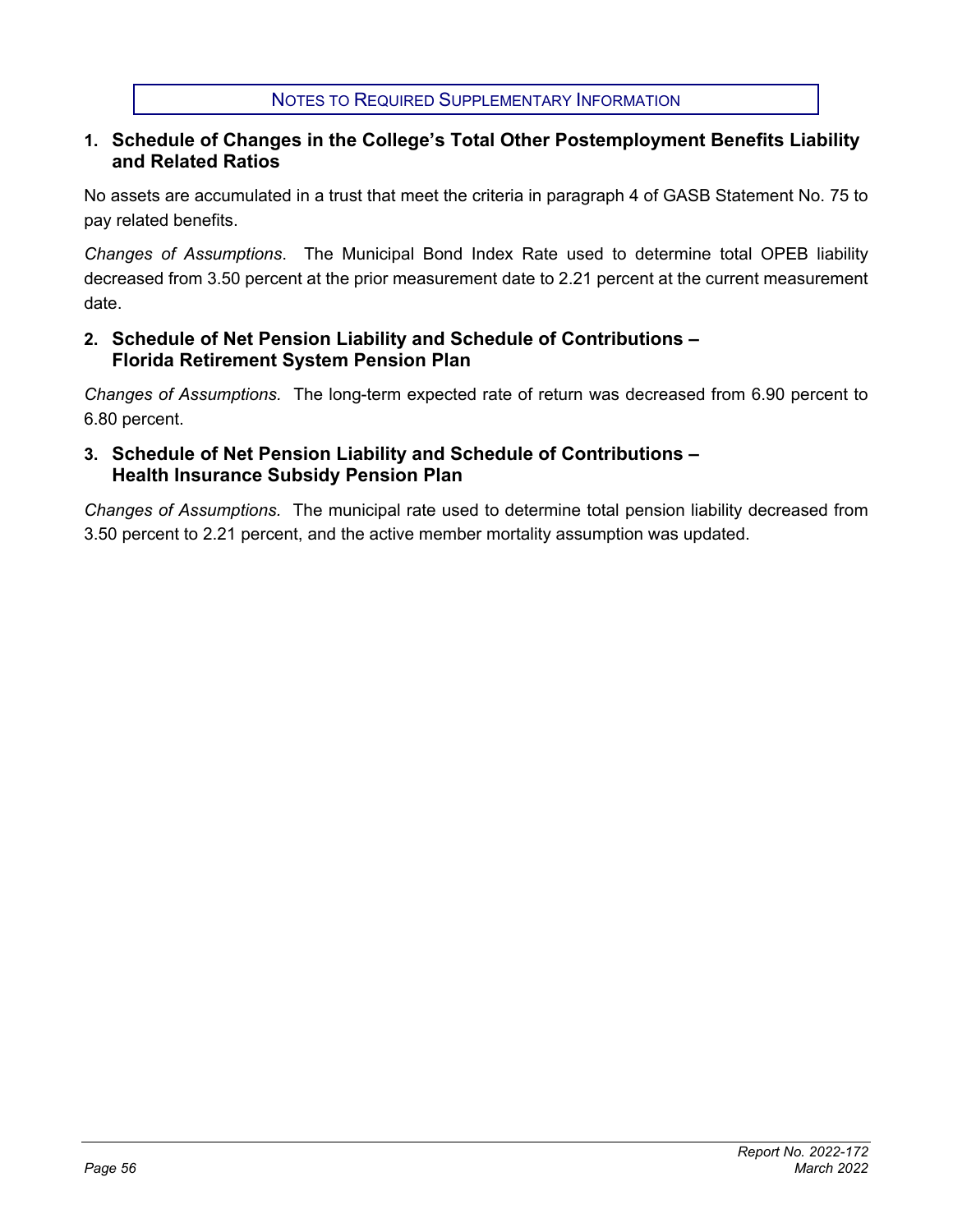<span id="page-60-0"></span>

Sherrill F. Norman, CPA Auditor General

# **AUDITOR GENERAL STATE OF FLORIDA**

Claude Denson Pepper Building, Suite G74 111 West Madison Street Tallahassee, Florida 32399-1450



Phone: (850) 412-2722 Fax: (850) 488-6975

The President of the Senate, the Speaker of the House of Representatives, and the Legislative Auditing Committee

## **INDEPENDENT AUDITOR'S REPORT ON INTERNAL CONTROL OVER FINANCIAL REPORTING AND ON COMPLIANCE AND OTHER MATTERS BASED ON AN AUDIT OF FINANCIAL STATEMENTS PERFORMED IN ACCORDANCE WITH** *GOVERNMENT AUDITING STANDARDS*

We have audited, in accordance with the auditing standards generally accepted in the United States of America and the standards applicable to financial audits contained in *Government Auditing Standards* issued by the Comptroller General of the United States, the financial statements of the Miami Dade College, a component unit of the State of Florida, and its discretely presented component unit as of and for the fiscal year ended June 30, 2021, and the related notes to the financial statements, which collectively comprise the College's basic financial statements, and have issued our report thereon dated March 24, 2022, included under the heading **INDEPENDENT AUDITOR'S REPORT**. Our report includes a reference to other auditors who audited the financial statements of the discretely presented component unit, as described in our report on the College's financial statements. This report does not include the results of the other auditors' testing of internal control over financial reporting or compliance and other matters that are reported on separately by those auditors.

## **Internal Control Over Financial Reporting**

In planning and performing our audit of the financial statements, we considered the College's internal control over financial reporting (internal control) as a basis for designing audit procedures that are appropriate in the circumstances for the purpose of expressing our opinions on the financial statements, but not for the purpose of expressing an opinion on the effectiveness of the College's internal control. Accordingly, we do not express an opinion on the effectiveness of the College's internal control.

A *deficiency in internal control* exists when the design or operation of a control does not allow management or employees, in the normal course of performing their assigned functions, to prevent, or detect and correct, misstatements on a timely basis. A *material weakness* is a deficiency, or a combination of deficiencies, in internal control such that there is a reasonable possibility that a material misstatement of the College's financial statements will not be prevented, or detected and corrected on a timely basis. A *significant deficiency* is a deficiency, or a combination of deficiencies, in internal control